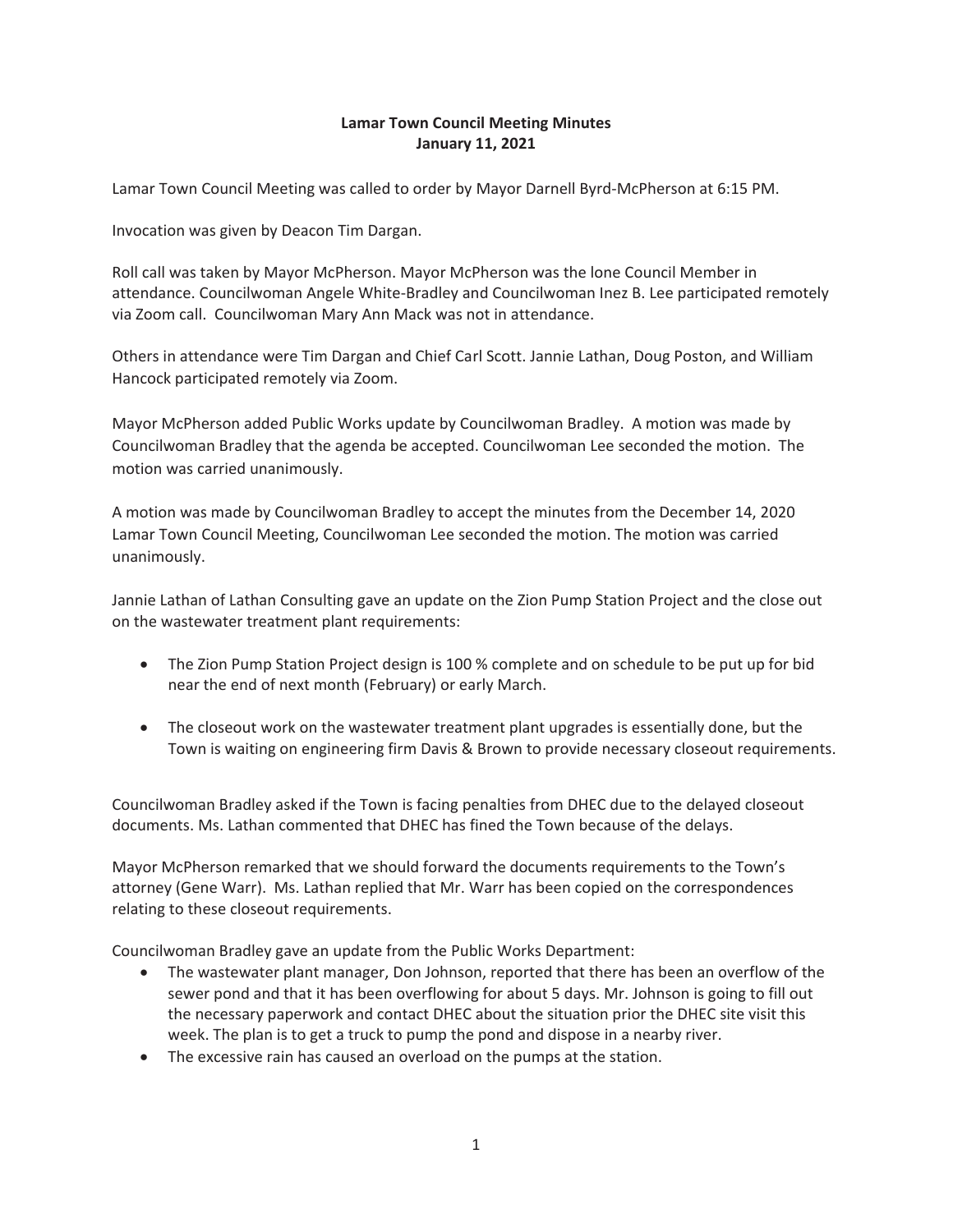Mayor McPherson mentioned that the Town is in negotiation with Mike Lloyd to come aboard in a management capacity for the water and sewer division of Public Works. Mr. Lloyd brings a wealth of knowledge and experience in this area and would be a great asset to the Town.

Mayor McPherson asked that we all pray for Michael McDonald, Public Works Manager, as he continues to recover from his recent illness.

Mayor McPherson informed the citizens of Lamar that the water bills went out late for the month of January, therefore all customers would be granted a one-week extension (January 18) to pay their water bills without incurring a penalty.

Chief Carl Scott gave the Police Department Report:

- The Lamar Police Department is currently accepting applicants for an open position in the department. Interested parties can fill out an application online or they can drop the application off at the Police Department.
- Lamar Municipal Court will be closed until April 19 due to an order from the Supreme Court.
- The Lamar Neighborhood Watch will have their next meeting on February 4, 2021.

Mayor McPherson asked Chief Scott to explain the procedure for those who had court dates or those wanted to pay their fines.

Chief Scott responded that the individuals could pay their fines online or bring a money order to the Police Department. He also stated the judge will suspend all court case pending for the months of January, February, and March until the April 19, 2021.

Town of Lamar Financial Report - Doug Poston of Douglas R Poston Jr. CPA:

- The General Fund had a decrease in cash of \$3800.
- The Utility Fund had a decrease of in cash of \$8800.
- Mr. Poston pointed out that the decrease in the utility fund was due to some very large water bills incurred by the Town. The Town made a \$20, 000 water payment, but it did not include all that was owed.
- The expenditures from July 2020 to the current date budget to actual for each department: Administrative - \$103,000, Police Department - \$80,000, and Water & Sewer - \$205,000

Mayor McPherson stated that there appears to be a lot of water that is being charged to the Town that the Town is not able to recoup. She theorized that there must be an issue with the calculations, the readings, leaks, or some other issue. Mike Lloyd informed Mr. Dargan that the Town was losing approximately 34 % in revenue due to water loss monthly.

Mayor McPherson suggested that the Town of Lamar budget be amended to capture categories that funds were not allocated for. She said that there would be a work session before the next Lamar Town Council Meeting to address this issue.

Mayor McPherson stated that the Town of Lamar's 2019 audit fell through the cracks and that the 2020 audit is now due. As a result, the Town has been looking to secure an audit firm that handles municipal audits. The Mayor spoke to the City Manager (Howard Garland) of the City of Darlington and he highly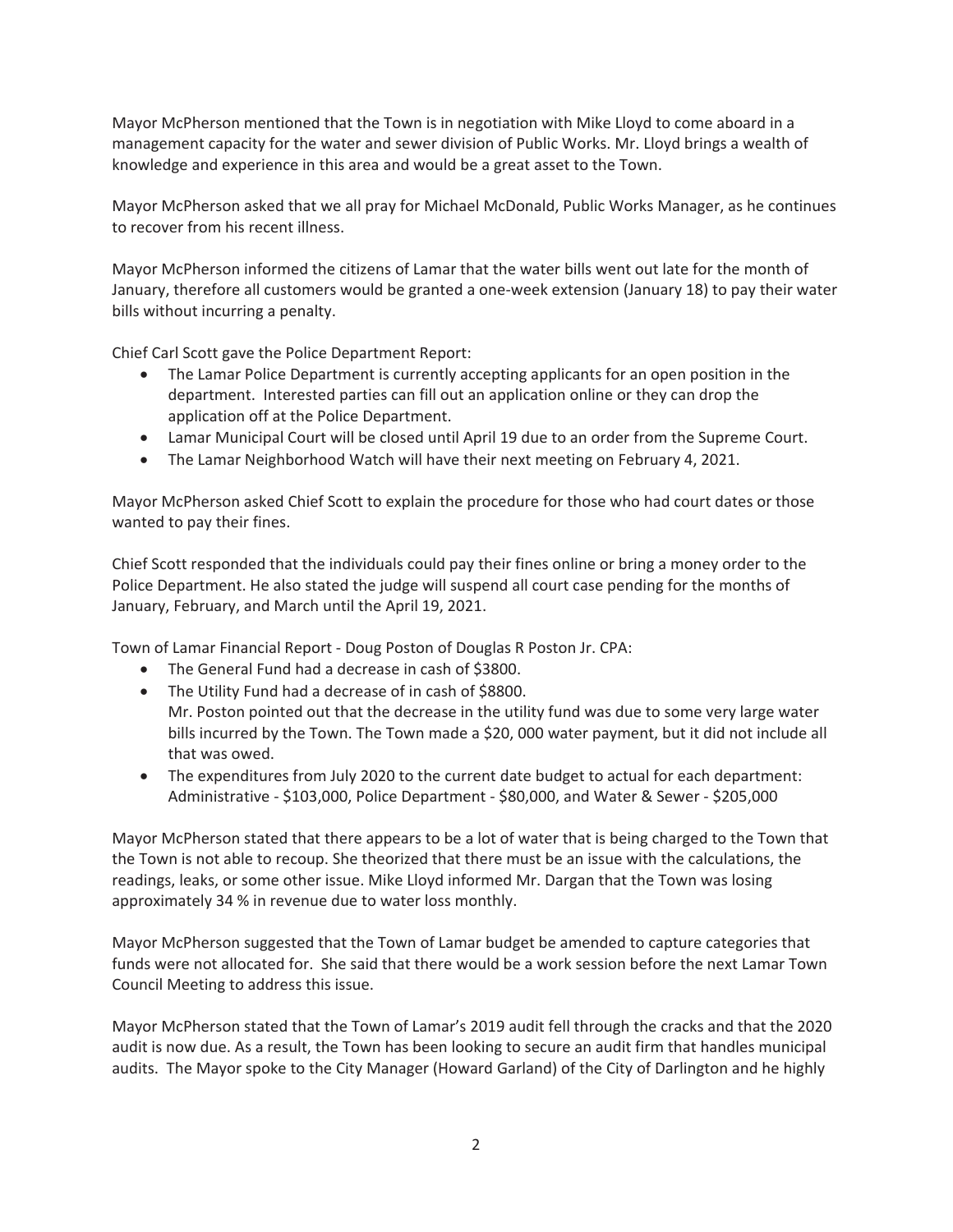recommended that the Town of Lamar use the audit firm that they are currently using (The Brittingham Group, LLP)

William Hancock gave the following report:

- Mr. Hancock spoke to Howard Garland (City of Darlington Manager) on last week who informed him that the Town of Lamar was looking for an audit firm to get the Town's audit reporting current.
- Mr. Hancock reached out to the SC State Treasurer's office to see if the state was holding any of the Town's fund; as of last Friday, they were holding \$62,000. According to state law, the state must start holding funds after the 13th month after the fiscal year ends.
- Mr. Hancock spoke to the State Treasurer personally to see if some of the Town's funds can be released prior to the 2019 audit being completed; the treasurer will check and get back with him later.
- If the Town of Lamar retains the services of Mr. Hancock's firm (The Brittingham Group), he will go to the State Treasurer on behalf of the Town to secure the release of the withheld funds. He will also get the 2019 audit complete as soon as possible, schedule the 2020 audit, and then schedule the 2021 audit so we can become and remain good municipal citizens of the state.

Mayor McPherson took full responsibility for the 2019 audit not being conducted in time. She said that the audit was not on a working calendar and that she was recently informed that the individual that handled Lamar's audits no longer works at the firm that conducts Town's audit.

Mayor McPherson relayed that Mr. Hancock said that even though it is tax season, their firm can begin working with the Town immediately. She recommended that the Town Council moved forward with hiring Mr. Hancock's firm. Mayor McPherson stated that the Town will have to sign an engagement letter for the 2019 audit and would like to sign the engagement letter for the 2020 audit as well. Mr. Hancock suggested that the best practice would be to sign one engagement letter at a time. Mayor McPherson asked Mr. Hancock to contact Mr. Poston as soon as possible.

Mr. Hancock asked, "Is Lamar a Town or City"? Councilwoman Bradley remarked that the charter states that Lamar is a Town. Mr. Poston added that he has seen the Town of Lamar and the City of Lamar on different correspondence; however, the bank statements list Town of Lamar. Town of Lamar will be the name of record.

Mayor McPherson reminded the Citizens of Lamar about Mask Ordinance that went into effect on January 4, 2021 and said that more information about the ordinance can be found on the Town's Facebook page and website. She also cited data that she received from CareSouth that stated 17% of Lamar's population has tested positive for covid-19. Mayor McPherson implored all citizens to wear masks, practice social distancing, and sanitize (wash hands).

Mayor McPherson stated that the Town is trying to align with state regulation as far as business license applications are concerned; In the meantime, interested parties can access and pay for their business licenses online. She mentioned that tickets and bills can be paid online as well.

Councilwoman Bradley wanted to discuss reaching a conclusion to the conversations that the council has been having concerning Town Hall being opened more than two days a week.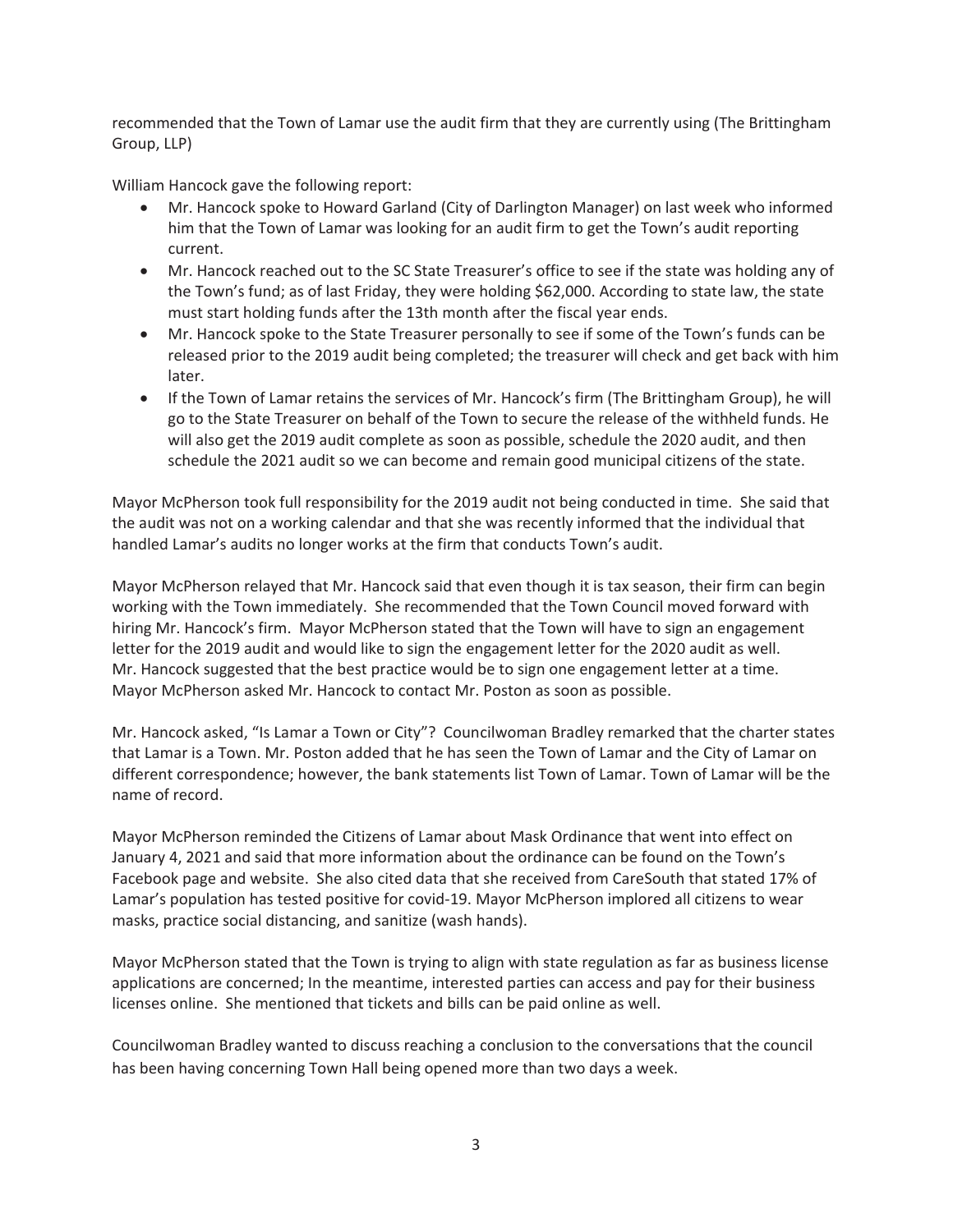She that she understood that the women in the Town Hall Office did not want to work extended hours and days because they were fearful of being alone in the building; however, she has been contacted multiple times by citizens and have had discussions with staff members about the need to have Town Hall open at least 4 days a week. Councilwoman said that we should find ways to make the workers feel safer and perhaps split their days to cover the 4-day work week.

Mayor McPherson responded that it is pretty much settled that there will be a 4-day work week. She also said that the office is not closed because the workers are fearful of being alone, but it is closed due to the coronavirus pandemic. Mayor McPherson wanted to know what the pressing business transactions are that would necessitate citizens needing to enter the actual building. She cited examples of public buildings that are open but are not allowing the public to enter the building.

Mayor McPherson said that someone will be hired to make sure that the office is "manned" on the 4 days that Town Hall is opened. She suggested that one of the biggest concerns from the citizens is there being someone to answer the telephone, check messages, and return telephone calls. Speaking of the telephone, Mayor McPherson said that the phone system the Town currently has is old and antiquated; upgrading the telephone system will be the next project.

Mayor McPherson discussed bringing on a retiree who has banking experience who may be able to help process water bills. The mayor asked the water clerk to compose a detail list of duties and responsibilities so that the Town can determine what roles someone else would have to play in terms of making sure that we are operating efficiently. Mayor McPherson said the Council was still waiting on Tim Dargan to decide if was going to work for the Town full time and was hopeful that he would. She pointed out that Mr. Dargan was already sharing some of the roles of the Town Clerk and other duties.

Councilwoman Bradley suggested that answering the phone is one thing, being knowledgeable enough to provide a helpful answer is another. She gave several examples that would require someone with knowledge of and access to certain information to be available.

Mayor McPherson responded that Town Council is already working on this and that it is the goal of the council to have something in place by the beginning of February. She asked that anyone interested in working for the Town part-time should fill out an online application.

Tim Dargan gave an overview of recent events (Harvest Hope Mobile Food Pantry and First Responders Christmas Parade) and upcoming events (CareSouth Mobile Schedule, Memorial for deceased Lamar citizens, and Lamar Town Council Special Election).

Mayor McPherson spoke about the upcoming election. She stated that the election was advertised in the News and Press, the Town's newsletter, the Town's website, and the Town's Facebook page. She mentioned that we must all work together for the good of the Town and that volunteers are very viable to that success. Mayor McPherson listed some of the achievements that have occurred under this administration including the website, Facebook page, direct deposits, etc.

A motion was made by Councilwoman Bradley to adjourn the Lamar Town Council Meeting. The motion was seconded by Councilwoman Lee. Mayor McPherson adjourned the meeting at 7:07 pm.

Timothy L. Dargan, Administrative Support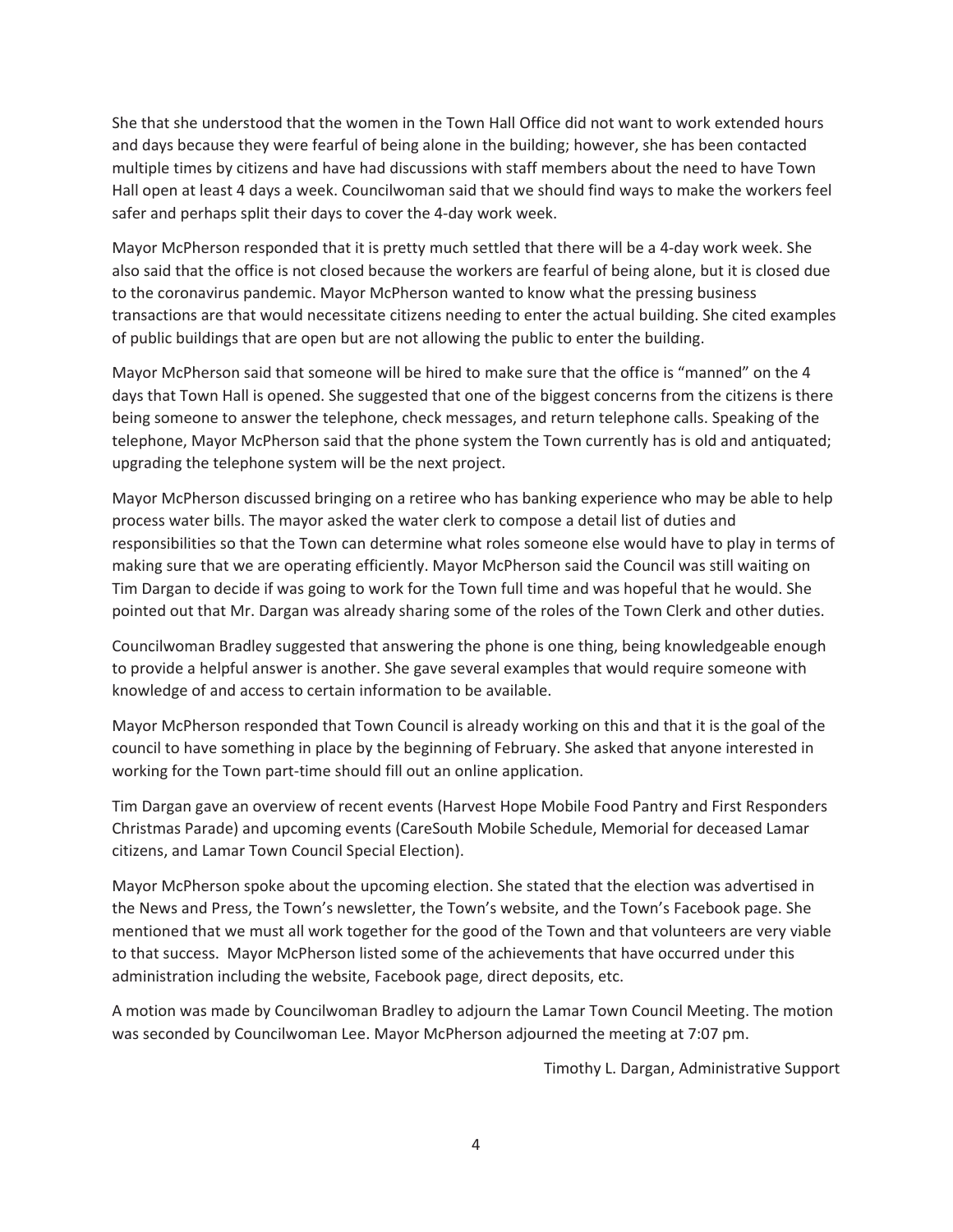### **Lamar Town Council Meeting Minutes February 8, 2021**

Lamar Town Council Meeting was called to order by Mayor Darnell Byrd-McPherson at 6:15 PM.

Invocation was given by Deacon Tim Dargan.

Mayor McPherson introduced and welcomed Tyler Cook as a new member of the Lamar Town Council. Tim Dargan introduced former Councilman Mike Lloyd, Paul Corker, and Davey Wadlington as members of the Public Works Department. Chief Scott introduced Officer Daniel Barnett as a part time member of the Lamar Police Department.

Roll call was taken by Mayor McPherson. Council Members in attendance were Mayor McPherson, Councilwoman Inez B. Lee, and Councilman Tyler Cook. Councilwoman Angele White-Bradley and participated remotely via Zoom call. Councilwoman Mary Ann Mack was not in attendance.

Others in attendance were Tim Dargan, Chief Carl Scott, and Mike Lloyd. Jannie Lathan and Doug Poston participated remotely via Zoom.

A motion was made by Councilwoman Bradley that the agenda be accepted. Councilman Cook seconded the motion. The motion was carried unanimously.

A motion was made by Councilwoman Bradley to accept the minutes from the January 11, 2021, Lamar Town Council Meeting as read. Councilman Cook seconded the motion. The motion was carried unanimously.

#### **Report from Jannie Lathan of Lathan Consulting Corporation**:

- Received notification today that SERCAP is about 90 % complete with the GIS mapping for the Town's sanitary sewer system.
- Still waiting on Davis & Brown to submit the final request for payment so that the Town can make the payment to RWF Construction.
- Glenn Kirven sent an email stating that Davis & Brown are getting ready to install the floor meter (Zion pump station). Hopefully, the flow meter will be installed, and the Town can close out the related contract.
- Working with SERCAP to put in the grant application for the State Revolving Fund to secure funding to replace the Railroad pump station.
- Received bid to perform repair work at the Railroad pump station; bid came in as a lump sum, the Town is requesting a more detailed cost estimate before moving forward.

Mayor McPherson asked Ms. Lathan the following questions:

What does the acronym SERCAP stand for? Ms. Lathan stated that the acronym stood for Southeast Rural Community Assistant Project.

Did RWF submit the repair estimate? Ms. Lathan replied that Evans Paving submitted the estimate.

Has the flow meter been installed? Ms. Lathan suggested that someone from town should verify whether the meter has been installed.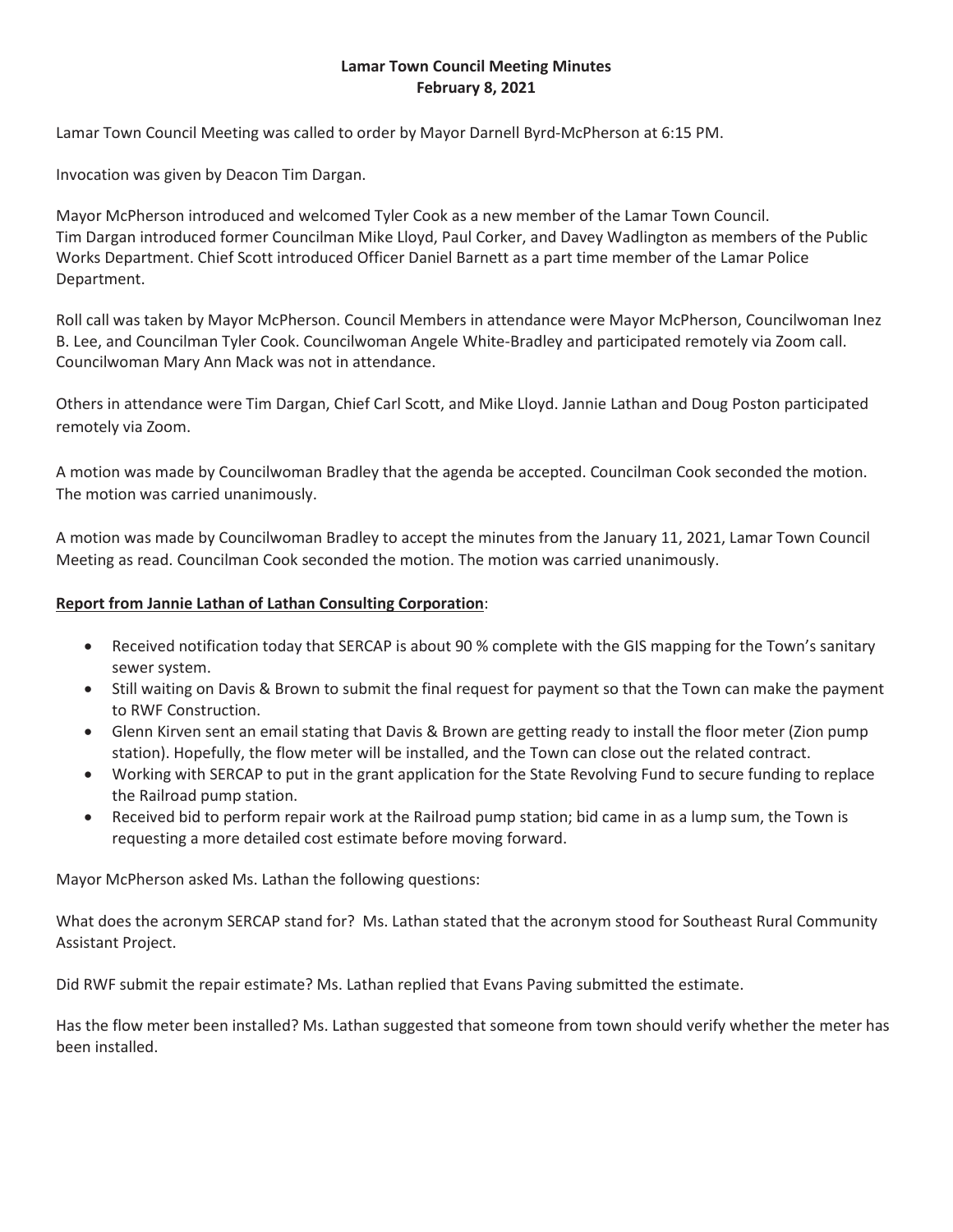#### **Public Works Department Report:**

Councilwoman Lee stated that the February water bills were being mail out late due to several ill staff members; because of this, the due date for paying the water bill will be extended from the  $10^{th}$  to the  $20^{th}$ . She also said that that due date will be to the  $20<sup>th</sup>$  going forward.

### Mike Lloyd Water Report:

January 2021 - Daily water purchased 145, 887 gallons [Monthly water purchased 4,522,497 gallons]

### **2020 Year in Review:**

Gallons of water Purchased……………….37,601,220. (39,090,090) Gallons of Water Sold……………………….26,061,629. (26,061,629) Gallons used During Hydrant Flushing…….238,660. (238,660) Unaccounted for Gallons…………….…….11,300,931. (12,789,801) Average Percentage Loss……………………35 to 40% (35 to 42%) Average Daily Loss (Gallons).……………30 to 40,000 (30 to 40,000) What the numbers would have been if there had been no problems with the 3" water meter and no major water loss during the months of January – May 2020 and the month of August 2020.

Mayor McPherson asked Mr. Lloyd what some of the reasons for the water and/or revenue loss were and what were his recommendations for addressing them. She wanted to know what he would do first.

Mr. Lloyd replied that his first action would be to look at the Water Department billing register for customers and compare the previous reading with the current reading. If both readings are the same, it would probably indicate that the water meter has stopped. In cases such as this, the Town would charge the customer a minimum bill. At some point, the Town should physically check the location that show the same reading and (1) change the faulty water meters, and (2) see if someone is residing in that location.

 Mr. Lloyd said that he has discovered service line leaks in various locations in the Town; when he locates them, he contacts someone (Kirk Rouse) to repair the line and stop the leak. He thinks that all old water meters should be replaced. The new meters will raise the cost to the customers.

Mayor McPherson said that she would like to see written operating procedures so that when new staff members come in, they will have some guidelines to follow and there should be meetings with current staff and new employees to bring them up to speed on the process.

The mayor asked if there were any new meters in stock. Mr. Lloyd said that he was sure there were a few, but Councilwoman Lee would have more information. He also talked about updating the current water meter system to a system that could read the meters from 50 – 75 feet away, be download into a porting system at Town Hall within several hours; This would save manpower hours and resources by freeing up the person reading the water meters and the water clerk.

The mayor remarked that we should look at cross training when it comes to reading the water meters and that we should get an estimate on the new system.

 Councilman Cook asked if the water meters that are in stock are already equipped with the read system technology. Mr. Lloyd said that they are not.

Councilwoman Bradley commented that there was an effort several years ago to investigate the cost and feasibility of purchasing the read water meters and that Ms. Jannie Lathan was going to try to get a grant to secure them. Mr. Lloyd replied that he recalled those efforts and think that the cost was around \$150 per/meter at the time.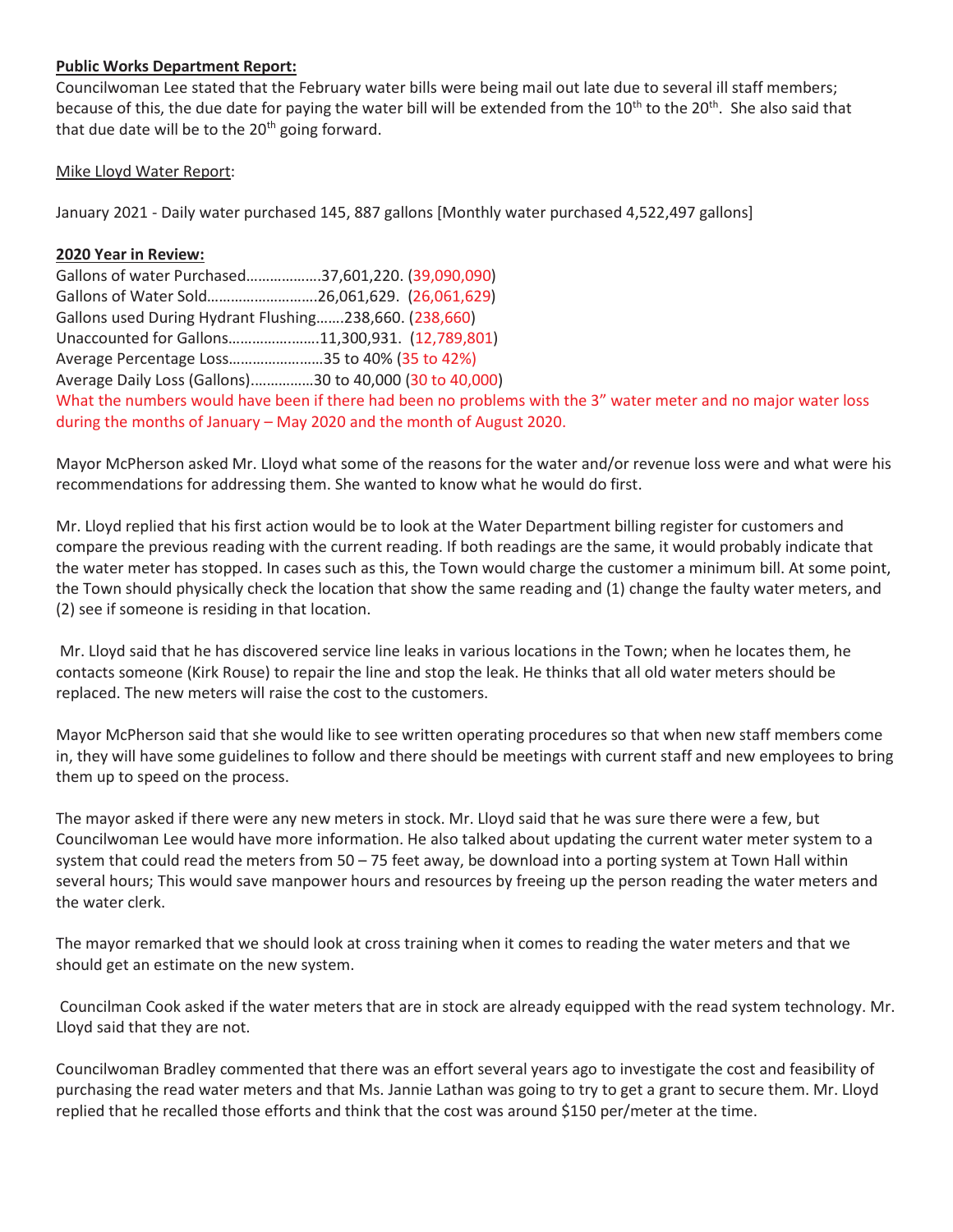## **Chief Carl Scott Police Department Report:**

- Will receive safety equipment that was donated from the National Sherriff's Association.
- x Received two cars that were donated from the Town of Bethune. (Thanks to Chief Ward, Mayor, and Town Council)
- **•** Received the Palmetto Pride Trash Grant (Thanks to Ms. Jannie Lathan and Councilwoman Inez Lee)
- Asking for more volunteers for the Neighborhood Watch Program

#### **Doug Poston – Financial Report**

Mr. Poston was unable to participate due to the low volume on his device. Mayor McPherson read the reports in his absence.

- Mayor McPherson noted that there were several late outstanding invoices that need to be addressed.
- x Mayor McPherson wants Mr. Poston to match the actual invoices with actual payments.
- The Grant funds listed on the bank balances are not operating money, they are for specific water projects. The mayor wants these items separated going forward.
- The mayor noted that funds had to be transferred from the Administrative Account to the Utility Account.
- The budgeted amount are not actual dollars; they are projected. They Mayor wants the Town to go back and look at hard dollars to make a true budget.
- Loss revenue with Mozingo Liquors closing and the Public Schools being closed for a time. Need to come up with other sources of revenue (Bike Shop, Pet Grooming Service, etc.)
- List all business on the Town's website and check to see if business license fees are current.
- Mayor McPherson spoke about the new restaurant "Little Taste of Cajun".

#### **Mayor Darnell Byrd McPherson – Signatory for Bank Accounts**

- The former Mayor Pro Tem, Lang Howell, was the secondary signature on the Town of Lamar Bank Accounts.
- Councilwoman Lee made a motion that current Mayor Pro Tem, Councilwoman Angele Bradley, be the secondary signature on the Town of Lamar bank accounts. Councilman Cook Seconded the motion. Motion passed unanimously.

#### **Carolina Bank Account Numbers:**

**Town of Lamar Administrative Account – 0103000153 Town of Lamar Water Account - 0103000161 Town of Lamar Withholding Account - 0100144467** 

**Name of new signer: Angele White Bradley** 

**Remaining signer: Darnell Byrd McPherson** 

**Name of signer to remove: C. Lang Howell** 

**Endorse checks and orders for the payment or otherwise withdrawal or transfer funds on deposit with the Financial Institution.** 

#### **Name of Control Person: Timothy L. Dargan, Administrative Manager**

Jannie Lathan Pointed out that the RIA Grant Account needs two primary signatures. Councilman Cook volunteered to be the second signatory.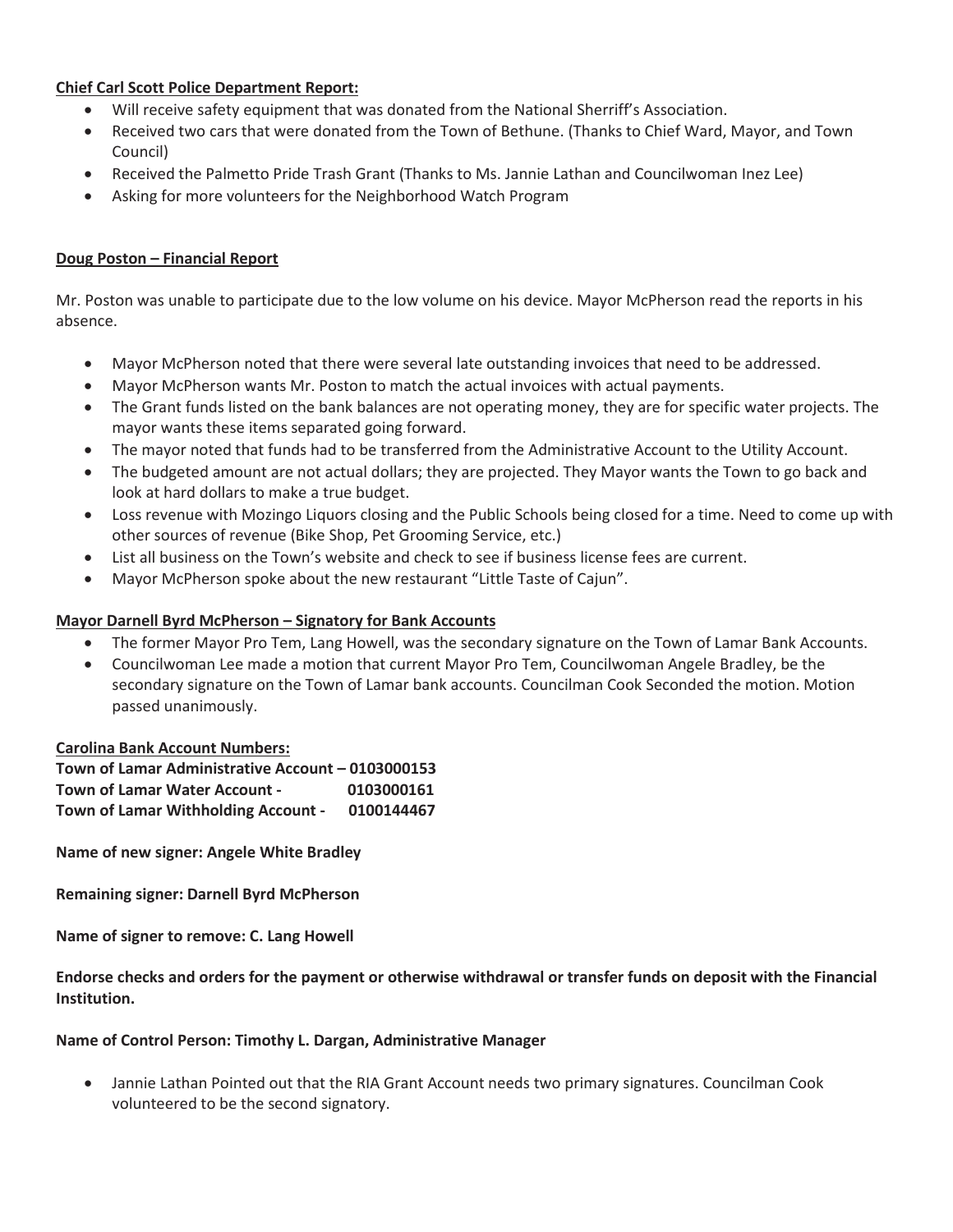Deacon Dargan gave an update on the Town's partnership with Save the Children and Lee County First Step Food Giveaway Program and commented on the positive feedback the Town received from the citizens concerning the 2020 Memorial for deceased members from the Town of Lamar. He also spoke about the upcoming Covid-19 testing and vaccination schedules.

Mayor McPherson reminded everyone that the Town has loss several community members to coronavirus and that the Town is praying for their loved ones.

Councilwoman Lee made a motion that the Lamar Town Council Meeting be adjourned. Councilman Cook Seconded the motion. Mayor McPherson adjourned the meeting at 7:09 pm.

Timothy L. Dargan, Administrative Support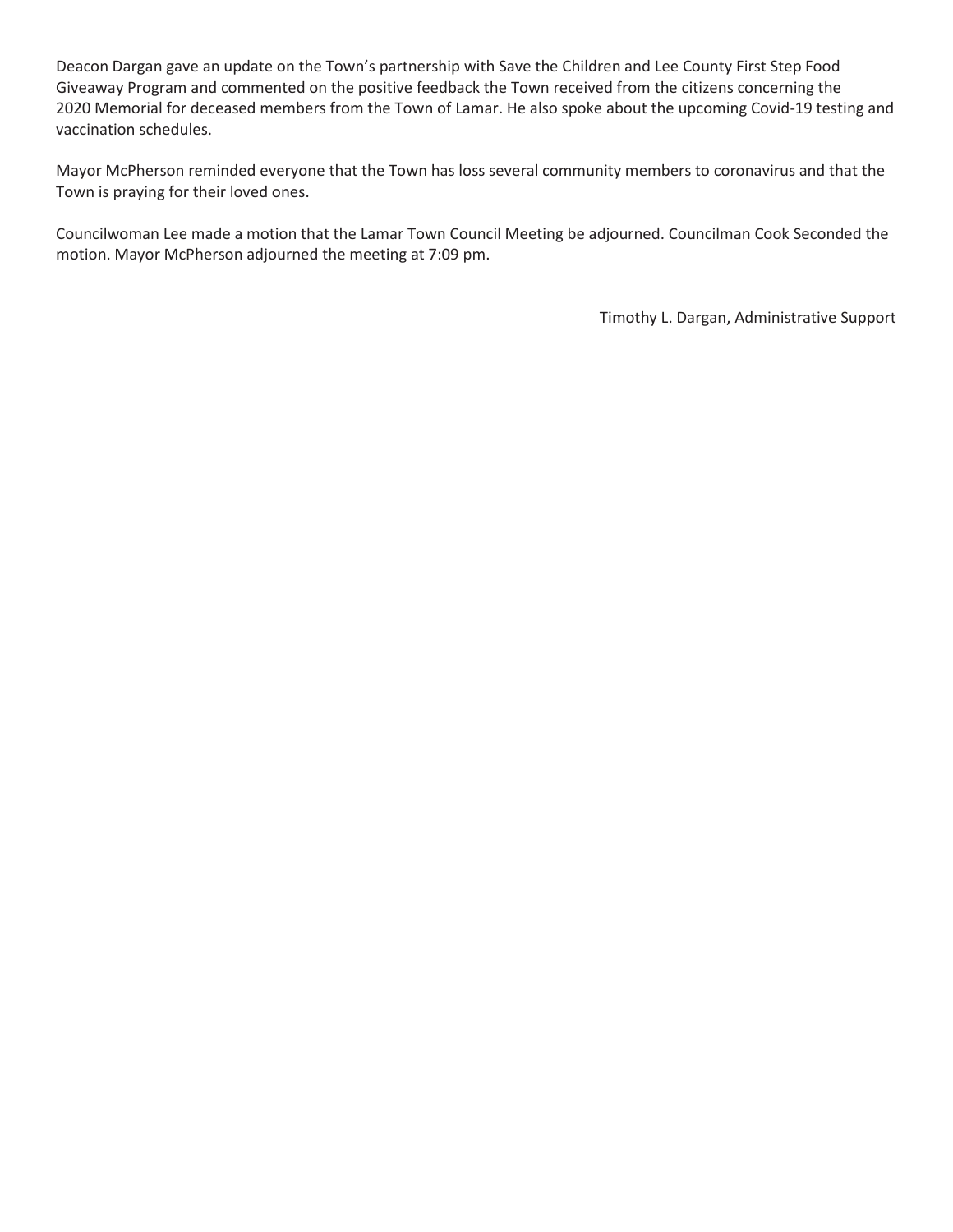### **Lamar Town Council Meeting Minutes February 8, 2021**

Lamar Town Council Meeting was called to order by Mayor Darnell Byrd-McPherson at 6:15 PM.

Invocation was given by Deacon Tim Dargan.

Mayor McPherson introduced and welcomed Tyler Cook as a new member of the Lamar Town Council. Tim Dargan introduced former Councilman Mike Lloyd, Paul Corker, and Davey Wadlington as members of the Public Works Department. Chief Scott introduced Officer Daniel Barnett as a part time member of the Lamar Police Department.

Roll call was taken by Mayor McPherson. Council Members in attendance were Mayor McPherson, Councilwoman Inez B. Lee, and Councilman Tyler Cook. Councilwoman Angele White-Bradley and participated remotely via Zoom call. Councilwoman Mary Ann Mack was not in attendance.

Others in attendance were Tim Dargan, Chief Carl Scott, and Mike Lloyd. Jannie Lathan and Doug Poston participated remotely via Zoom.

A motion was made by Councilwoman Bradley that the agenda be accepted. Councilman Cook seconded the motion. The motion was carried unanimously.

A motion was made by Councilwoman Bradley to accept the minutes from the January 11, 2021 Lamar Town Council Meeting as read. Councilman Cook seconded the motion. The motion was carried unanimously.

### **Report from Jannie Lathan of Lathan Consulting Corporation**:

- Received notification today that SERCAP is about 90 % complete with the GIS mapping for the Town's sanitary sewer system.
- Still waiting on Davis & Brown to submit the final request for payment so that the Town can make the payment to RWF Construction.
- Glenn Kirven sent an email stating that Davis & Brown are getting ready to install the floor meter (Zion pump station). Hopefully, the flow meter will be installed, and the Town can close out the related contract.
- Working with SERCAP to put in the grant application for the State Revolving Fund to secure funding to replace the Railroad pump station.
- Received bid to perform repair work at the Railroad pump station; bid came in as a lump sum, the Town is requesting a more detailed cost estimate before moving forward.

Mayor McPherson asked Ms. Lathan the following questions:

What does the acronym SERCAP stand for? Ms. Lathan stated that the acronym stood for Southeast Rural Community Assistant Project.

Did RWF submit the repair estimate? Ms. Lathan replied that Evans Paving submitted the estimate.

Has the flow meter been installed? Ms. Lathan suggested that someone from town should verify whether the meter has been installed.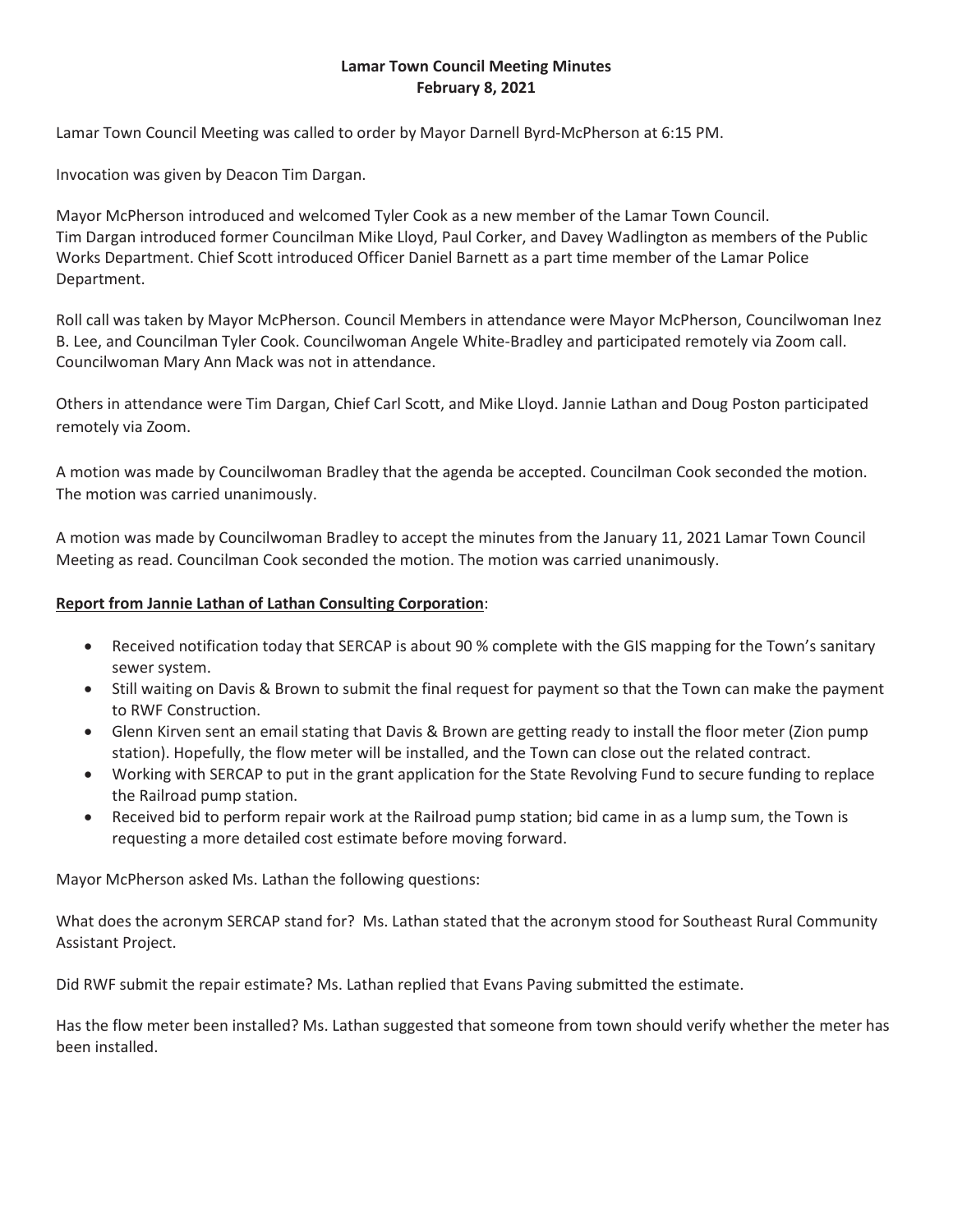#### **Public Works Department Report:**

Councilwoman Lee stated that the February water bills were being mail out late due to several ill staff members; because of this, the due date for paying the water bill will be extended from the  $10^{th}$  to the  $20^{th}$ . She also said that the due date will be to the  $20<sup>th</sup>$  going forward.

### Mike Lloyd Water Report:

January 2021 - Daily water purchased 145, 887 gallons [Monthly water purchased 4,522,497 gallons]

### **2020 Year in Review:**

Gallons of water Purchased……………….37,601,220. (39,090,090) Gallons of Water Sold……………………….26,061,629. (26,061,629) Gallons used During Hydrant Flushing…….238,660. (238,660) Unaccounted for Gallons…………….…….11,300,931. (12,789,801) Average Percentage Loss……………………35 to 40% (35 to 42%) Average Daily Loss (Gallons).……………30 to 40,000 (30 to 40,000) What the numbers would have been if there had been no problems with the 3" water meter and no major water loss during the months of January – May 2020 and the month of August 2020.

Mayor McPherson asked Mr. Lloyd what some of the reasons for the water and/or revenue loss were and what were his recommendations for addressing them. She wanted to know what he would do first.

Mr. Lloyd replied that his first action would be to look at the Water Department billing register for customers and compare the previous reading with the current reading. If both readings are the same, it would probably indicate that the water meter has stopped. In cases such as this, the Town would charge the customer a minimum bill. At some point, the Town should physically check the location that show the same reading and (1) change the faulty water meters, and (2) see if someone is residing in that location.

 Mr. Lloyd said that he has discovered service line leaks in various locations in the Town; when he locates them, he contacts someone (Kirk Rouse) to repair the line and stop the leak. He thinks that all old water meters should be replaced. The new meters will raise the cost to the customers.

Mayor McPherson said that she would like to see written operating procedures so that when new staff members come in, they will have some guidelines to follow and there should be meetings with current staff and new employees to bring them up to speed on the process.

The Mayor asked if there were any new meters in stock. Mr. Lloyd said that he was sure there were a few, but Councilwoman Lee would have more information. He also talked about updating the current water meter system to a system that could read the meters from 50 – 75 feet away, be download into a porting system at Town Hall within several hours; This would save manpower hours and resources by freeing up the person reading the water meters and the water clerk.

The Mayor remarked that we should look at cross training when it comes to reading the water meters and that we should get an estimate on the new system.

 Councilman Cook asked if the water meters that are in stock are already equipped with the read system technology. Mr. Lloyd said that they are not.

Councilwoman Bradley commented that there was an effort several years ago to investigate the cost and feasibility of purchasing the read water meters and that Ms. Jannie Lathan was going to try to get a grant to secure them. Mr. Lloyd replied that he recalled those efforts and think that the cost was around \$150 per/meter at the time.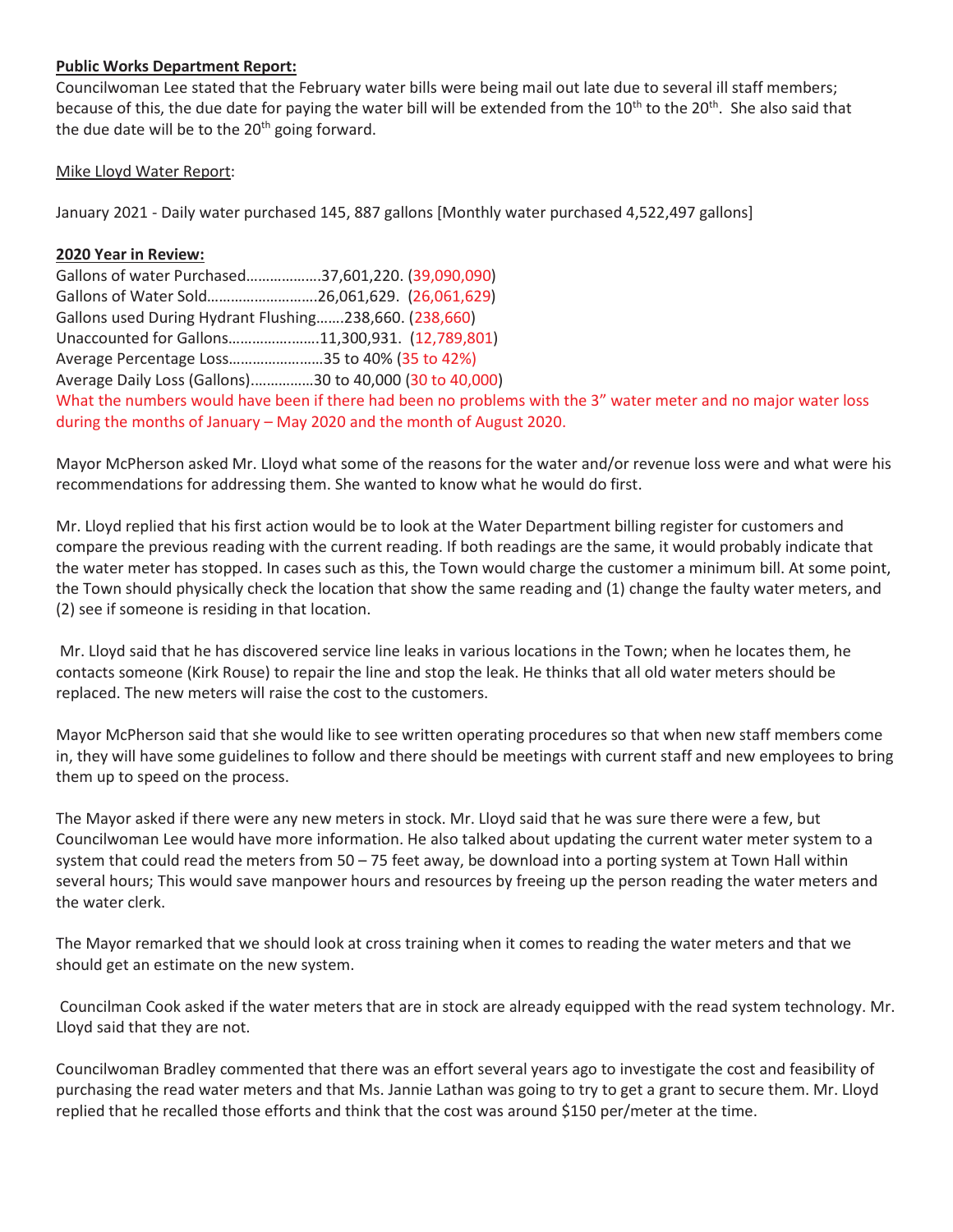## **Chief Carl Scott Police Department Report:**

- Will receive safety equipment that was donated from the National Sherriff's Association.
- x Received two cars that were donated from the Town of Bethune. (Thanks to Chief Ward, Mayor, and Town Council)
- **•** Received the Palmetto Pride Trash Grant (Thanks to Ms. Jannie Lathan and Councilwoman Inez Lee)
- Asking for more volunteers for the Neighborhood Watch Program

### **Doug Poston – Financial Report**

Mr. Poston was unable to participate due to the low volume on his device. Mayor McPherson read the reports in his absence.

- Mayor McPherson noted that there were several late outstanding invoices that need to be addressed.
- Mayor McPherson wants Mr. Poston to match the actual invoices with actual payments.
- The Grant funds listed on the bank balances are not operating money, they are for specific water projects. The Mayor wants these items separated going forward.
- The Mayor noted that funds had to be transferred from the Administrative Account to the Utility Account.
- The budgeted amount are not actual dollars; they are projected. They Mayor wants the Town to go back and look at hard dollars to make a true budget.
- Loss revenue with Mozingo Liquors closing and the Public Schools being closed for a time. Need to come up with other sources of revenue (Bike Shop, Pet Grooming Service, etc.)
- List all business on the Town's website and check to see if business license fees are current.
- Mayor McPherson spoke about the new restaurant "Little Taste of Cajun".

#### **Mayor Darnell Byrd McPherson – Signatory for Bank Accounts**

- The former Mayor Pro Tem, Lang Howell, was the secondary signature on the Town of Lamar Bank Accounts.
- Councilwoman Lee made a motion that current Mayor Pro Tem, Councilwoman Angele Bradley, be the secondary signature on the Town of Lamar bank accounts. Councilman Cook Seconded the motion. Motion passed unanimously.
- Jannie Lathan Pointed out that the RIA Grant Account needs two primary signatures. Councilman Cook volunteered to be the second signatory.

Deacon Dargan gave an update on the Town's partnership with Save the Children and Lee County First Step Food Giveaway Program and commented on the positive feedback the Town received from the citizens concerning the 2020 Memorial for deceased members from the Town of Lamar. He also spoke about the upcoming Covid-19 testing and vaccination schedules.

Mayor McPherson reminded everyone that the Town has loss several community members to coronavirus and that the Town is praying for their loved ones.

Councilwoman Lee made a motion that the Lamar Town Council Meeting be adjourned. Councilman Cook Seconded the motion. Mayor McPherson adjourned the meeting at 7:09 pm.

Timothy L. Dargan, Administrative Support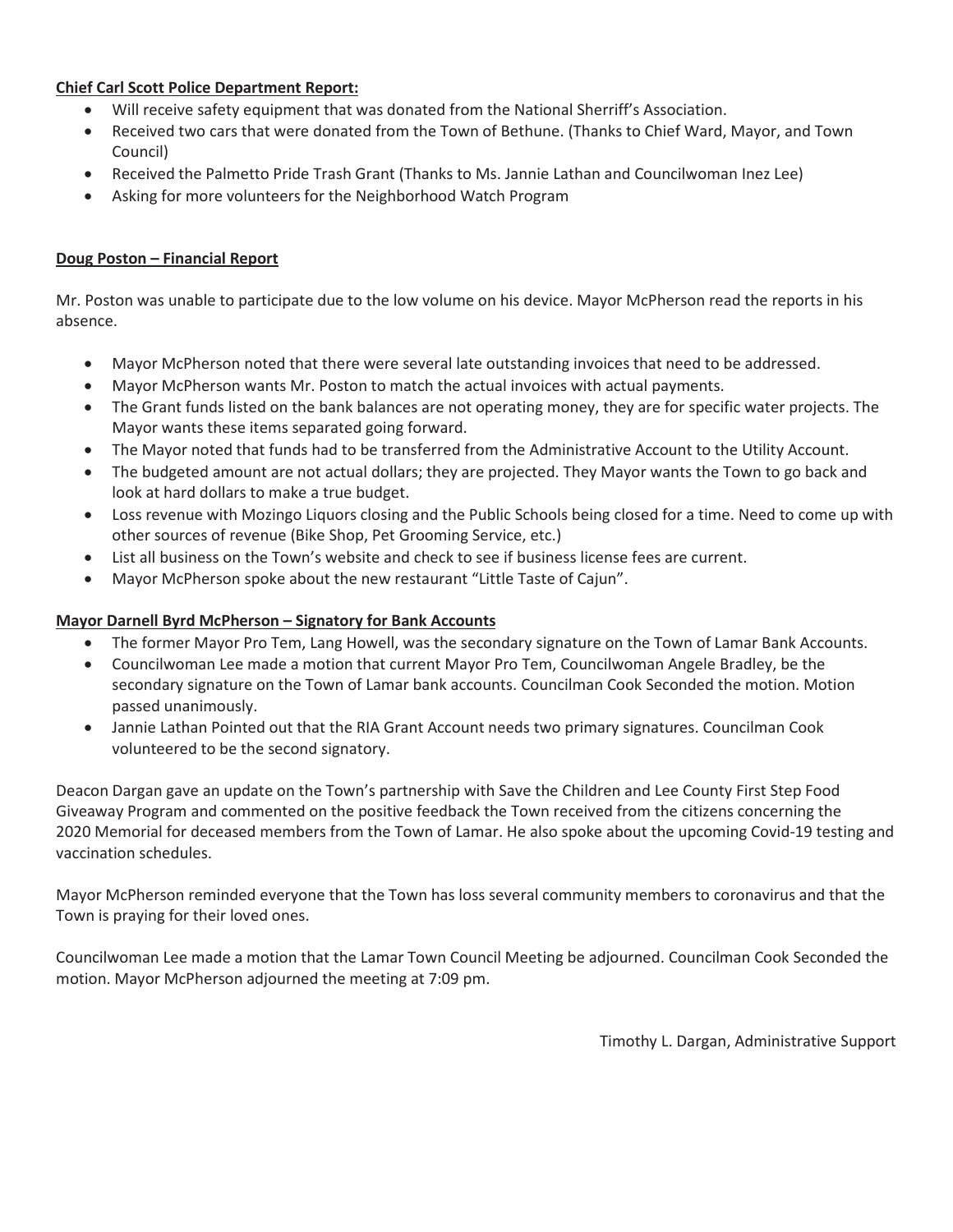#### **Lamar Town Council Meeting Minutes**

### **March 8, 2021**

Lamar Town Council Meeting was called to order by Mayor Darnell Byrd-McPherson at 6:20 pm.

Invocation was given by Deacon Tim Dargan.

Mayor McPherson thanked Tim Dargan for accepting his new role as Administrative Manager for the Town of Lamar.

Roll call was taken by Mayor McPherson. Council members in attendance were Mayor McPherson, Councilman Tyler Cook, and Councilwoman Inez B. Lee. Councilwoman Angele White-Bradley and Councilwoman Mary Ann Mack participated remotely via zoom.

Others in attendance were Tim Dargan, Chief Carl Scott, and Mike Lloyd. Jannie Lathan, Doug Poston, William Hancock, Kelvin Durant, Dr. Scott Allen, Victoria Coleman, and Kristine Neal participated remotely via zoom.

A motion was made by Councilwoman Bradley to accept the agenda. Councilman Cook seconded the motion. The motion was carried unanimously.

A motion was made by Councilwoman Mack to accept the minutes from the February 8 Lamar Town Council Meeting. Councilwoman Bradley seconded the motion. The motion carried was carried unanimously.

### **Report from Jannie Lathan of Lathan Consulting:**

1) Ms. Lathan and Tim Dargan continue to work with David White of SERCAP to pull together the grant application for upgrading the Railroad pump station. The application is due a week from today (March 15).

2) Ms. Lathan is still waiting on David & Brown to submit the final request for payment so that the Town may be able to make the final payment to RWF Construction and close out the work that RWF has completed for improvement with the wastewater treatment plant.

3) Ms. Lathan receive several RFPs from the engineering firm that is working on improvement on Zion Road. She will be forwarding the RFPs to Mayor McPherson for final review and approval on tomorrow.

Mayor McPherson voiced her concern about the outstanding invoice for Davis & Brown. She said that she would place a call with Davis & Brown on tomorrow to see what she can find out.

Mayor McPherson said that she was excited about the work that Mr. White and SERCAP has been doing for the Town at Railroad, including the visit by several members of the SERCAP Team on last week.

## **Report from the Department of Public Works**:

Councilwoman Inez B. Lee thanked all the agencies that are helping the Town of Lamar address it issues; she deferred to Mike Lloyd and Chief Carl Scott for the discussion about water loss and the Department of Transportation.

#### **Mike Lloyd**

- The January water loss is still over one third percent or 37.353 percent gallon a day. The Town was losing an average of 36,865 gallons average per day. The next goal is to compute the dollar amount for the percentage of water loss by next Town Council Meeting.
- The numbers were very high from the February purchase of water from Darlington County Water and Sewer Authority. Mr. Lloyd discovered that one of the two elevated tanks had risen above the normal level of 22 -23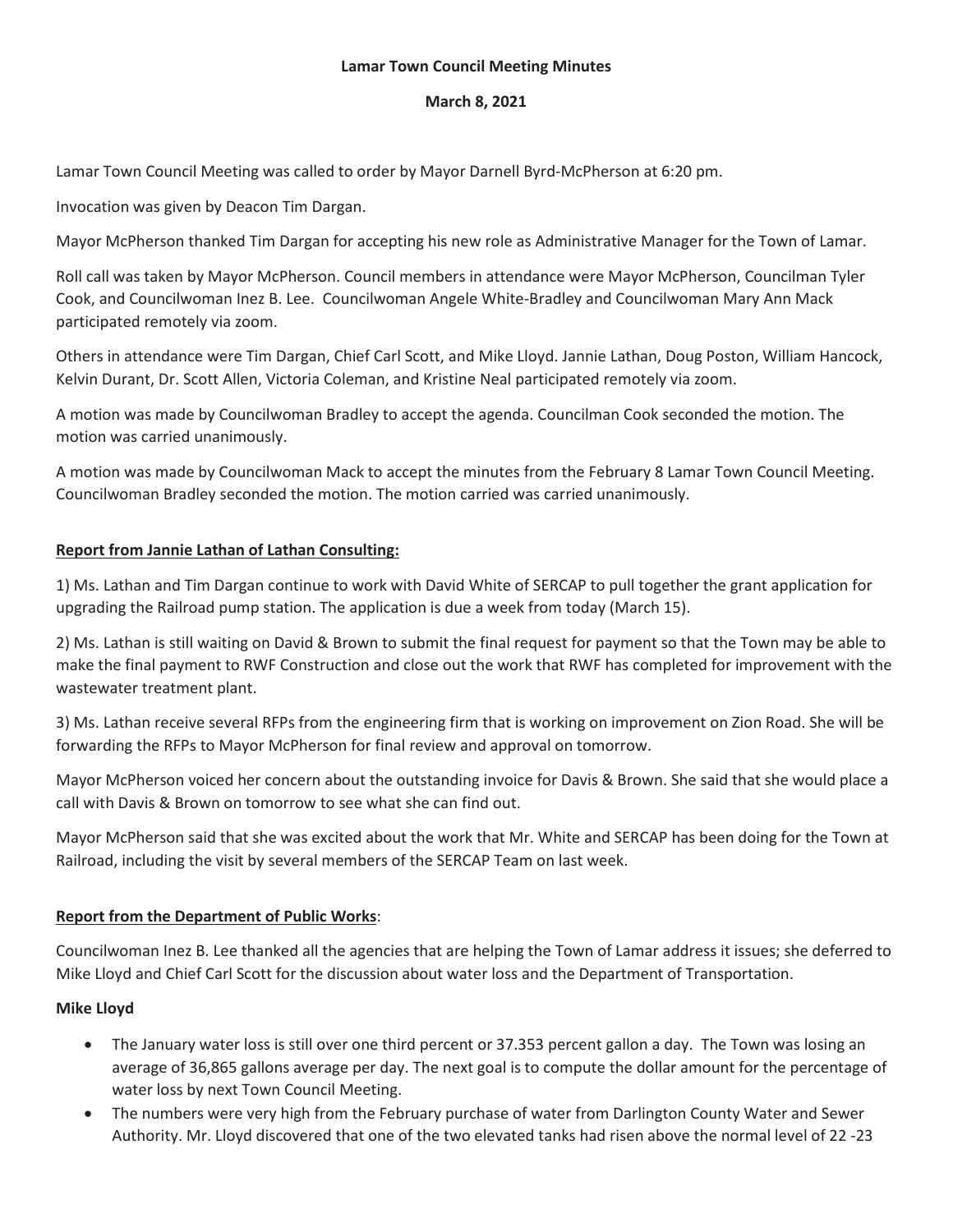feet; both tanks should be at the same level. He turned the valve off several times a day so that should help the level return to normal in within the next three or four days.

• Mr. Lloyd pinpointed a few more water leaks that will also help with the water loss.

Councilman Cook asked about the faulty water meters and if they had been replaced.

Mr. Lloyd replied that they have not been replaced to his knowledge. The billing register copy was not clear enough to read the information that was needed, but he has identified 35 – 50 meters that are questionable. Once we get a list compiled, we will check and verify whether the meters have stopped. Mr. Lloyd told Mayor McPherson that are approximately 20 - 25 water meters in stock inventory.

## **Chief Carl Scott**

- Department of Transportation came to Lamar on February 25 and 26 to clean out some of the storm drains with a rented vacuum truck. DOT located a broken pipe on Pearl Street for which they place a work order to return and fix the pipe later.
- DOT Representative Justin Jackson emailed paperwork to Chief Scott to forward to Councilwoman Lee that will give DOT easement to clean out ditches that have been prone to flooding. The citizens must sign these documents and return them to DOT prior to the ditches being cleaned.

Mayor McPherson stated that the ditches in the problem areas have been a real sore spot and that there have been a lot of complaints about that issue. She is very grateful to DOT for helping the Town.

## **Report from Chief Carl Scott of the Lamar Police Department:**

- The Neighborhood Watch membership has grown and continue to grow every meeting. The Last meeting focused on being prepared and leaning on your neighbor. Chief Scott pointed out that this is a Neighborhood Watch Program and not a Crime Watch Program.
- Jerry Shull presented the signs for the Neighborhood Watch Program; the signs have already sold out. More signs will be ordered and can be purchased for \$20 each; please see Jerry Shull or Kelly to place an order. Chief Scott is meeting with DOT at 11:30 am tomorrow to discuss the criteria for proper placement of the signs.
- The Lamar Police Department has an opening for two fulltime Police Officers. Chief Scott encouraged the citizens to help find officers to help keep our town safe. He stated that Lamar is a nice, quiet town with a lot of history; we need people who care about our town to help keep it safe.

Councilman Cook asked when the next Neighborhood Watch Meeting will be held. He added that he attended the last meeting, and that the information was useful for everyone. He encouraged his fellow council members to attend some of the future meetings. Chief Scott answered that the next meeting would be held on the first Thursday in April  $(8<sup>th</sup>)$ .

- Chief Scott said that the Police Department is grateful to have received the Palmetto Pride Grant and have begun looking at the equipment that was outlined in the grant such as digital cameras and crime scene equipment. He wants to stay within the guidelines of the grant.
- Trash Clean Up Day for the Town will be March 27 but will run through April 2. Chief Scott is asking all resident that live in town to clean from their front door to the streets. He is asking all other volunteers to meet at Town Hall at 9:00 am on Saturday, March 27 to receive supplies and instructions for which street they will be assigned to clean. They will be drinks and lunch provided at the end of the clean-up.
- x Amnesty Week will be from March 15 through March 19. This is a time when you can contact the SCDMV to see if you are eligible to have your license reinstated. More information is available on the Town's website.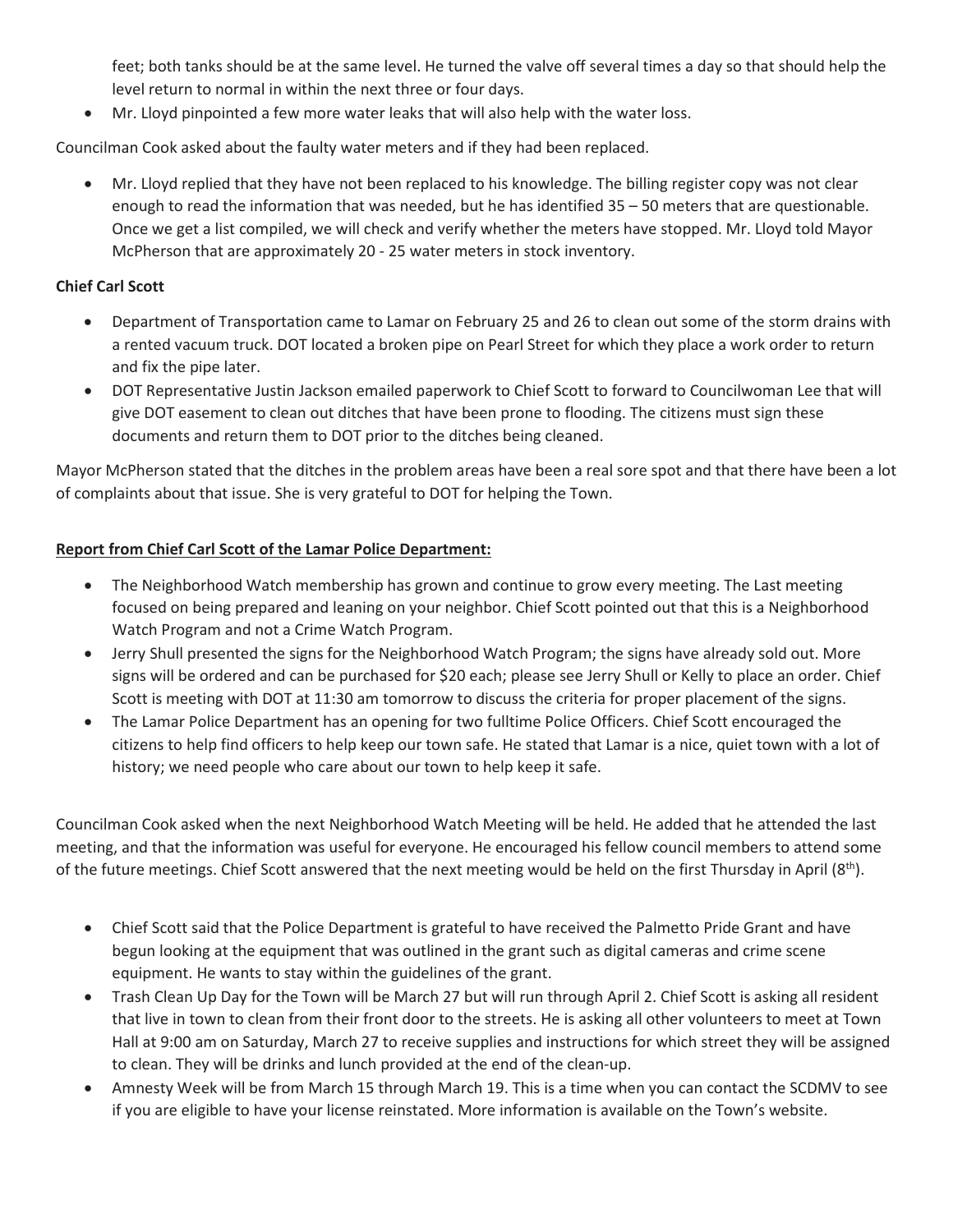• On March 31, The Darlington County Sherriff Department will be giving hams to Senior Citizens aged 60 and above. You can pick up the ham from the Sherriff Department between the hours of 11:00 am – 1:00 pm, and 4:00 pm – 6:00 pm; they will also be delivering hams to seniors who do not come by the Sherriff's Department.

Mayor McPherson reiterated that citizens visit the Town's website for information about the Town's events. She thinks that the Amnesty Program is good for the citizens.

# **Financial Report from Doug Poston of Douglas R. Poston Jr. CPA**:

x General Fund Cash Receipts (\$10,707.65) – Expenditures ((\$41,934.79) - Decrease in Cash (\$31, 227.14) [Transferred \$9,514.83 to the Utility Fund]

x Utility Fund Cash Receipts (\$34,719.29) – Expenditures (\$48,120.28) – Decrease in Cash (\$13, 400.99) [Received a Transfer of \$9,514.83 from the General Fund]

- Vast majority of the balance in the Utility Fund is allocated to designated funds and grants.
- Mr. Poston told Mayor McPherson that apart from a few items, he has uploaded all the information that he could to Mr. Hancock (The Brittingham Group, LLP) for the 2018-2019 Audit.

## **Audit Report from William Hancock of The Brittingham Group, LLP:**

- Gave a list of some of the documents that the Town will have to provide for Fiscal Year 2018-2019 (including Police tickets, water & sewer customers, retirement quarterly report, state fees and fines, debt and lease agreements, minutes of meetings, etc.).
- Previous auditor needs to submit several more documents.
- Will begin pulling documents the end of March- early April, should have a report ready by the end of April 2021.
- Will begin working on the audit for Fiscal Year 2019-2020 in June 2021.
- Will begin working on the audit for Fiscal Year 2020-2021 between July through the end of 2021. Should be ready by Christmas of 2021. Going forward the Town of Lamar will be on the fall calendar with the Brittingham Group and the audits will be delivered by Christmas of every year.

## **Standard Business License – Councilwoman Angele White-Bradley**

Councilwoman Bradley listed the seven steps for Business License Standardization. Must be complete by January 2022:

- 1. Be sure your license year runs from May 1 to April 30.
- 2. Review your business license data for accuracy.
- 3. Rebalance and adjust rates to prevent a windfall or loss.
- 4. Adopt the standardized class schedule provided by the Association.
- 5. Repeal your business license ordinance and replace it with the Association's model ordinance.
- 6. Set up an online portal account to accept business license payments.
- 7. Notify stakeholders about the changes.

Mayor McPherson asked if the portal would be handled by the state and if the amount of the license was listed.

Councilwoman Bradley stated that the State will receive the payment and notify the Town that someone wants to start a business. The amount of the license has not been listed.is not listed.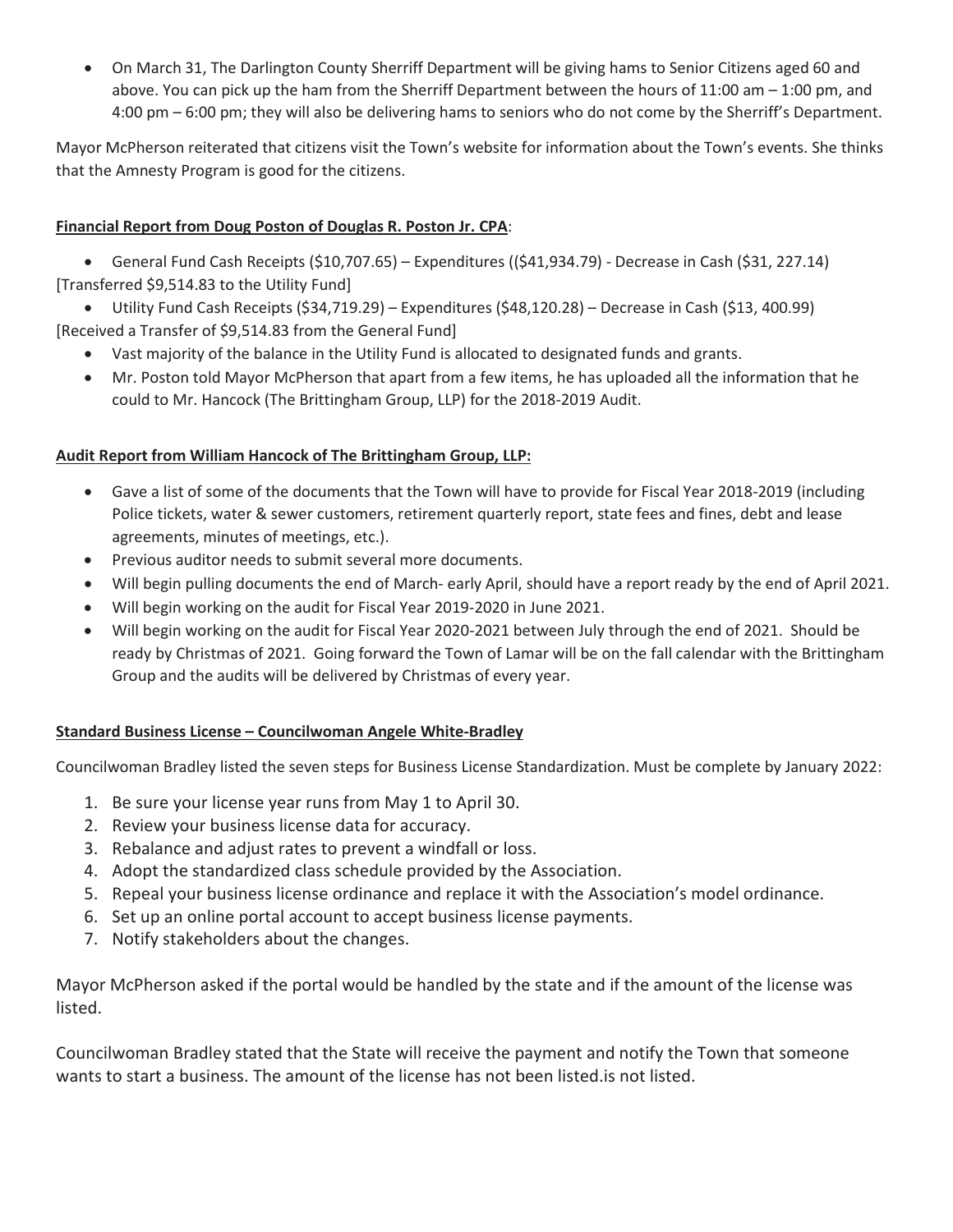### **Egg Scramble Jamboree – Councilwoman Angele White-Bradley:**

- The Egg Scramble Jamboree Committee has decided to postpone the 2021 Egg Scramble Jamboree until the fall: possibly the month of September.
- A link for the Egg Scramble Jamboree will be added to the Town's website.

## **A New You Counseling Center – Kelvin Durant, LPC, LAC, NCC**

- x Kelvin Durant plans to open another branch of "A New You Counseling Center" in Lamar, SC in June 2021; he currently has an office located in Florence, SC.
- Mr. Durant has been counseling for over 10 years and has been operating his own practice for over two years.

## **Opening of Town Hall for Public Meeting – Councilman Tyler Cook**

Councilman Tyler Cook broached the subject of re-opening Town Hall for citizens to attend in-person Town Council Meetings. He stated that he has been approached by several citizens who have concerns about accessing Town Council Meetings; either they do not use Facebook, or they do not have internet access. Councilman Cook said that some citizens just prefer to attend the meetings in person and that as a Republic, we [Town] should give the citizens access that is most convenient to them. He referenced the technical glitzes that occurred in these meeting and previous meetings.

Councilman Cooked mentioned that in addition to following safety protocols; the vaccine rollout and the decline of new cases in our area should be considered in deciding if we should open the council meeting to the public. He then made a motion to re-open the Town Council Meetings to the public beginning with the April meeting. Councilman Cook asked council what they thought about this proposal.

Mayor McPherson asked Mr. Dargan if he had information on any nearby municipalities that were opening their council meeting to the public. Mr. Dargan replied that of the municipalities he checked with all of them were still having virtual Town Council Meetings. He also said that the safety of our citizens should be of paramount concern.

Councilwoman Mack agreed that the Town should do all it can to keep the citizens informed and encourage their participation; however, on a personal note she has been stricken by covid and think that we should ere on the side of caution. She interjected that local citizens have lost their lives to the covid-19 virus.

Mayor McPherson spoke on the seriousness of the covid-19 virus and mentioned several staff members who contacted the virus and are still suffering the side effects. She stated that although there have been improvements in Town Hall operations, there are things that must be improved upon including the telephone system. Mayor McPherson said that we should move towards opening Town Hall as soon as possible and that the Town is taking every step to be totally transparent. No formal vote was taken by the council on opening Town Hall.

## **Rescinding the Mask Ordinance – Councilman Tyler Cook**

Councilman Tyler Cook revisited the Town of Lamar's Mask Ordinance. He relayed that several citizens have questioned the need to have a formal mask ordinance considering that most establishments have their own regulations regarding mask wearing; his opinion is that the ordinance should, "Go sweetly into the night". Councilman Cook thinks that the Lamar Police Department is doing a commendable job enforcing the ordinance without being too forceful. Most citizens have been conditioned and will wear masks regardless of the ordinance; he feels that as adults, citizens are responsible enough to decide about their own health. Councilman Cook offered, "Government that governs best, governs least".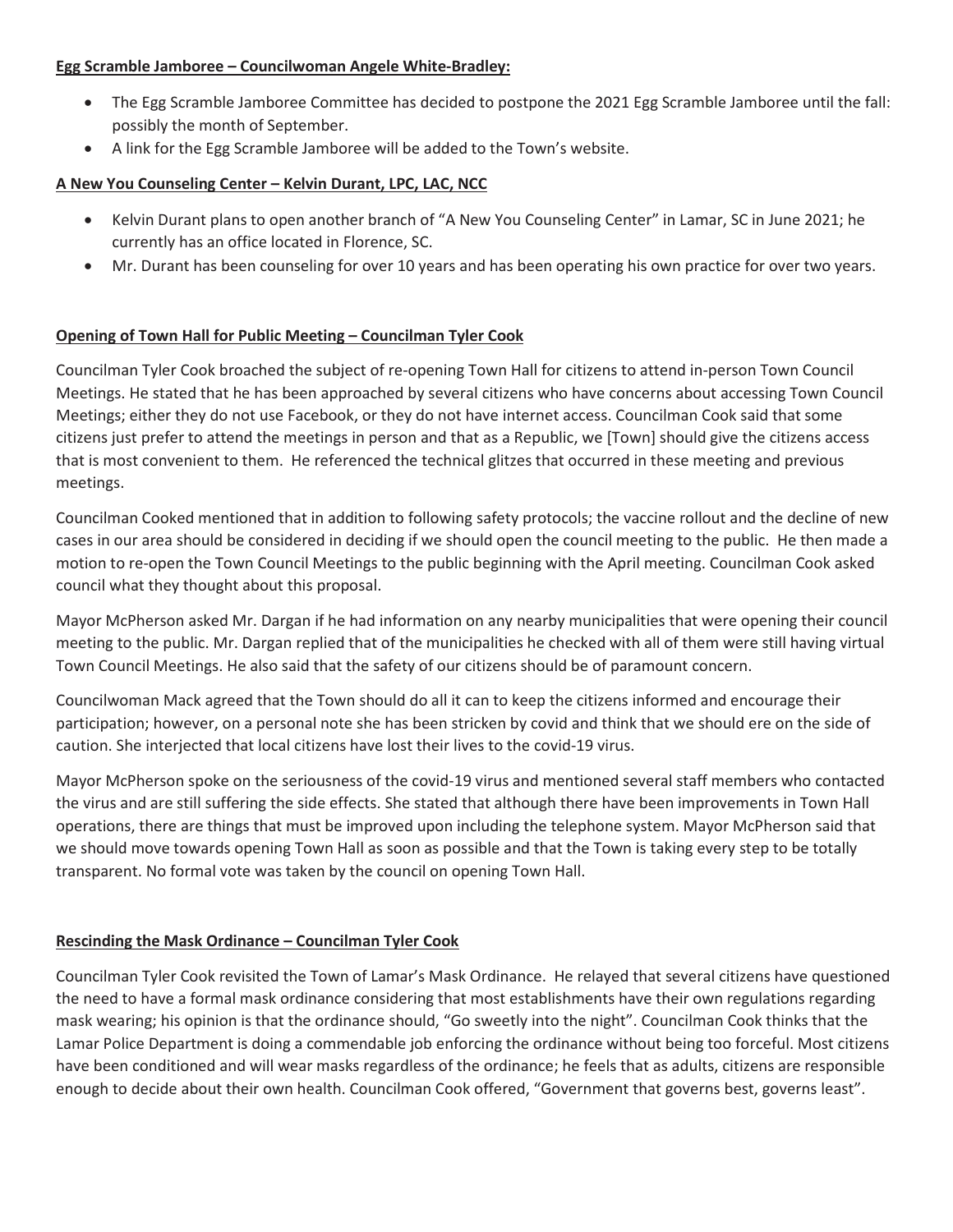Councilwoman Mary Ann Mack said that her opinion is that as responsible members of the community, we should follow the recommendation of health officials like the CDC and DHEC instead of layman. The mask ordinance should remain in place.

Councilwoman Angele White- Bradley feels like we are on the upside of covid, but we have not made it to the top of the mountain yet. She said that more than anything, the town should show a concerted effort for the safety of our constituents. We should continue the mask ordinance until the CDC, or another Government body of science says otherwise.

Councilwoman Inez Lee stated that the mask ordinance is not just for us, but it is to protect others as well.

Councilman Cook added that if the ordinance remained in place, he would hope that the fine for not wearing a mask would be eliminated.

Councilwoman Mack responded by saying that the fines would serve as an incentive to encourage citizens to continue to wear masks.

Councilwoman Mack made a motion that the Town of Lamar Mask ordinance be extended for 60 days and kept in its current form. Councilwoman Bradley seconded the motion. The motion carried by a vote of 4 to 1.

### **Upcoming Events - Tim Dargan**

Mr. Dargan gave an update on the following: Covid-19 testing and Vaccinations, Harvest Hope Food Pantry, Honor for Nobel Peace Prize Winner David Beasley, Text My Gov, and Zoom.

Mayor McPherson stated that the Town will encourage citizens to apply for assistance with the Darlington County Community Action Agency to help pay their delinquent water bills. She said that the Town will start pulling the water meters of citizens who are not paying their delinquent water bills.

#### **Donate Life Proclamation – Mayor McPherson & Kristine Neal (Sharing Hope SC)**

Kristine Neal, Director of communication for Sharing Hope SC, spoke about her organization and their role in organ and tissue donations from organ donors. She shared that April is "Donate Life" month and that they were honored that Lamar proclaimed April as Donate Life month in the Town of Lamar.

Mayor McPherson officially signed the "Donate Life" Proclamation.

Councilwoman Mack made a motion that the Lamar Town Council Meeting be adjourned. Councilwoman Bradley seconded the motion. Mayor McPherson adjourned the meeting at 7:57 pm.

Executive Session.

Timothy L Dargan, Administrative Manager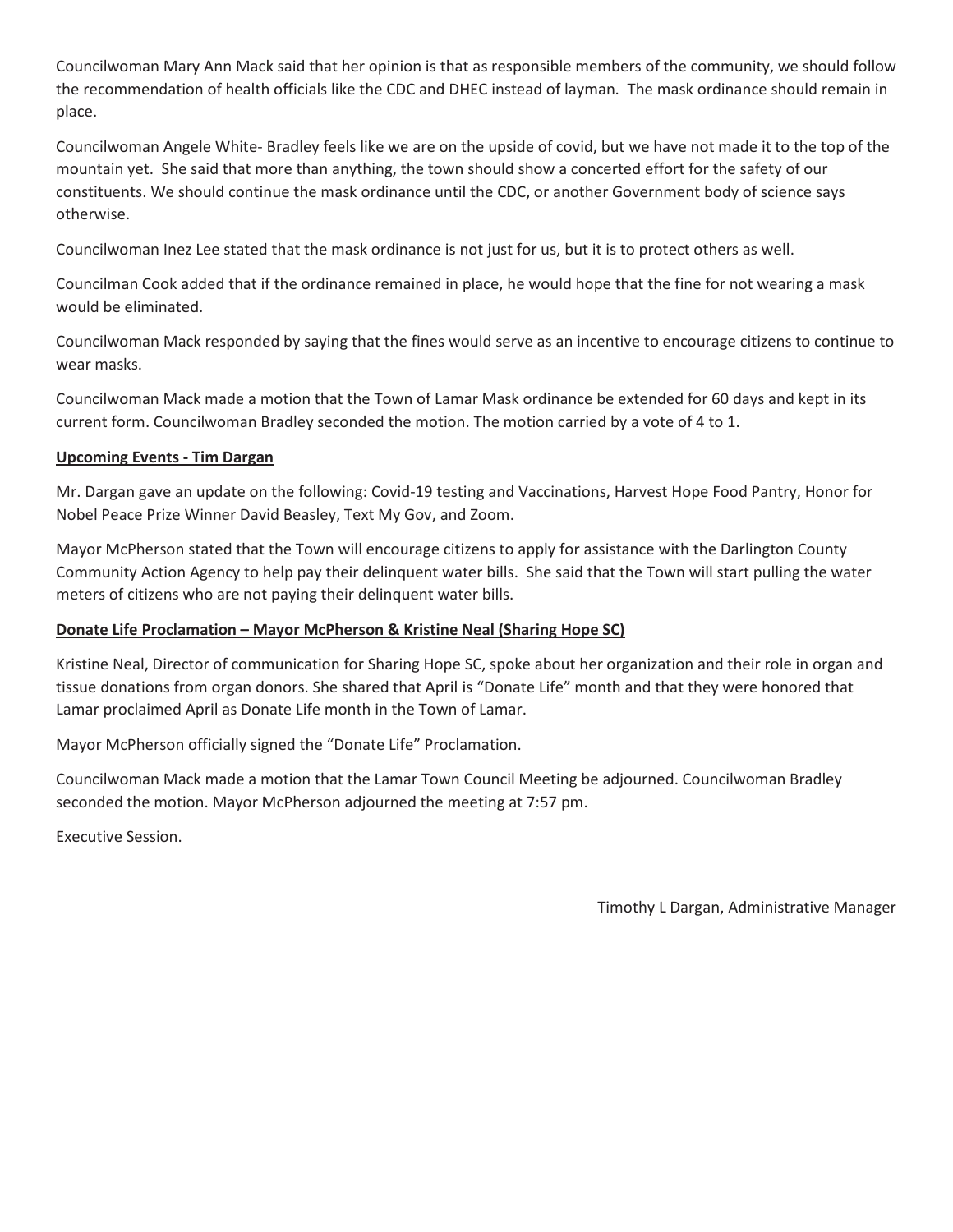# **Lamar Town Council Meeting Minutes April 12, 2021**

Lamar Town Council Meeting was called to order by Mayor Darnell Byrd-McPherson at 6:21 PM.

Invocation was given by Deacon Tim Dargan.

Roll call was taken by Mayor McPherson. Council Members in attendance were Mayor McPherson, Councilwoman Inez B. Lee, and Councilman Tyler Cook. Councilwoman Angele White-Bradley and Councilwoman Mary Ann Mack participated remotely via Zoom call.

Others in attendance were Tim Dargan, Chief Carl Scott, and Mike Lloyd. Pamela Prince participated remotely via Zoom.

A motion was made by Councilwoman Lee that the agenda be accepted. Councilman Cook seconded the motion. The motion was carried unanimously.

A motion was made by Councilwoman Mack to accept the minutes from the March 8, 2021 Lamar Town Council Meeting as read. Councilwoman Bradley seconded the motion. The motion was carried unanimously.

Jannie Lathan of Lathan Consulting Corporation was not present. Ms. Lathan's report was omitted.

Doug Poston of Doug R. Poston, Jr. CPA was not present. Mr. Poston provided the financial records as information.

Tim Dargan gave an update on the status of the Town of Lamar 2018-2019 financial audit being conducted by the Brittingham Group. Mr. Dargan said that the auditors were "turning over every stone" and he praised how meticulous, professional, and patient they have been. The auditors have gathered a lot of information thus far, but they are still going through the collection process. Mr. Dargan said the task has been tedious, but the Town will be the better for it at the conclusion of the audit.

Chief Carl Scott added that he spoke to the auditors about the implementation of E-Tickets. More information concerning E-Tickets will be forthcoming.

Pamela Prince of the Pee Dee Coalition joined the meeting via zoom to discuss April being Child Abuse and Sexual Assault Awareness Month. She said that the coalition has two virtual Clergy Roundtable events planned for the month and expressed that they need the church' help and guidance in dealing with sexual assault issues:

Tuesday, April  $13<sup>th</sup>$  @ 1:00 pm hosted by Chesterfield and Darlington Counties Thursday, April  $15<sup>th</sup>$  @1:00 pm hosted by Dillion and Marlboro Counties

Ms. Prince also spoke about recognizing National Denim Day on the 28<sup>th</sup> of April; Darlington County will also observe Denim Day on the 16<sup>th</sup> of April. Ms. Prince said that Denim Day was created from a sexual assault case that occurred in 1992 where the assailant blamed the assault on the victim because she was wearing tight jeans.

Mike Lloyd reported that the Town of Lamar is still experiencing a significant water loss. He thinks that having the water tanks calibrated will help, along with finding and exchanging faulty water meters.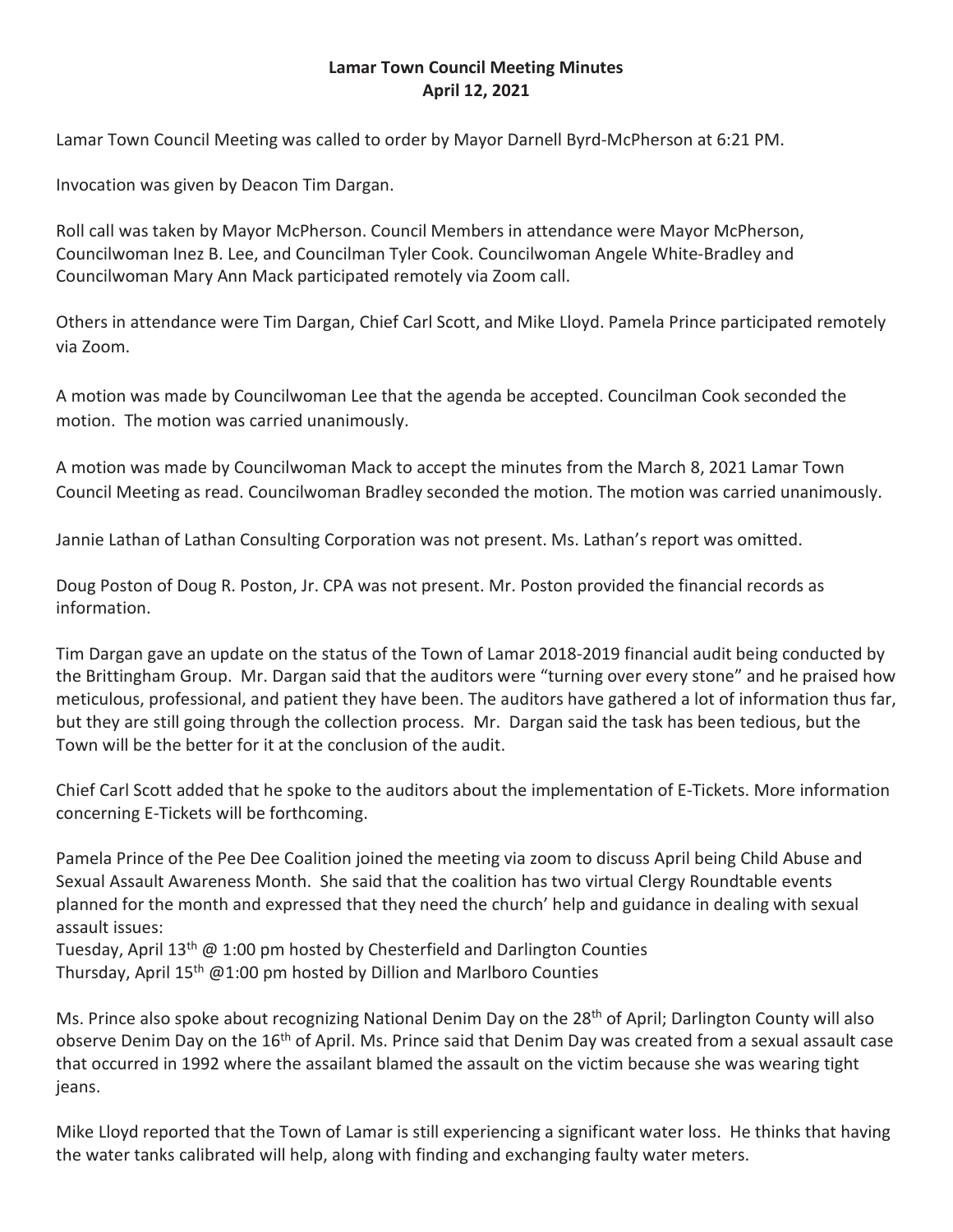Mr. Lloyd stated that 114 out of 490 accounts have used less than 1000 gallons of water; he is researching these customers to see why the usage rate is so low.

Councilwoman Inez Lee gave a report on the "Great American Clean Up". She said that 51 volunteers donated over 6 hours for the event; 15 volunteers lived outside of the city limit. 76 bags of trash were picked up on that Saturday and 36 bags were picked up afterwards.

Councilwoman Lee thanked Darlington County Council for the truck that they donated to the Town of Lamar. She spoke about the increase in delinquent water bills and non-payment of water bills; actions will be taken by council and the Public Works Department to address this issue. Councilwoman Lee thanked the Public Works Department for going over and beyond the call of duty in recent weeks.

A Citizen of Lamar, Edith Josey, submitted the following question to Town Council, "If a customer's water bill increases because of a water leak, would the sewer bill increase by the same amount"?

Mayor McPherson and the Town Council replied that a customer sewer bill should not increase due to a water leak. Under normal circumstances, the sewer bill mirrors the water bill, but this should not apply with a water leak.

Another citizen submitted the following question to Council, "If a citizen in Lamar's city limit purchases water from the Town, is it mandatory for them to also pay for sanitation services"? Mayor and Council stated that customers who purchase water must also pay for sanitation service. Mike Lloyd mentioned that the one exception would be a merchant who has a commercial dumpster.

Mayor McPherson pleaded with citizens to submit their questions and concerns to Town Council members and Town hall staff members. She added that we work for the Citizens of Lamar. She also said that the Town would send out letters or contact water customers who are severely delinquent with their water bills so that they can contact the Darlington County Community Action Agency.

Councilwoman Mack made a motion that the citizens only be billed for the actual water loss and not for sewer in the event of a water leak. Councilwoman Bradley seconded the motion. The motion was carried unanimously.

Chief Carl Scott gave an update on the Neighborhood Watch Program. He thanked the Darlington County Sherriff Office and Investigator Deandre Richardson for presenting two presentations, "Real Guns that Look Like Toys" and "Real Drugs that Look Like Candy". He also thanked the Sherriff Department for spearheading the Hams for Seniors event.

Chief Scott said that the interview process for additional officers is ongoing.

Tim Dargan gave an update on covid-19 testing and vaccinations, Harvest Hope Food Giveaway partnership with local churches, event to honor David Beasley, and Text My Gov.

Councilwoman Mack made a motion that the Lamar Town Council Meeting be adjourned. Councilman Bradley Seconded the motion. Mayor McPherson adjourned the meeting at 7:09 pm.

Council went into Executive Session.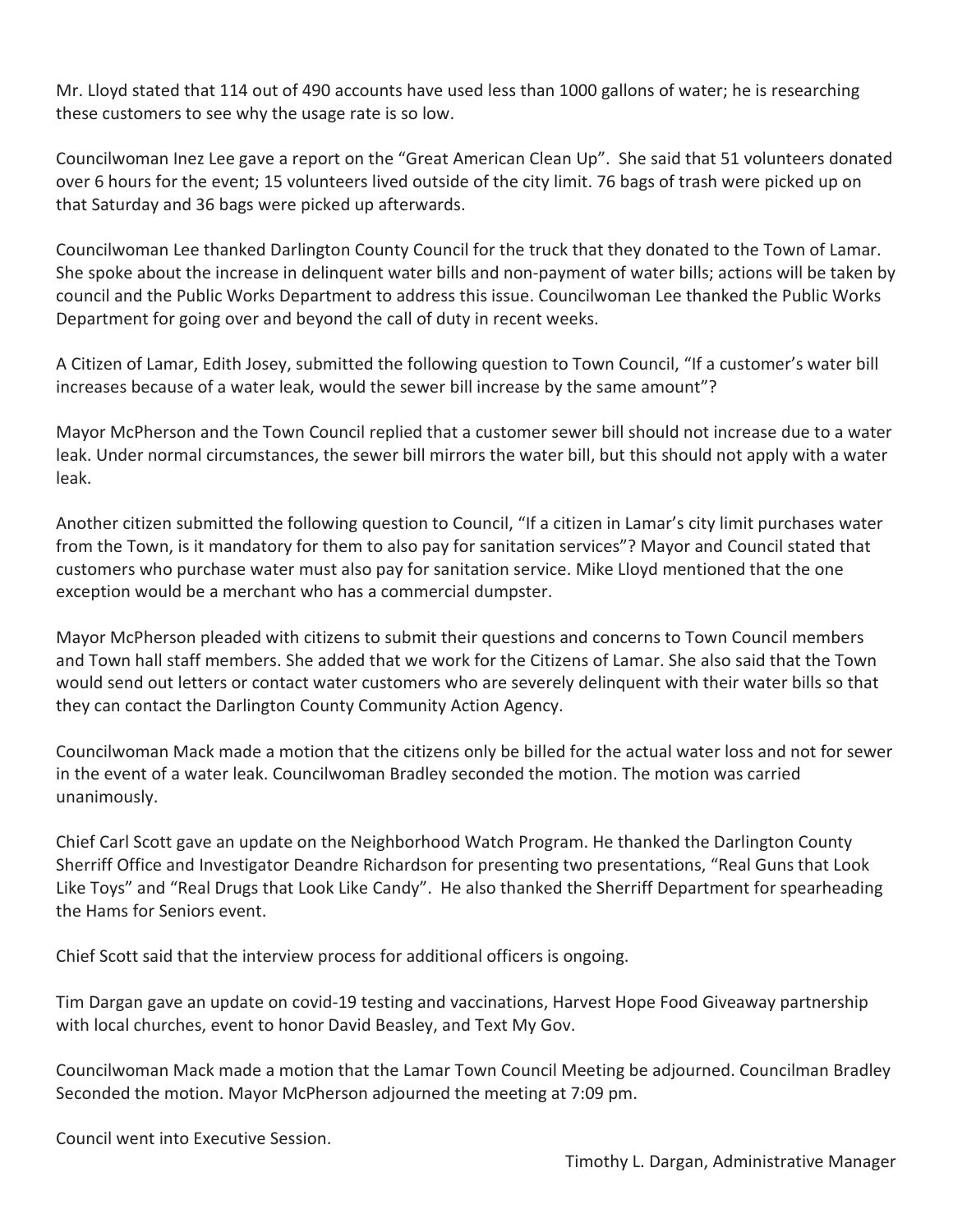# **Lamar Town Council Meeting Minutes April 12, 2021**

Lamar Town Council Meeting was called to order by Mayor Darnell Byrd-McPherson at 6:21 PM.

Invocation was given by Deacon Tim Dargan.

Roll call was taken by Mayor McPherson. Council Members in attendance were Mayor McPherson, Councilwoman Inez B. Lee, and Councilman Tyler Cook. Councilwoman Angele White-Bradley and Councilwoman Mary Ann Mack participated remotely via Zoom call.

Others in attendance were Tim Dargan, Chief Carl Scott, and Mike Lloyd. Pamela Prince participated remotely via Zoom.

A motion was made by Councilwoman Lee that the agenda be accepted. Councilman Cook seconded the motion. The motion was carried unanimously.

A motion was made by Councilwoman Mack to accept the minutes from the March 8, 2021 Lamar Town Council Meeting as read. Councilwoman Bradley seconded the motion. The motion was carried unanimously.

Jannie Lathan of Lathan Consulting Corporation was not present. Ms. Lathan's report was omitted.

Doug Poston of Doug R. Poston, Jr. CPA was not present. Mr. Poston provided the financial records as information.

Tim Dargan gave an update on the status of the Town of Lamar 2018-2019 financial audit being conducted by the Brittingham Group. Mr. Dargan said that the auditors were "turning over every stone" and he praised how meticulous, professional, and patient they have been. The auditors have gathered a lot of information thus far, but they are still going through the collection process. Mr. Dargan said the task has been tedious, but the Town will be the better for it at the conclusion of the audit.

Chief Carl Scott added that he spoke to the auditors about the implementation of E-Tickets. More information concerning E-Tickets will be forthcoming.

Pamela Prince of the Pee Dee Coalition joined the meeting via zoom to discuss April being Child Abuse and Sexual Assault Awareness Month. She said that the coalition has two virtual Clergy Roundtable events planned for the month and expressed that they need the church' help and guidance in dealing with sexual assault issues:

Tuesday, April 13<sup>th</sup>  $\omega$  1:00 pm hosted by Chesterfield and Darlington Counties Thursday, April  $15<sup>th</sup>$  @1:00 pm hosted by Dillion and Marlboro Counties

Ms. Prince also spoke about recognizing National Denim Day on the 28<sup>th</sup> of April; Darlington County will also observe Denim Day on the 16<sup>th</sup> of April. Ms. Prince said that Denim Day was created from a sexual assault case that occurred in 1992 where the assailant blamed the assault on the victim because she was wearing tight jeans.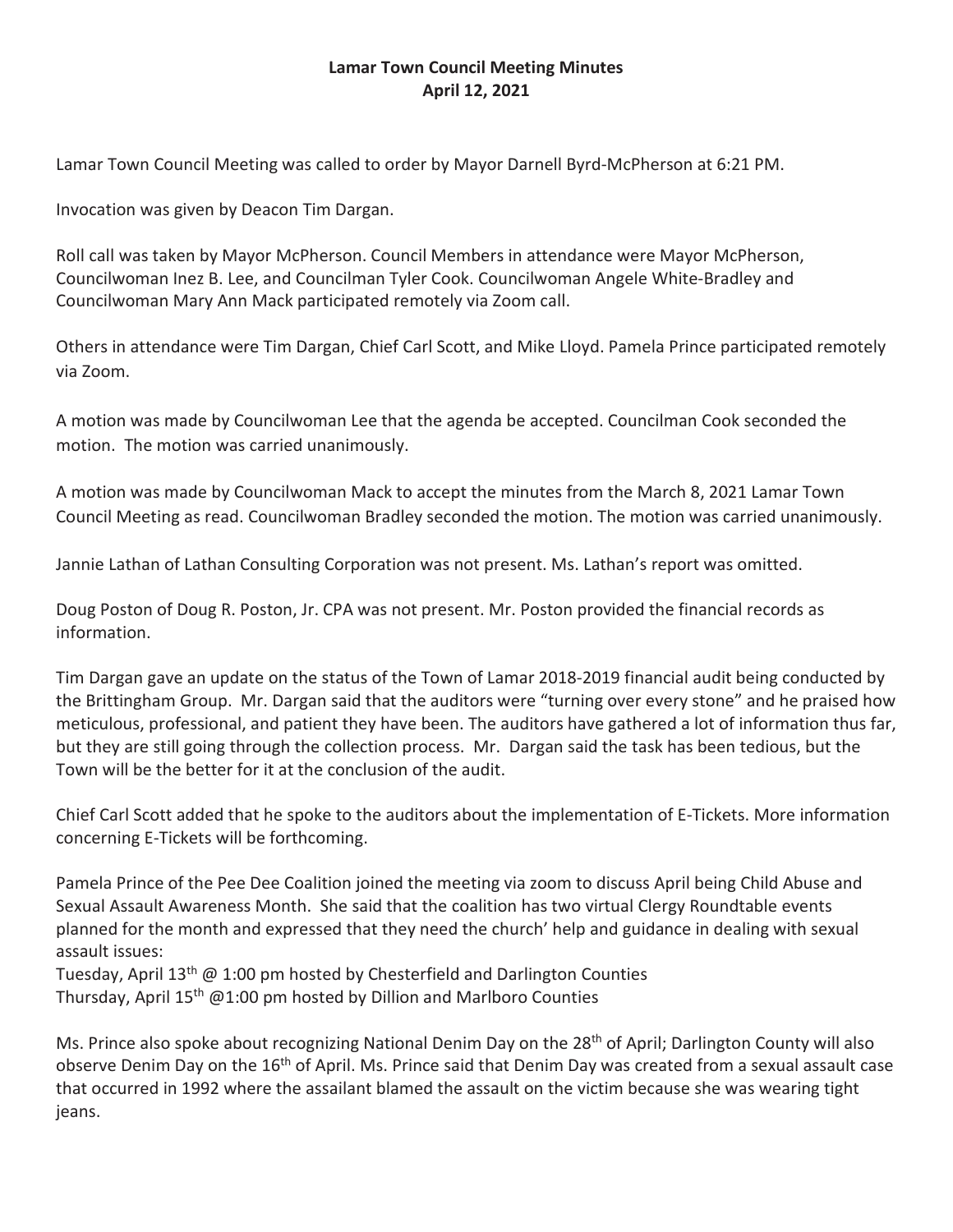Mike Lloyd reported that the Town of Lamar is still experiencing a significant water loss. He thinks that having the water tanks calibrated will help, along with finding and exchanging faulty water meters.

Mr. Lloyd stated that 114 out of 490 accounts have used less than 1000 gallons of water; he is researching these customers to see why the usage rate is so low.

A Citizen of Lamar, Edith Josey, submitted the following question to Town Council, "If a customer's water bill increases because of a water leak, would the sewer bill increase by the same amount"?

Mayor McPherson and the Town Council replied that a customer sewer bill should not increase due to a water leak. Under normal circumstances, the sewer bill mirrors the water bill, but this should not apply with a water leak.

Another citizen submitted the following question to Council, "If a citizen in Lamar's city limit purchases water from the Town, is it mandatory for them to also pay for sanitation services"? Mayor and Council stated that customers who purchase water must also pay for sanitation service. Mike Lloyd mentioned that the one exception would be a merchant who has a commercial dumpster.

Mayor McPherson pleaded with citizens to submit their questions and concerns to Town Council members and Town hall staff members. She added that we work for the Citizens of Lamar. She also said that the Town would send out letters or contact water customers who are severely delinquent with their water bills so that they can contact the Darlington County Community Action Agency.

Councilwoman Mack made a motion that the citizens only be billed for the actual water loss and not for sewer in the event of a water leak. Councilwoman Bradley seconded the motion. The motion was carried unanimously.

Chief Carl Scott gave an update on the Neighborhood Watch Program. He thanked the Darlington County Sherriff Office and Investigator Deandre Richardson for presenting two presentations, "Real Guns that Look Like Toys" and "Real Drugs that Look Like Candy". He also thanked the Sherriff Department for spearheading the Hams for Seniors event.

Chief Scott said that the interview process for additional officers is ongoing.

Tim Dargan gave an update on covid-19 testing and vaccinations, Harvest Hope Food Giveaway partnership with local churches, event to honor David Beasley, and Text My Gov.

Councilwoman Mack made a motion that the Lamar Town Council Meeting be adjourned. Councilman Bradley Seconded the motion. Mayor McPherson adjourned the meeting at 7:09 pm.

Council went into Executive Session.

Timothy L. Dargan, Administrative Manager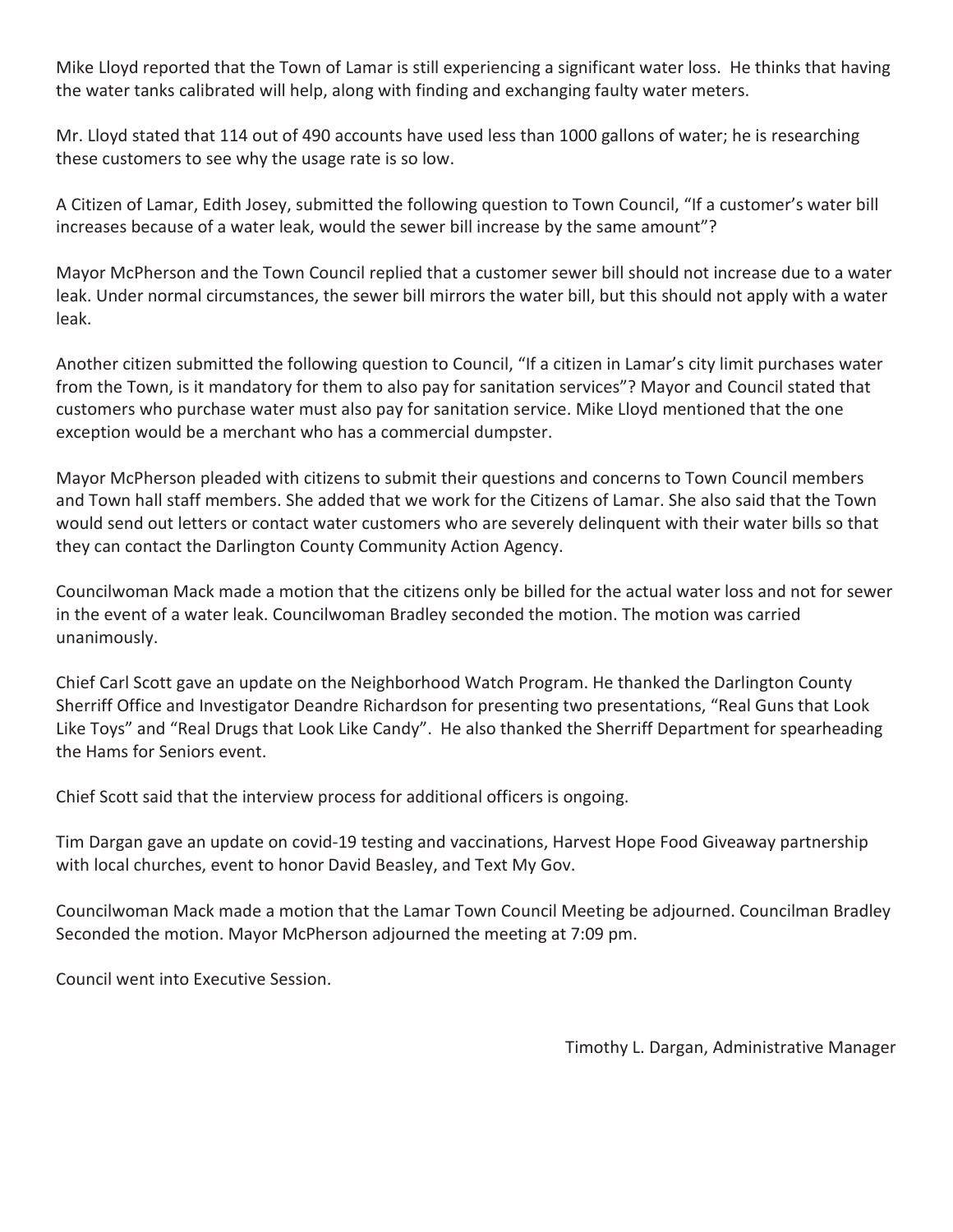# **Lamar Town Council Meeting Minutes May 10, 2021**

Lamar Town Council Meeting was called to order by Mayor Pro-Tem, Councilwoman Angele Bradley-White, at 6:15 PM.

Invocation was given by Deacon Tim Dargan.

Roll call was taken by Councilwoman Bradley. Council Members in attendance were Councilwoman Bradley, Councilwoman Inez B. Lee, and Councilman Tyler Cook. Councilwoman Mary Ann Mack participated remotely via Zoom call.

Others in attendance were Tim Dargan, Chief Carl Scott, Mike Lloyd, and Doug Poston.

A motion was made by Councilman Cook that the agenda be accepted. Councilwoman Mack seconded the motion. The motion was carried unanimously.

A motion was made by Councilwoman Mack to accept the minutes from the April 12, 2021, Lamar Town Council Meeting as read. Councilman Cook seconded the motion. The motion was carried unanimously.

Jannie Lathan of Lathan Consulting Corporation was not present. Ms. Lathan's report was omitted.

Doug Poston of Doug R. Poston, Jr. CPA was not present. Mr. Poston provided the financial records as information. He reported the following:

- General Fund Cash Receipts and Disbursements for the Month of March (2021) \$10, 517 Collected - \$49,000 Spent = Decrease of cash on hand of \$38,000
- Utility Fund Cash Receipts and Disbursements for the Month of March (2021) \$34,000 Collected - \$30,00 Spent = Increase of cash on hand of \$3,500

Councilwoman Bradley asked if Darlington County Water and Sewer Authority should be paid from the Utility Fund and if a payment was made in March. Mr. Poston replied that DCWSA should be paid from the Utility Fund and that there was no payment made in March, but one was made subsequent (later) to March.

Mr. Dargan asked Mr. Poston to clarify how much of the balance on hand for the Utility Fund was designated for grant purposes. Mr. Poston responded that \$85,000 of the \$105,000 was designated grant funding.

Mike Lloyd discussed the following:

- Thanked Willie Morgan of SERCAP for providing the 2020 water audit for the Town of Lamar.
- Compiled a 4-year comparison (2018-2021) for water purchased and sold from January -April of each year. The amount purchased and sold in 2021 was significantly larger than in previous years.
- Had an unusual number of water breaks and water loss in the first quarter of 2021; some of the breaks and water loss were caused by other agencies. The Town had to replenish the water in the water tank to make up for the loss which resulted in additional purchase of water. The Grooms water tank also had to be recalibrated to reflect accurate readings and control the water level in the tanks; this also resulted in water loss.
- $\bullet$  1.5 million gallons of water has been purchased for the month of May and today is only the 10<sup>th</sup>.
- The billing registry is starting to show signs of improvement. The amount of water purchased, and the amount billed are trending in the right direction.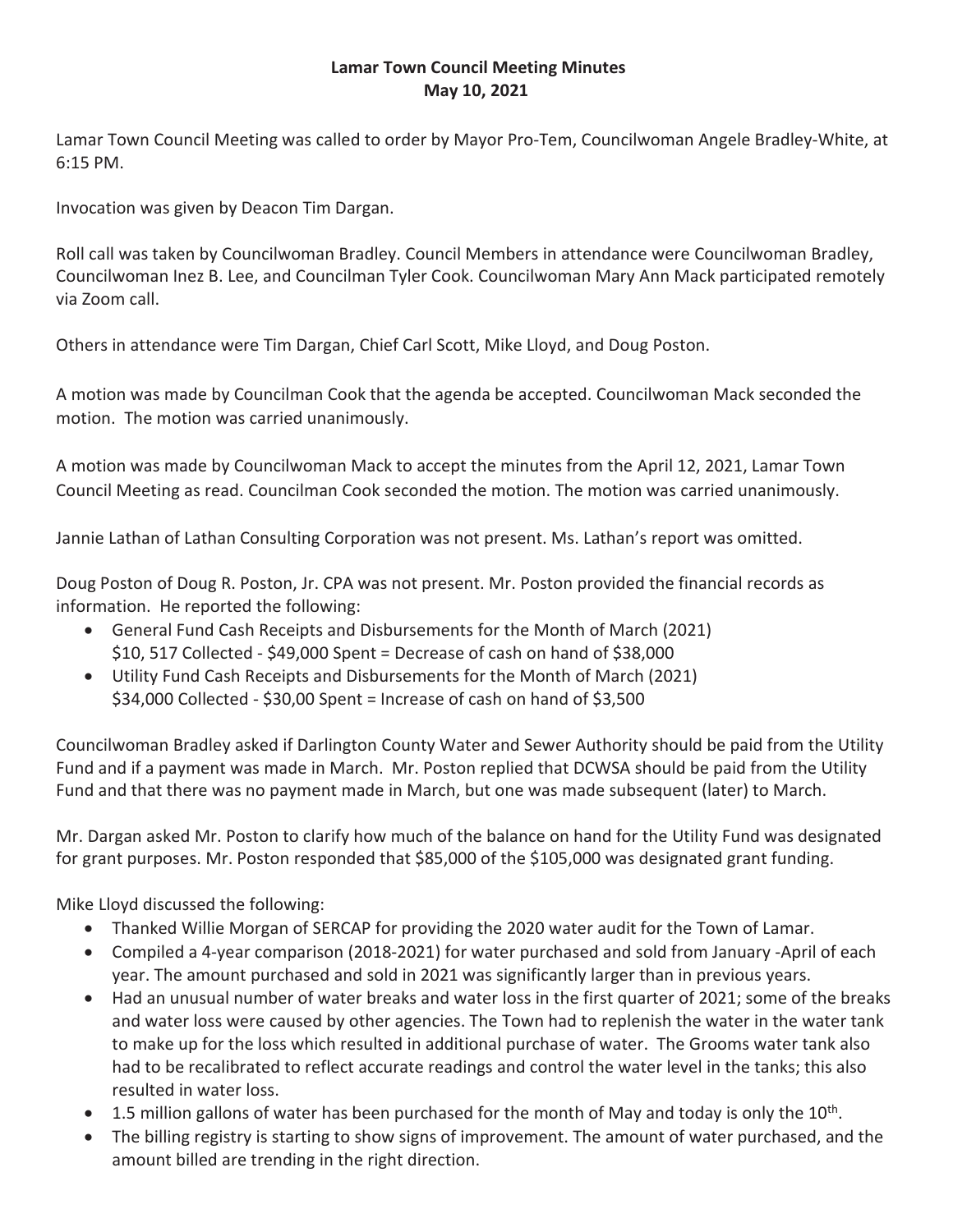- Have replaced 12 of the 30 water meters identified as too low usage or no usage.
- Told Councilwoman Bradley that the water meter readings are being verified and that this sometimes require multiple readings.
- Answered Councilwoman Bradley and Councilwoman Mack question concerning previous years where it appeared that more water was billed than sold. He said that it was an error in previous years, but now the opposite is true and that the true billing is catching up with the Town.

Chief Carl Scott discussed the following:

- Chief Scott met with Justin Jackson of DOT to discuss the Lamar Neighborhood Watch signs and the repair/ clearing of potholes, manholes, storm drains, ditches, and sidewalks. [Councilwoman Mack gave additional information concerning one of the ditches].
- Discussed talking with DOT about a proposed new tractor trailer route (to avoid Boykin Avenue).
- DOT will try to alert the Town in advance when work is going to be done.
- Lamar Neighborhood Watch:
- 1) Thanked Sherriff James Hudson, Molly Odom, and Captain Ricky Flowers for their presentation on May 6 Neighborhood Watch Meeting.
- 2) See Chief Scott, Captain Jerry Shull, or Captain Cynthia Lighty for purchase of neighborhood watch sign (\$20) or Traffic vest (\$22)

Councilwoman Bradley gave the first reading for an amendment to increase the fine amount from \$200 to \$500 for Town Ordinances 1.207 ((General Penalty. Continuing Violations) and 7.301 (Penalties). The first reading passed unanimously.

Councilwoman Bradley and Mr. Dargan discussed the re-opening of Town Hall in the Mayor's McPherson absence.

All four council members discussed the pros and cons of extending or repealing the Town's current mask ordinance. They discussed the vaccination rate as well as the revised numbers given by DHEC on the decline of the covid-19 virus; Councilman Cook pointed out the CDC numbers that stated the numbers have gone down dramatically. Councilwoman made a motion that the current ordinance remain in effect until the next council meeting and that mask continued to be required in Town Hall.

Tim Dargan gave an update on several items, they included: covid-19 testing and vaccinations, Day of Prayer Proclamation, Text My Gov, Harvest Hope food giveaway partnership with local churches, and Men Health Month (June).

Reading of Men Health Month Proclamation by Councilwoman Bradley.

Councilwoman Mack announced that the Methodist Women will be having a giveaway at John Wesley.

Councilman Cook gave an overview of David Beasley's visit to Wesley Chapel.

Councilman Cook made a motion that the Lamar Town Council Meeting be adjourned. Councilman Lee Seconded the motion. Councilwoman Bradley adjourned the meeting at 7:38 pm.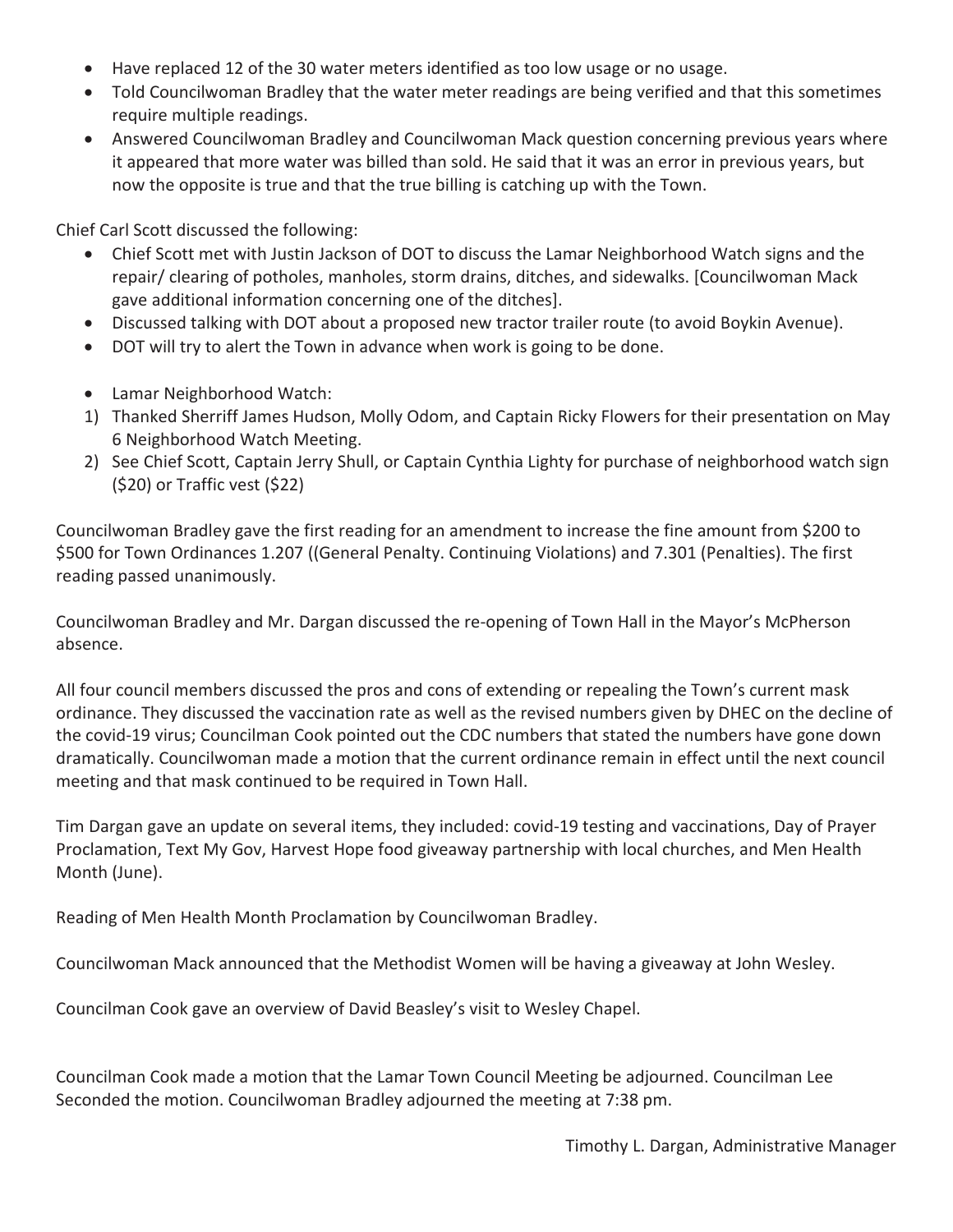# **Lamar Town Council Meeting Minutes June 14, 2021**

Lamar Town Council Meeting was called to order by Mayor Darnell Byrd-McPherson at 6:50 PM.

Mayor McPherson opened the meeting by acknowledging and thanking Dr. Kristi Austin, Principal of Lamar-Spaulding Elementary School, for allowing the school to host the Lamar Town Council Meeting for the month of June. This is the first council meeting opened to the public since the onset of the coronavirus pandemic.

Invocation was given by Minister Angela Kirkland Jacobs.

Roll call was taken by Mayor McPherson. Council Members in attendance were Mayor McPherson, Councilwoman Angele White-Bradley, and Councilman Tyler Cook. Councilwoman Inez Lee and Councilwoman Mary Ann Mack participated remotely via Zoom call.

Others in attendance were Dr. Marlon Thomas, Kristi Austin, Tim Dargan, Chief Carl Scott, Mike Lloyd, and Elijha Enoch-Smith. Jannie Lathan, Joe Bittle, Marek Calhoun, and Rosa McLeod participated remotely via Zoom.

A motion was made by Councilman Cook that the agenda be accepted. Councilwoman Bradley seconded the motion. The motion was carried unanimously.

A motion was made by Councilwoman Bradley to accept the minutes from the May 10, 2021, Lamar Town Council Meeting as read. Councilman Cook seconded the motion. The motion was carried unanimously.

The following written reports were received as information by Mayor McPherson:

- 1) RIA Grant Report submitted by Jannie Lathan of Lathan Consulting Corporation.
- 2) Financial Reports submitted by Doug Poston of Douglas R. Poston, Jr. CPA.
- 3) Public Works Report submitted by Mike Lloyd.
- 4) Police Department Report submitted by Chief Carl Scott of the Lamar Police Department.

Mike Lloyd gave an update on his written report. He commented that Joe Butler of Butler Electric has completed the installation of the alarms and lights at the Cambridge and Ballpark lift stations; Mr. Butler hopes to install the alarms and lights at the Zion pump station this week.

Councilman Cook expounded on two of the Lamar Neighborhood programs for kids - the garden club and the racing league. Jerry Shull added that there is no age limit for the racing league, but they will monitor this going forward.

Tim Dargan gave an update on the re-opening of Town Hall. Town Hall will be open to the public every Monday and Tuesday from 9:00 am – 12:00 pm, and from 1:00 pm to 3:00 pm; additional days may be added as needed. Tim Dargan, Chief Carl Scott, and Elijha Enoch-Smith are at Town Hall Monday – Friday every week.

Mr. Dargan also spoke about the upgrade and availability of the telephone system, Text My Gov, Zoom, the Town of Lamar's monthly newspaper, website, and Facebook page.

Mayor McPherson commented on the importance of open and effective communication.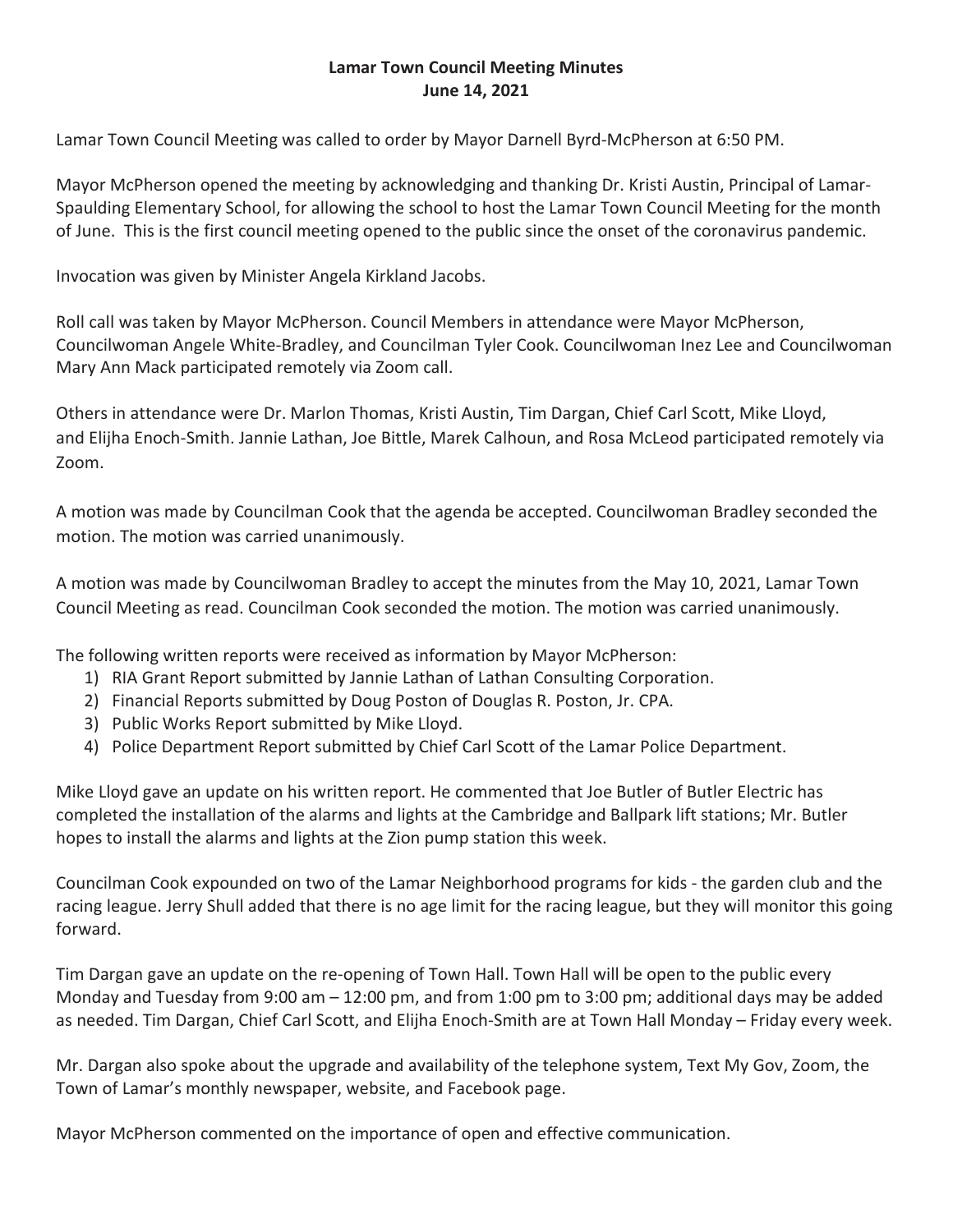Councilwoman Bradley conducted the second reading for an amendment to Lamar Town Ordinance 1.207 (General Penalty. Continuing Violations) and Lamar Town Ordinance 7.301 (Penalties). The amendment would increase the fine amount from \$200 to \$500. The increase will make the fine amount more in line with other municipalities as well as assist with e-ticketing.

The second reading was passed unanimously by Town Council.

The second portion of the council meeting was conducted in a Town Hall format which allowed various agencies and official to make presentations and receive questions from the audience.

Joe Bittle and Marek Calhoun of CareSouth Carolinas gave an overview of their organization efforts to combat the coronavirus epidemic. They also spoke about the covid-19 vaccinations, Moby-1 unit, sleeves up program, flu shots, and the need to remain vigilant and cautious.

Rosa McLeod of Darlington County Community Action Agency said that funds are currently available for home cooling assistance. Limited funds available for water, rent, and mortgage (only one month for house payment). She listed the requirement for obtaining assistance. DCCAA will hold a public election on June 26 to fill 4 seats on its Board of Commission.

Dr. Marlon Thomas, Principal of Lamar High School, gave a virtual presentation and an oral overview about the first magnet school program at Lamar High School. He also spoke about his excitement of being the new principal for the school.

Kristi Austin, Principal of Lamar-Spaulding Elementary, spoke about the new school and the challenge that staff and students faced this past school year due to covid-19 restrictions. She looks forward to a more normal setting and working with the community this upcoming school year.

Danielle Wilkes, Chairman Christmas Committee, said that the committee will have 16 new receptacles installed on light poles on Main Street so that they can utilize all the snowflakes during the holiday season. All poles must have streetlights to get receptacles, only 12 currently have lights; therefore, they must purchase 4 four streetlights to use all 16 receptacles. The Christmas Committee will pay a one-time payment of \$2,255.40 to purchase the receptacles. The committee will also pay \$37.52 for the streetlights from November-January every year, the Town will pay the \$37.52 for the remaining nine months.

Ms. Wilkes said that the Town of Lamar Christmas Festival will be the 1<sup>st</sup> Saturday in December.

Mayor McPherson would like for all business in Town with awnings that are not new, to clean them up or replace them. She also thinks that the businesses need to create an association so that they can work together to create revenue and spruce up the town.

Lamar Citizen, Jerry Shull, enquired about the dilapidated buildings on main Street. Chief Scott replied that once the owner is located and notified, they will have 60 days to come up with a plan of action.

Councilwoman Bradley made a motion that the Lamar Town Council Meeting be adjourned. Councilman Cook seconded the motion. Mayor McPherson adjourned the meeting at 7:57 pm.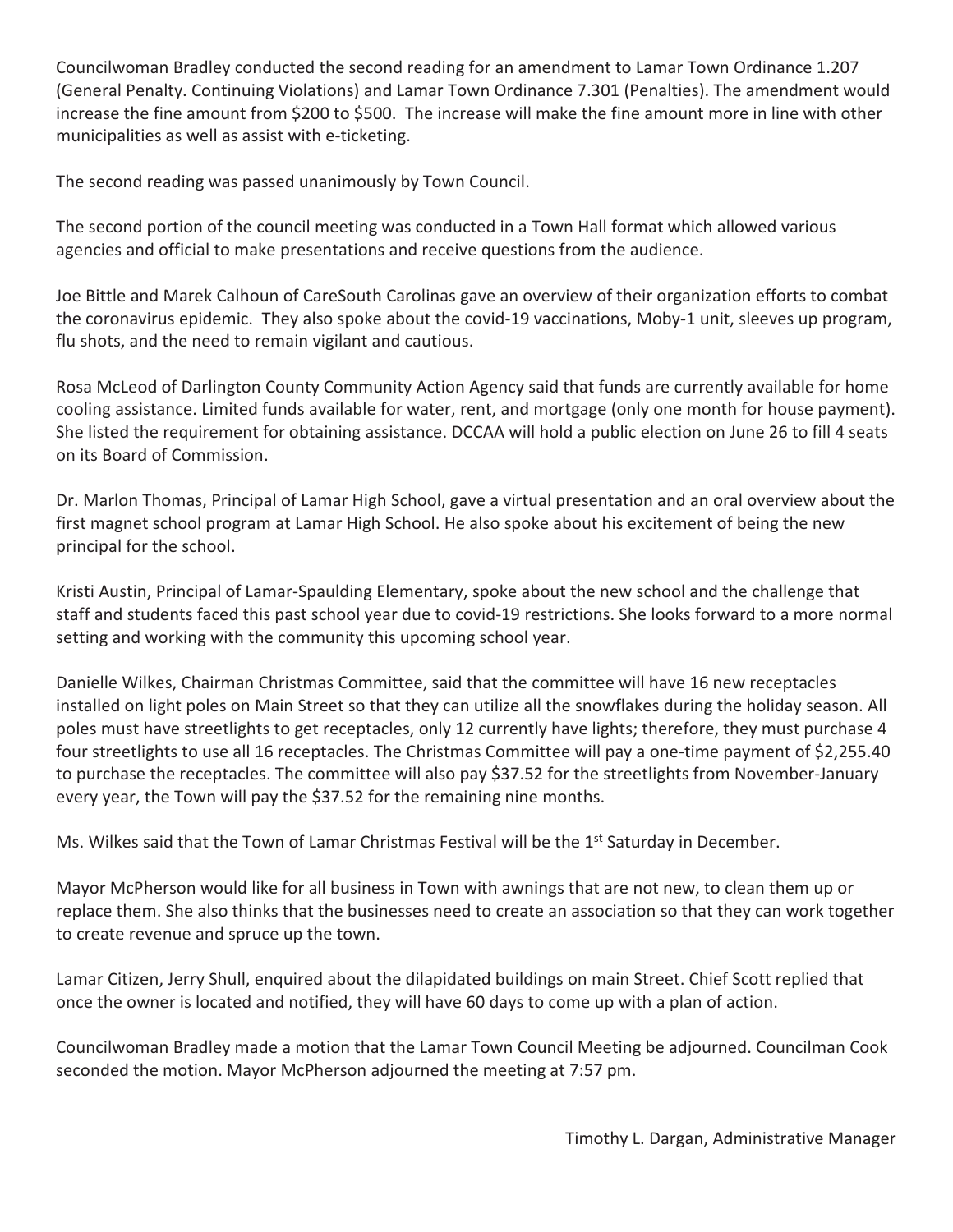# **Lamar Town Council Meeting Minutes July 12, 2021**

The Lamar Town Council Meeting was called to order by Mayor Darnell Byrd-McPherson at 6:20 PM.

Invocation was given by Angela Kirkland Jacobs.

Roll call was taken by Mayor McPherson. Council Members in attendance were Mayor McPherson, Councilman Tyler Cook, Councilwoman Angele White-Bradley, Councilwoman Mary Ann Mack, and Councilwoman Inez Lee.

Others in attendance were Tim Dargan, Chief Carl Scott, Mike Lloyd, Elijha Enoch-Smith, and Patrice Lloyd. Doug Poston originally participated via zoom, but later attended the meeting in person.

A motion was made by Councilman Cook that the agenda be accepted. Councilwoman Bradley seconded the motion with the noted changes (Tim Dargan speaking on the upcoming events). The motion was carried unanimously.

A motion was made by Councilwoman Mack to accept the minutes from the June 14, 2021, Lamar Town Council Meeting as read. Councilwoman Bradley seconded the motion. The motion was carried unanimously.

Patrice Lloyd from the South Carolina Department of Mental Health gave a presentation on mental health awareness. She received and answered several questions from audience members.

The Financial Report was given by Doug Poston of Douglas R. Poston, Jr. CPA.: General Fund > Beginning Balance-\$50,316.46, Ending Balance-\$64,309.24 = Increase of \$13,992.78 Utility Fund > Beginning Balance-\$99,325.91, Ending Balance-\$87,943.62 = Decrease of \$11,382.29

The Public Works Report was given by Mike Lloyd:

- Mr. Lloyd reported that the previous month water loss was the lowest that it has been in recent month.
- Several citizens cut their water back on after the Public Works Department disconnected service for delinquent or non-payment.
- Introduced a memo that will be placed at citizens residence to notify them of intent to remove water meter until satisfactory arrangements have been made to bring the account current. (Council adopted the memo; however, Councilwoman Mack suggest that the "number of days" be removed from the memo language.
- Working on ways to enforce delinquent payments in a timely manner.

The Lamar Police Department Report was given by Chief Carl Scott:

Chief Scott gave an update on the issue concerning dilapidated buildings in the Town of Lamar. Chief Scott also spoke about the upcoming Lamar Neighborhood Watch Kids Racing League and the Lamar Fun Day Event.

Councilman Tyler Cook had a concern about litter in the town limits of Lamar. Councilwoman Inez Lee stated that the Town didn't have a litter problem and she also pointed out that the Town employees could not go on private citizens property to pick up litter. The public works employees will pick up litter as they come across it.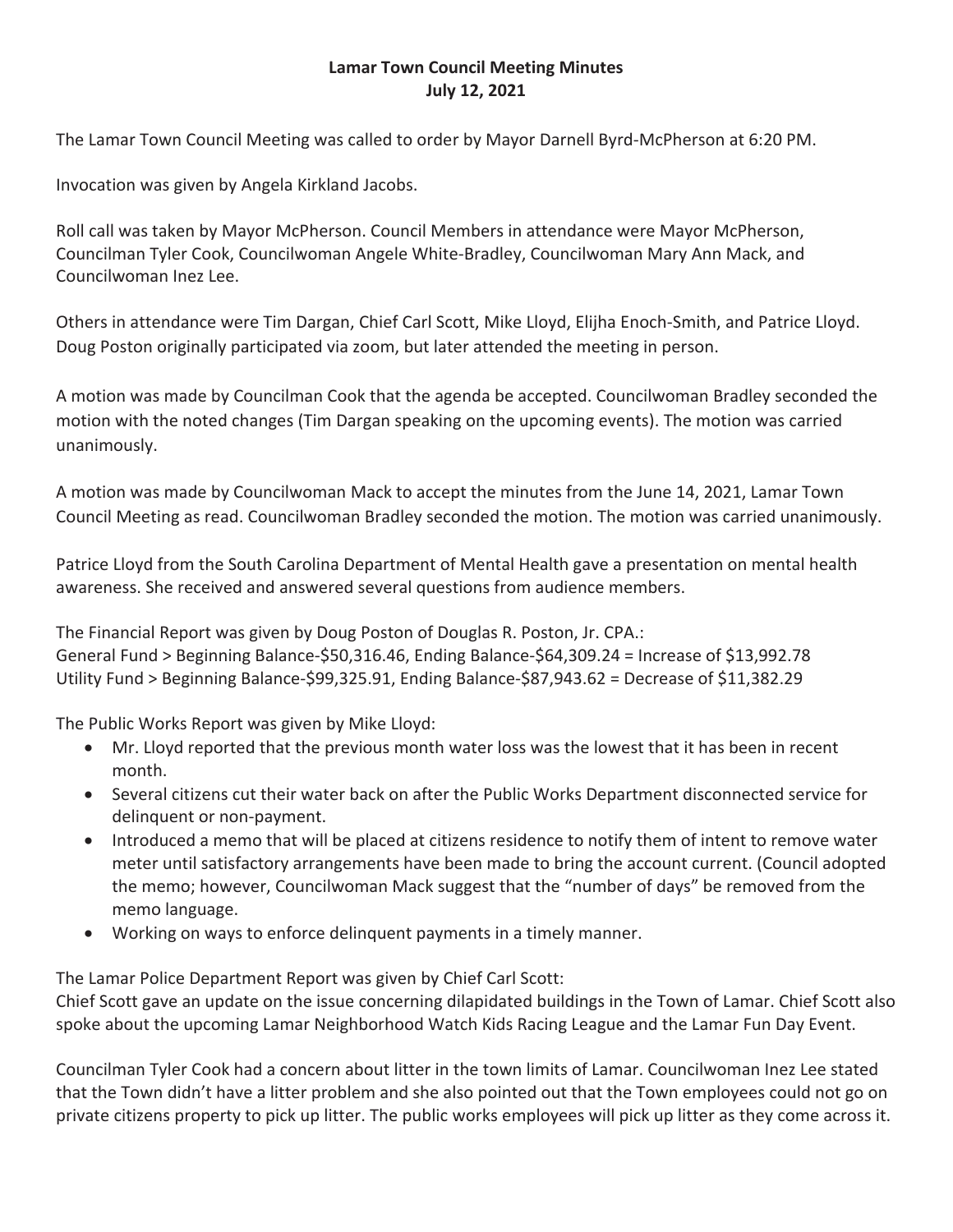The Lamar Town Council held a very healthy and lengthy discussion on the first reading of the proposed budget for Fiscal Year End 2022:

- Councilman Cook had concerns/questions about several miscellaneous items, funds spent at several local businesses, the need to seek cost-saving opportunities as much as possible, and the method at which the projected numbers were arrived.
- Mayor McPherson emphasized that some services and supplies are necessary to efficiently operate in the current climate. She also elaborated on the positive improvements that have taken place.
- Councilwoman Bradley revealed that this was the most detailed budget report that she has seen since she has been on council.
- Councilwoman Mack stated that the budget is a living document.

Councilwoman Mack made a motion that the first reading of the Fiscal Year 2022 Budget be accepted. Councilwoman Bradley seconded the motion. There were 4 "Yea" votes and 1 "Nay" vote; therefore, the first reading of the budget passed. The second budget reading will be held at a special Town Council Meeting on July 29 at 6:30 pm at Town Hall.

The Lamar Town Council held the first reading of the proposed water and sewer rate increase:

- Councilman Cook said that the Town is currently too dependent upon Darlington County Water & Sewer Authority and that the Town should explore getting its own drinking water system. He also mentioned that the Town should try not to burden the citizens financially.
- Tim Dargan said that research is being done to see if it is financially feasible for the Town to have its own water well.
- Councilwoman Bradley and Councilwoman Mack stated that due to DCWSA increasing their water & sewer rates, the Town of Lamar has no choice but to do the same. DCWSA has an increase of 3% that goes into effect on August 1, 2021; Councilwoman Mack suggested that the Town increase their rate to 4% effective August 1, 2021.
- Mike Lloyd pointed out that although the water & sewer rates for the Town of Lamar correspond, typically, the sewer rates are more in most municipalities.
- Several citizens asked questions and/or made comments about the Town obtaining its own water system (will this be pursued), Davis & Brown (is the Town still working with them), and rate increase (could there be a larger increase this time so that there will not have to be a rate increase every year).
- Jeronell Bradley, who publicly acknowledged that she was a DCWSA Board Member, made several observations including: (1) Lamar has the lowest water & sewer rates, which may explain the deficiency in funds, (2) is the Town charging other entities that use the waste water treatment pond to discharge their waste, (3) DCWSA wants to partner with the Town of Lamar, but there are costs associated with their assistance, (4) does the Town plan to seek its own water treatment facility, and (5) DCWSA is not trying to take over the Town of Lamar water & sewer systems.
- Mayor McPherson stated that the council should reach out to DCWSA County for further guidance and assistance. She appreciates the patience shown by DCWSA and their willingness to work with the Town of Lamar in bring arrears payment current. Mayor McPherson mentioned the upcoming meeting with DHEC, as well as the problem associated with the Railroad Avenue lift station.

Councilwoman Bradley made a motion to increase the water & sewer rate to 4%. Councilwoman Mack seconded the motion. There were 4 "Yea" votes and 1 "Abstain"; therefore, the 1<sup>st</sup> reading of the water & sewer rate passed.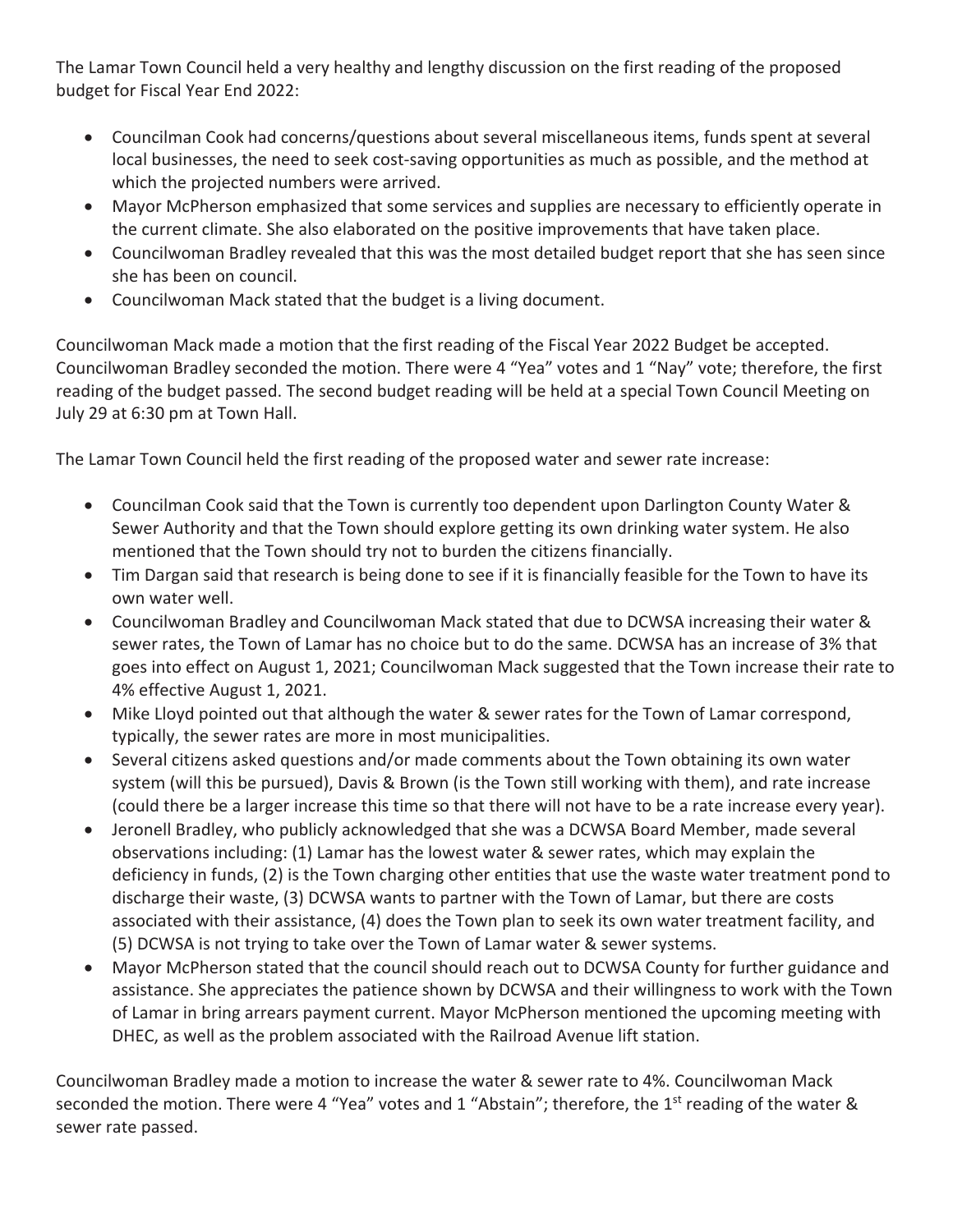Tim Dargan spoke about the following upcoming events:

- Lamar 's 150 Year Celebration (Sesquicentennial)
- Diane Hicks Day (Health Awareness)
- Youth Virtual Revival / Community In-Person Summer Revival
- Lamar Music Festival (Gospel/Jazz/Easy Listening)
- Text My Gov

Mayor McPherson stated that the Town will have a work calendar that will include a schedule for audits, budgets, annual fees, etc. She also suggested that the Council reach out to The Darlington County Council (Bobby Hudson and Charles Stewart) for assistance and guidance. Finally, Mayor McPherson noted that the council is being as transparent as possible and that they are sharing information with the citizens.

A citizen asked about the cleaning or replacing of the awnings on the businesses on Main Street. The mayor said that some additional awnings have been pressured washed since the last Town Council Meeting and that The others are a work in progress.

Council Cook stated that his intent in asking questions is not to be disruptive or negative, but to enlighten the citizens. He acknowledged that he gains valuable insight himself at these meetings and think that the sharing of knowledge would alleviate some of the concerns of the citizens.

Closing prayer given by Deacon Tim Dargan.

Councilwoman Bradley made a motion that the Lamar Town Council Meeting be adjourned. Councilman Cook seconded the motion. Mayor McPherson adjourned the meeting at 8:50 pm.

Timothy L. Dargan, Administrative Manager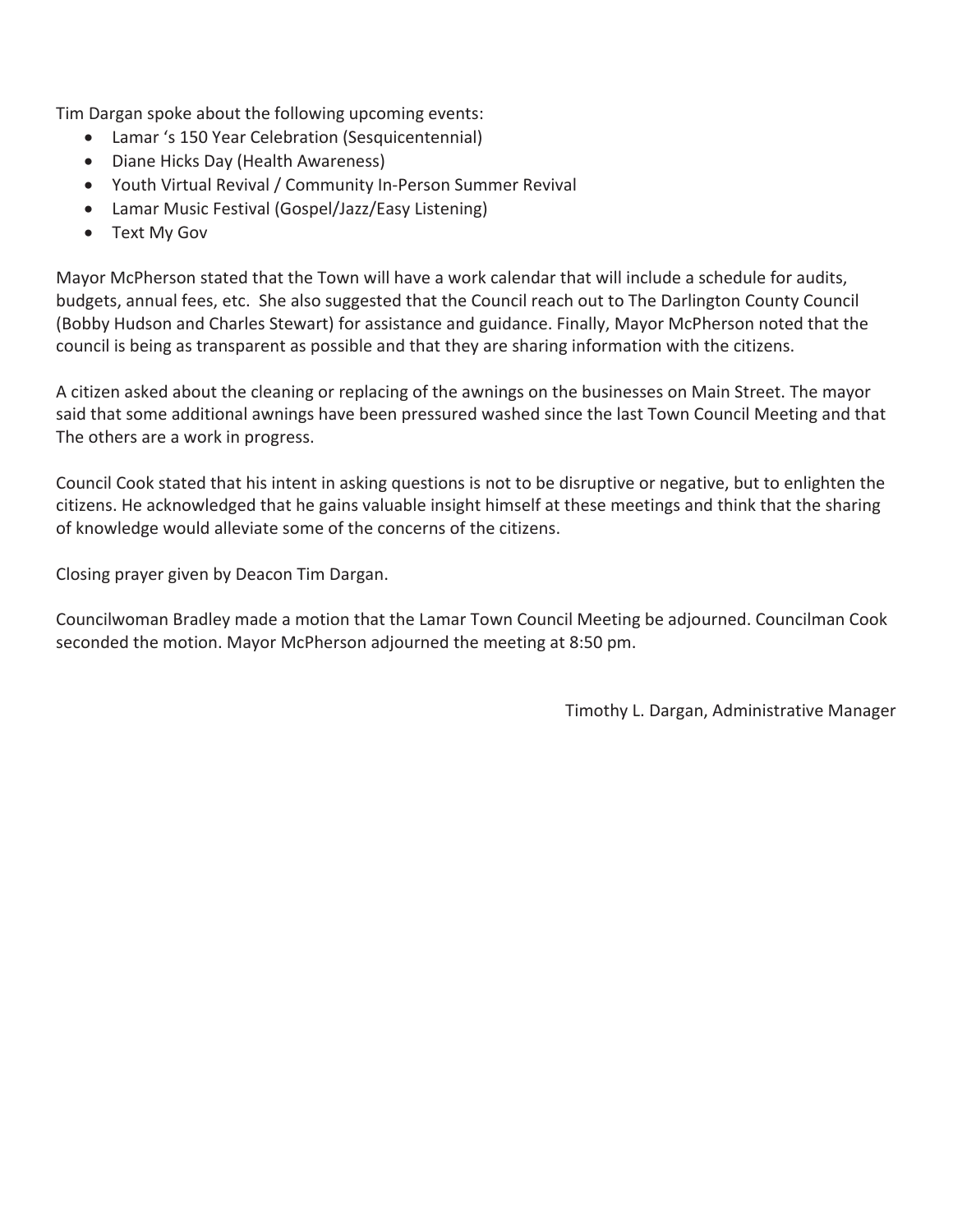# **Lamar Town Council Meeting Minutes August 9, 2021**

The Lamar Town Council Meeting was called to order by Mayor Darnell Byrd-McPherson at 6:17 PM.

Invocation was given by Councilwoman Inez B. Lee.

Mayor McPherson led everyone in reciting the Pledge of Allegiance.

A motion was made by Councilwoman Bradley that the agenda be accepted. Councilwoman Lee seconded the motion. The motion was carried unanimously.

A motion was made by Councilwoman Mack to accept the minutes from the August 9, 2021, Lamar Town Council Meeting as read. Councilwoman Bradley seconded the motion. The motion was carried unanimously.

The Public Works Report was given by Mike Lloyd:

• Mr. Lloyd reported that there was over a 40 % water loss for the month of July.

The Financial Report was given by Doug Poston of Douglas R. Poston, Jr. CPA.:

## General Fund:

Receipts - \$81,971.77, Disbursements - \$75, 919.06 (Including \$41,596.38 transfer to Utility Fund), Increase in cash - \$6,052.71, Ending cash balance - \$70,361.95

# Utility Fund:

Receipts - \$73,653.50, Disbursements - \$53,314.97, Increase in cash -\$20,338.53, Ending cash balance - \$108,282.15 (\$20, 727.11 available for operations; remainder is grant funds)

The Lamar Police Department Report was given by Chief Carl Scott:

Fun Day:

- Estimated that 125 back packs were given out to children and youth
- Fun Day tee shirts will soon be available for purchase.
- Special thanks to Representative Robert Williams, Darlington County Sherriff Department, and Darlington County Fire Department.
- Special thanks to merchants, vendors, and individuals for their donations.

Chief Scott said that he appreciates the anonymous tips that the Lamar Police Department has been receiving and he encourages the public to continue calling in tips.

Councilman Tyler Cook talked about the Lamar Neighborhood Watch sponsored kid's Racing League.

Councilwoman Bradley and Mayor McPherson discussed the upcoming Lamar Health and Wellness Day Event.

Mayor McPherson thanked the Lamar Neighborhood Watch for all of their activities, The Lamar UMC for hosting a well-received Community Vacation Bible School, Ladies Divine (Shakeita Price) for hosting a successful school supplies giveaway.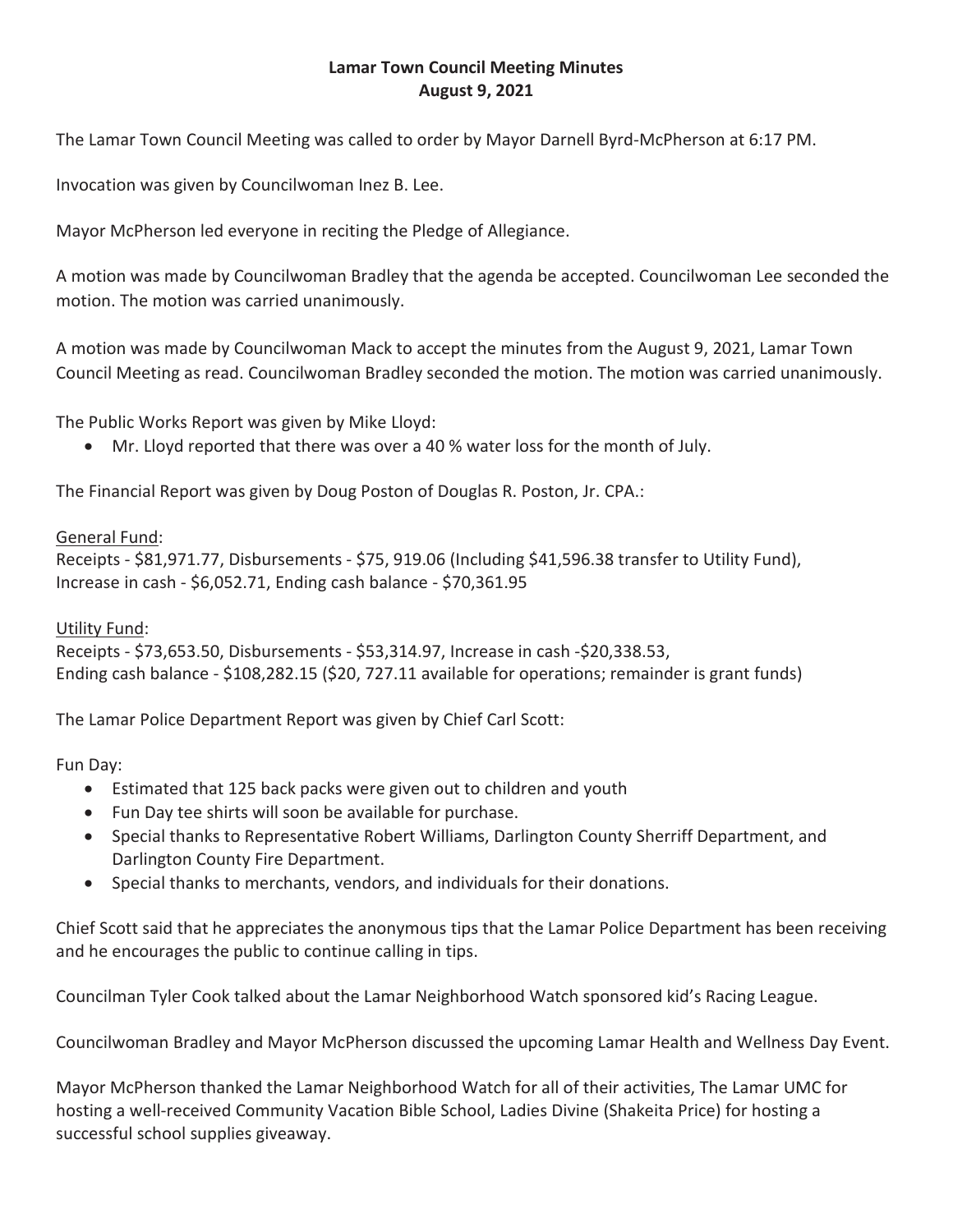Mayor McPherson read an announcement from Chris Weaver of the Lamar Recreation Department. Anyone interested in attending the football or cheerleading camp should meet at the practice field from Monday through Thursday. The cost for flag football is \$40, the cost for cheering is \$35. Flag baseball and softball sign up is from the 16<sup>th</sup> of August through the 1<sup>st</sup> of September; the cost is \$35. Please contact Chris Weaver for more information.

Councilwoman Mack spoke about the council planning a short work session. One of the things that needs to be discussed is the receiving and use of the American Rescue Funds (ARF); she listed some of the things that the funds could be used for and could not be used for.

Mayor McPherson said that she would get Mr. Dargan to schedule the work sessions upon his return.

Councilwoman Bradley made a motion that the Lamar Town Council Meeting be adjourned. Councilwoman Mack seconded the motion. Mayor McPherson adjourned the meeting at approximately 6:48 pm

Footnote: Council Members in attendance were Mayor McPherson, Councilman Tyler Cook, Councilwoman Angele White-Bradley, Councilwoman Mary Ann Mack, and Councilwoman Inez Lee.

Others in attendance were Chief Carl Scott, Mike Lloyd, and Elijha Enoch-Smith. Doug Poston participated via zoom.

Timothy L. Dargan, Administrative Manager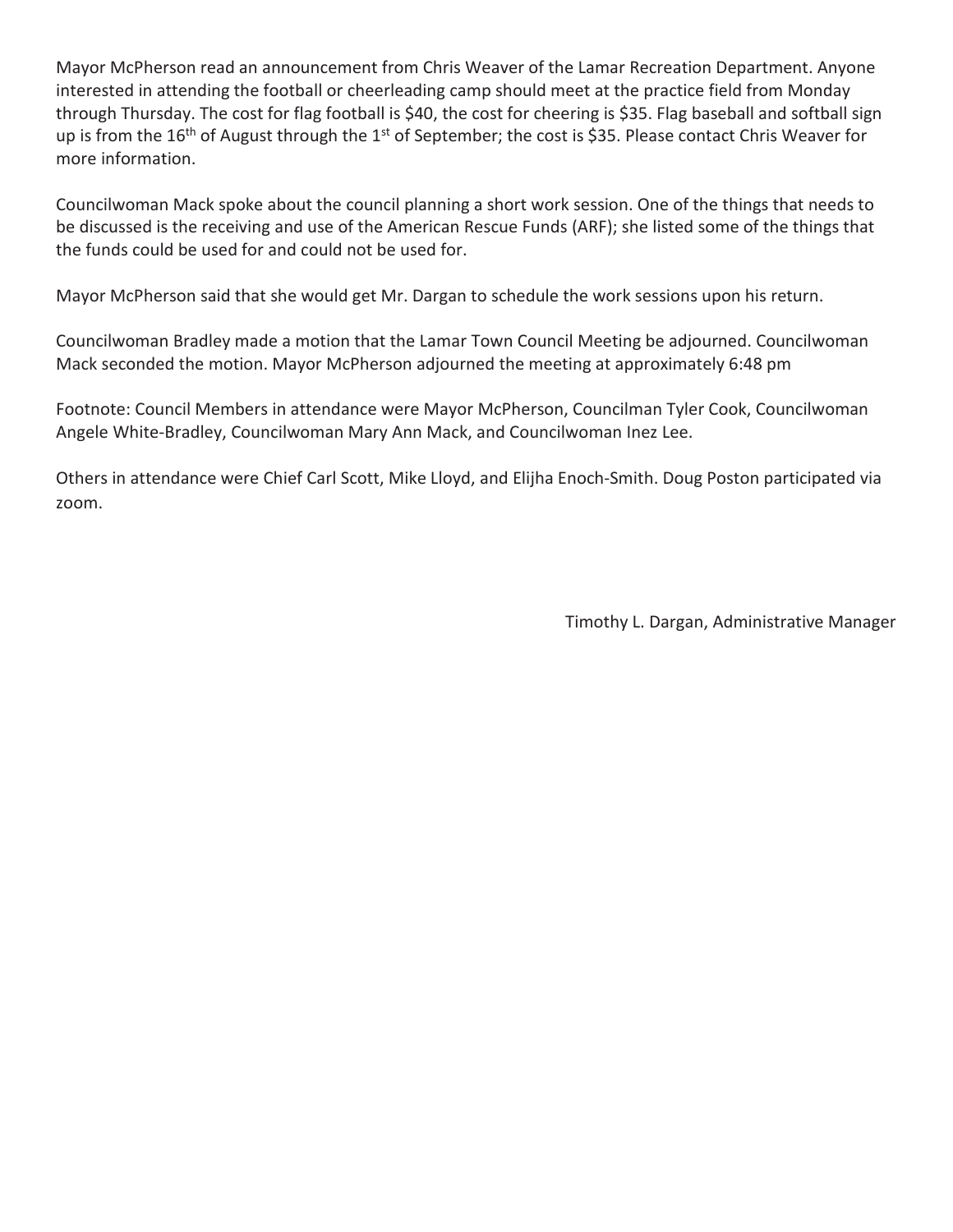# **Lamar Town Council Meeting Minutes September 13, 2021**

The Lamar Town Council Meeting was called to order by Mayor Darnell Byrd-McPherson at 6:17 PM.

Invocation was given by Deacon Tim Dargan.

Mayor McPherson did a visual roll call. Council members in attendance were Mayor McPherson, Councilman Tyler Cook, Councilwoman Angele White-Bradley, Councilwoman Inez B. Lee, and Councilwoman Mary Ann Mack.

Others in attendance were Tim Dargan, Chief Carl Scott, Mike Lloyd, and Elijha Enoch-Smith. Jannie Lathan and Doug Poston participated virtually via zoom.

A motion was made by Councilwoman Lee that the agenda be accepted. Councilwoman Mack seconded the motion. The motion was carried unanimously.

A motion was made by Councilwoman Bradley to accept the minutes from the August 9, 2021, Lamar Town Council Meeting as read. Councilman Cook seconded the motion. The motion was carried unanimously.

Jannie Lathan of Lathan Consulting Corporation reported that she spoke with John Reynolds (Davis & Floyd), and he confirmed that the survey has been completed. He also added that they are in the preliminary design stage of the Zion Pump Station. Ms. Lathan said that Davis and Floyd will provide an update to the Town every two to three weeks.

Doug Poston of Douglas R. Poston, Jr. CPA gave the following financial report:

## General Fund:

Receipts - \$134,331.44, Disbursements - \$80, 008.72 (Including \$25,133.72 transfer to Utility Fund), Increase in cash - \$54,322.72, Ending cash balance - \$124,684.67

## Utility Fund:

Receipts - \$54,938.65, Disbursements - \$80,544.99, Decrease in cash -\$25,606.34, Ending cash balance - \$82,675.81 (\$14,665.77 available for operations; remainder is grant funds)

Mayor McPherson asked Mr. Poston and Councilwoman Mack to look at delinquent outstanding invoices to see if they can be paid with the ARPA funds. Councilwoman Mack said that the funds must be used for specific purposes and said that the council should be cautious about how much is spent toward water & sewer.

Councilwoman Bradley and Councilman Cook asked Mr. Poston about "Fixed Asset Additions" in the amount of \$20,000. Mr. Poston responded that the check for \$20,000 has been written, but according to Mr. Dargan, the vendor has not provided the Town with all the necessary documents to facilitate the check being released. This check was written from the "restricted for grants" account.

Mayor McPherson discussed the Town of Lamar Fiscal Year 2020 Audit. She has engaged the accounting firm of Hamilton, McKinney, and Moss of Columbia, South Carolina to conduct the audit. Mayor McPherson has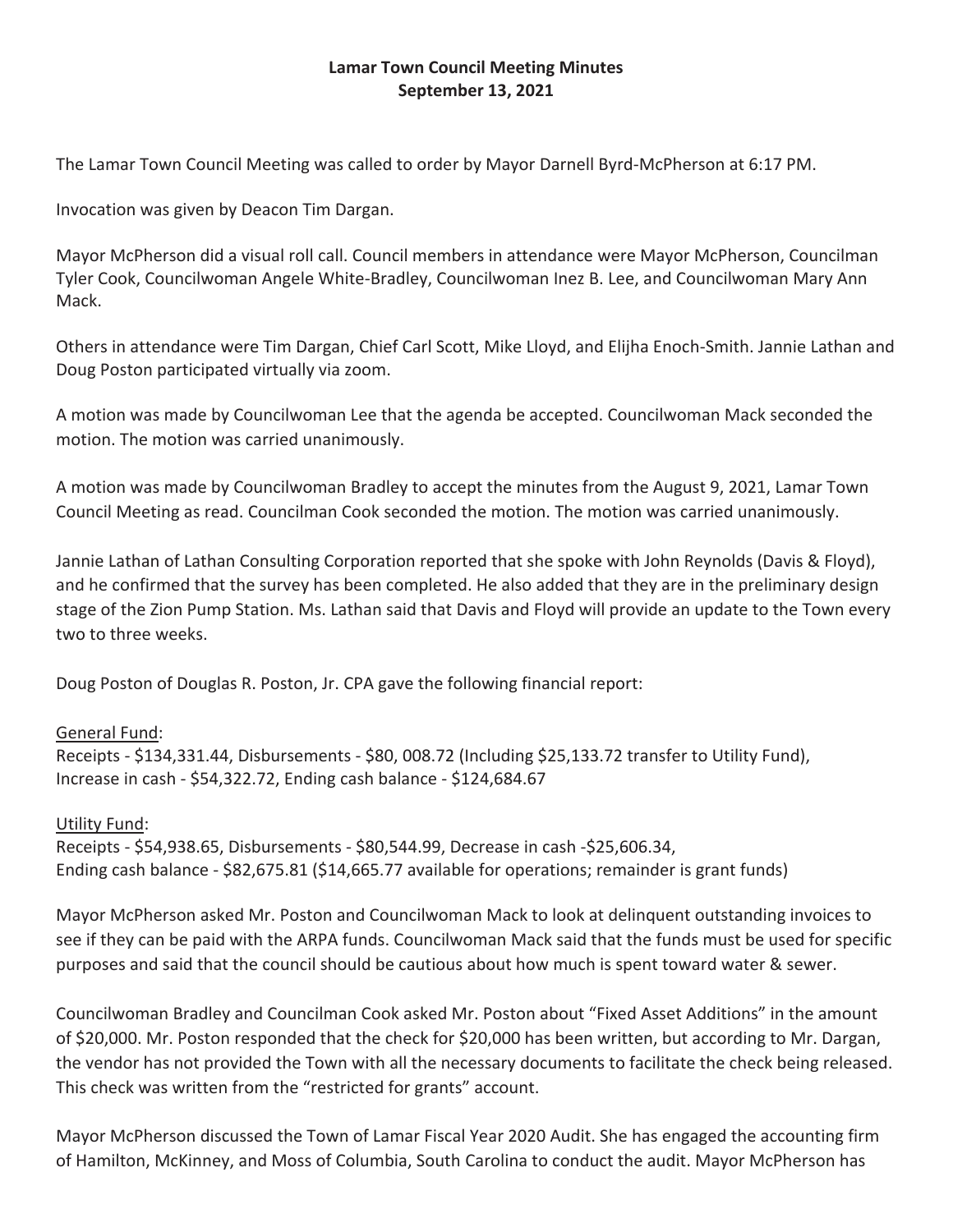requested that they complete the audit within 60 days and has directed all Town of Lamar staff to provide any documents the auditors request within 48 hours.

Councilwoman Mack asked if the auditors gave a projected starting date and what would be the process for gathering documents. Mayor McPherson replied that once she signs the contract the auditors would start on September 15, 2021. She also said that the auditors would provide a list of the requested documents and the Town's staff must provide those documents as soon as possible. Mayor McPherson expects the 2020 audit to go much smoother than the 2019 audit.

Councilwoman Mack gave an update on the Town of Lamar progress towards becoming compliant with the South Carolina Business License Standardization Act. She pointed out that step one has been completed (the Town has until January 2022 to complete all require steps), which was notifying the business owners of the new business license year. The Town of Lamar business license year currently runs from September 1 of the current year – August 31 of the following year. The new business license for the entire state of South Carolina will run from May 1 of the current year (beginning in 2022) – April 31 of the following year.

Councilwoman Mack said that the business license for businesses in Lamar for2021-2022 would run from September 1, 2021 – April 31, 2022, and that the amount of the license would be prorated. Mr. Dargan interjected that although the business license year would be reduced, the amount of the business license would remain the same. He pointed out that the business license fee is determined by the gross revenue of a business from the previous year.

Mayor McPherson wants the Town to meet with or contact all business owners in Lamar to explain how the new Business License Law works. She wants to see how the Town can help the businesses and how the businesses can help the Town. Councilwoman Mack reiterated that this change is not an option, but a law.

Councilwoman Mack read the American Rescue Plan Act Resolution. Councilwoman Bradley made a motion to adopt the resolution. Councilman Cook seconded the motion. The motion was carried unanimously.

The Public Works Report was given by Mike Lloyd. Mr. Lloyd reported that there was a 51.77 % water loss for the month of August; this was in large part due to two separate water leaks on Pearl Street near the old Spaulding Elementary School. He also pointed out that the SCADA unit that controls the Grooms Center water tank was giving faulty readings which made the valve remain open longer than it should have been resulting in getting additional water from Darlington County Water and Sewer Authority. Joe Butler of Butler Electric was notified today about the SCADA unit.

Mr. Lloyd said that he has been analyzing the cost for parts for a water and sewer tap; he believes that the Town is losing money on these projects and should increase the charge to at least \$700. He also recommended that the Town charge a service charge for installing water and sewer taps. He will discuss this later with Mr. Dargan.

Mr. Lloyd said that there should be a sewer cleanout installed at the road going back into the Town's sewer line. There should also be a mandate that the citizens put a sewer cleanout at their residence so that they can route the sewer back to the street. He suggested that in the past, the citizens had to contact a plumber to check their sewer before the Town would go out to that resident…he thinks that the Town should reinstate that practice. Mayor McPherson asked Mr. Lloyd to submit a written report.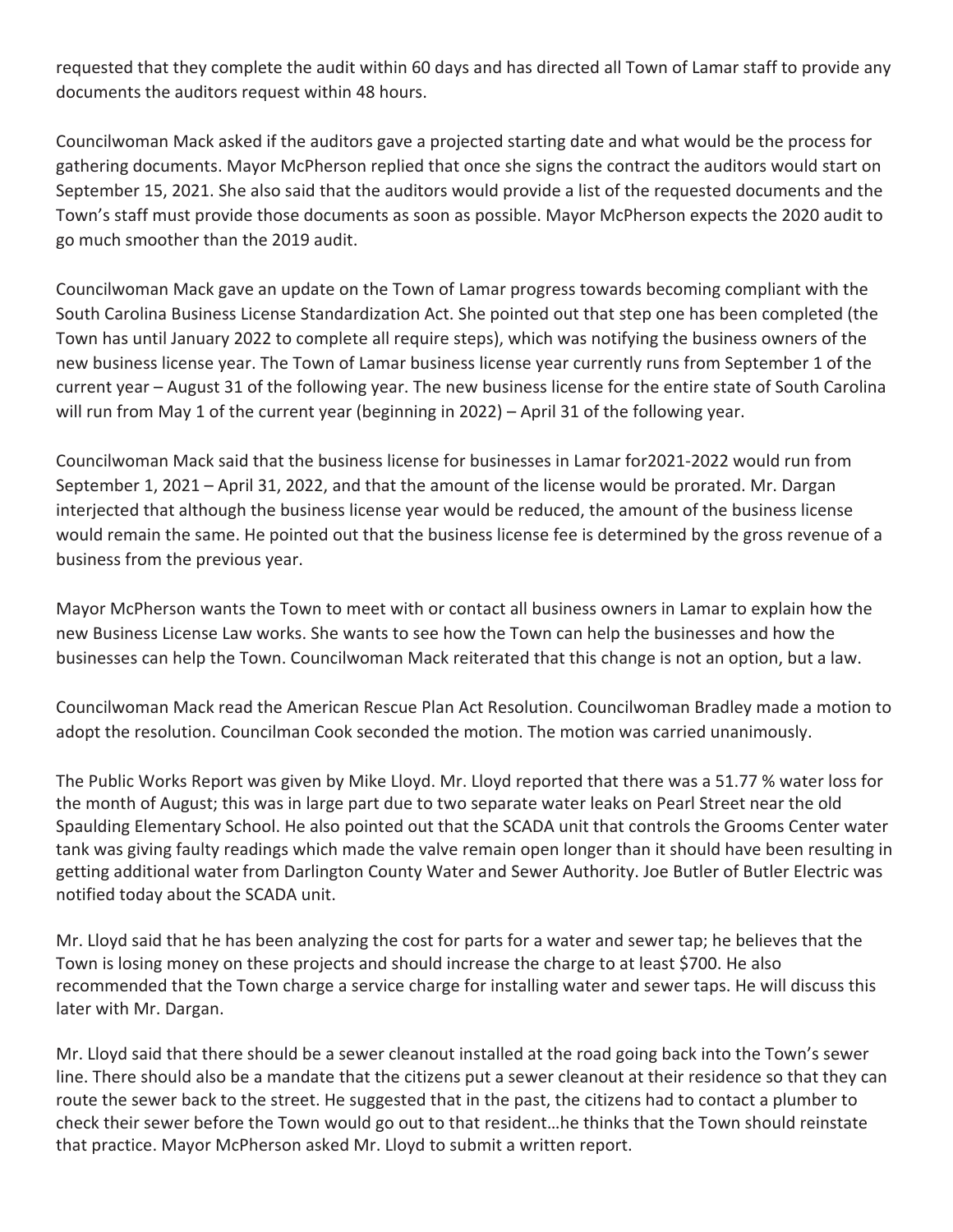Councilwoman Bradley asked Mr. Lloyd who does the repair work when there is a leak in town. Mr. Lloyd replied that Micheal McDonald and the public works staff handle most of the repairs during working hours; but if there is an issue that they cannot fix, or if it's after hours, the Town contacts Kirk Rouse. Councilwoman Bradley suggests that it may be more cost-effective to locate an alternative plumber if a leak goes unrepaired for a significant length of time. Mr. Lloyd replied that part of the problem was due to shortage of supplies from the local vendors, and the ongoing problem of the Town's backhoe malfunctioning.

Mr. Dargan pointed out that when there are multiple leaks, the Town attempts to fix them as they come up, but for safety reason and financial reasons, the most serious leaks must be repaired as soon as possible.

Mr. Lloyd said that when DCWSA has a break in Lamar, it costs the town to replenish the water tanks. Mr. Dargan is going to address this issue with Frank Hough (DCWSA).

Mayor McPherson says that she wants a paper trail to document reports of leaks, repair of leaks, and delays in repairing leak. This documentation would benefit the Town when it applies for financial assistance.

Chief Carl Scott gave an update on behalf of the Police Department. Chief Scott commended Citizens of Lamar for being vigilant and contacting the Police Department when there is suspicious activity in the neighborhood; he cited an example and asked the citizens to continue to send information and evidence o possible criminal activity. Chief Scott said that the Terrence Carraway 5K Run was very successful and asked everyone to pray for the families of fallen officers. He also said that the Lamar Neighborhood Watch meeting presented information on the "Open Carry Law".

Mayor McPherson asked Chief Scott about the search for another officer as well as the state of the officer who is on leave.

Councilwoman Lee read a statement and made a motion that the Lamar Town Council submit a written communication to the Darlington County Council stating that the Town of Lamar would resume code enforcement in the Town of Lamar. Councilwoman Cook seconded the motion. The motion carried unanimously.

Mr. Dargan gave all council members a copy of a propose "Grease Ordinance" by way of information.

Mayor McPherson gave an update on covid-19 and the precautions that we all should continue to take. She recommended that all Town Staff consider getting vaccinated if they have not done so already.

Mr. Dargan gave an update on past and future events: He thanked and congratulated the organizers of the Health and Wellness event and Michelle Lloyd in winning Teacher of the Year for Darlington County. Mr. Dargan also discussed the upcoming Harvest Hope food giveaway sponsored by Bethany Baptist Church, Brandon Pinkard's school supply giveaway, and the upcoming elections for the Town of Lamar.

Councilwoman Bradley made a motion that the Lamar Town Council meeting be adjourned. Councilwoman Lee seconded the motion. The motion carried unanimously. Mayor McPherson adjourned the council meeting at 7:32 pm.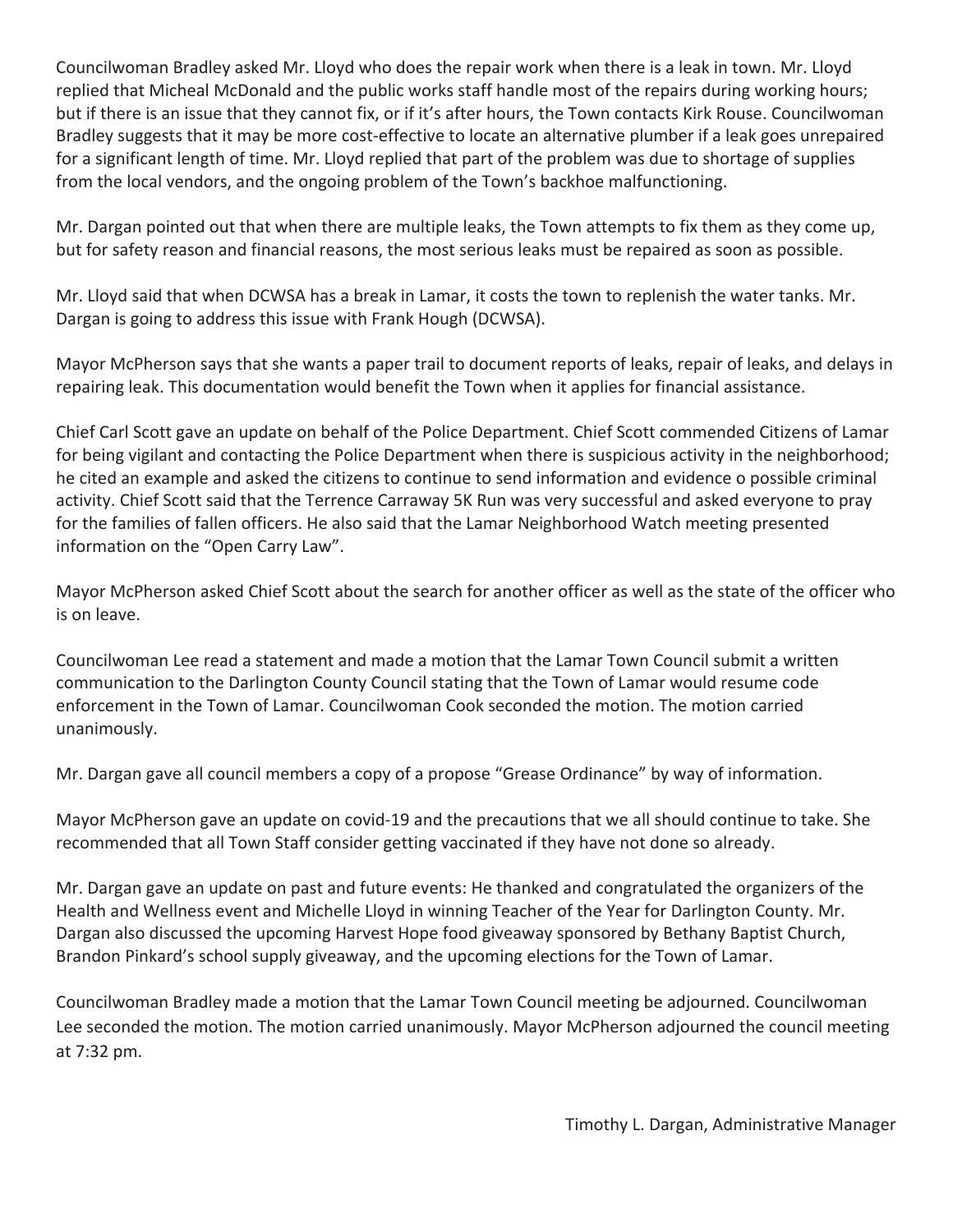# **Lamar Town Council Meeting Minutes October 11, 2021**

The Lamar Town Council Meeting was called to order by Mayor Darnell Byrd-McPherson at 6:15 PM.

Invocation was given by Deacon Tim Dargan.

Mayor McPherson declared all council members present. Council members in attendance were Mayor McPherson, Councilman Tyler Cook, Councilwoman Angele White-Bradley, Councilwoman Inez B. Lee, and Councilwoman Mary Ann Mack.

Others in attendance were Tim Dargan, Chief Carl Scott, Mike Lloyd, and Elijha Enoch-Smith. Jannie Lathan and Doug Poston were not in attendance.

A motion was made by Councilwoman Lee that the agenda be accepted. Councilwoman Mack seconded the motion. The motion was carried unanimously.

A motion was made by Councilwoman Mack to accept the minutes from the September 13, 2021, Lamar Town Council Meeting as read. Councilwoman Bradley seconded the motion. The motion was carried unanimously.

Doug Poston of Douglas R. Poston, Jr. CPA submitted a financial report in his absence:

General Fund: Receipts - \$27,959.27, Disbursements - \$57,995.50, Decrease in cash - \$30,036.23, Ending cash balance - \$109,234.97

## Utility Fund:

Receipts - \$40,410.11, Disbursements - \$50,270.13, Decrease in cash -\$9,860.62 Ending cash balance - \$72,709.98 (\$4,691.56 available for operations; remainder is grant funds)

Councilwoman Mack commented that the actual budget to date was very close percentagewise to the budgeted amount for each department for the  $1<sup>st</sup>$  quarter. Councilman Cook pointed out that the numbers given on the report were for two months not three, therefore the council will have to access where the budget stands. Mayor McPherson reminded the council about the budget workshop and said that they should schedule a meeting to examine the  $1<sup>st</sup>$  quarter.

Mayor McPherson stated that the Town of Lamar has enlisted the services of Hamilton, McKinney, and Moss of Columbia, South Carolina to conduct the Town's audit for fiscal year 2020. Mr. Foster McKinney has met with several members of staff (October 5, 2021) to lay out a "game plan" for the addressing the audit and he will be sending send a list of items that he will need to complete the audit.

Mr. Dargan gave an update on the Business License Standardization Law. He stated that the Town has complete the first step of notifying merchants about the new law and the new business license date. He has uncovered several issues that have prevented the Town from completing the second step which is the rebalancing process. He is working with Charlie Barrineau of MASC and others to find a remedy for this situation.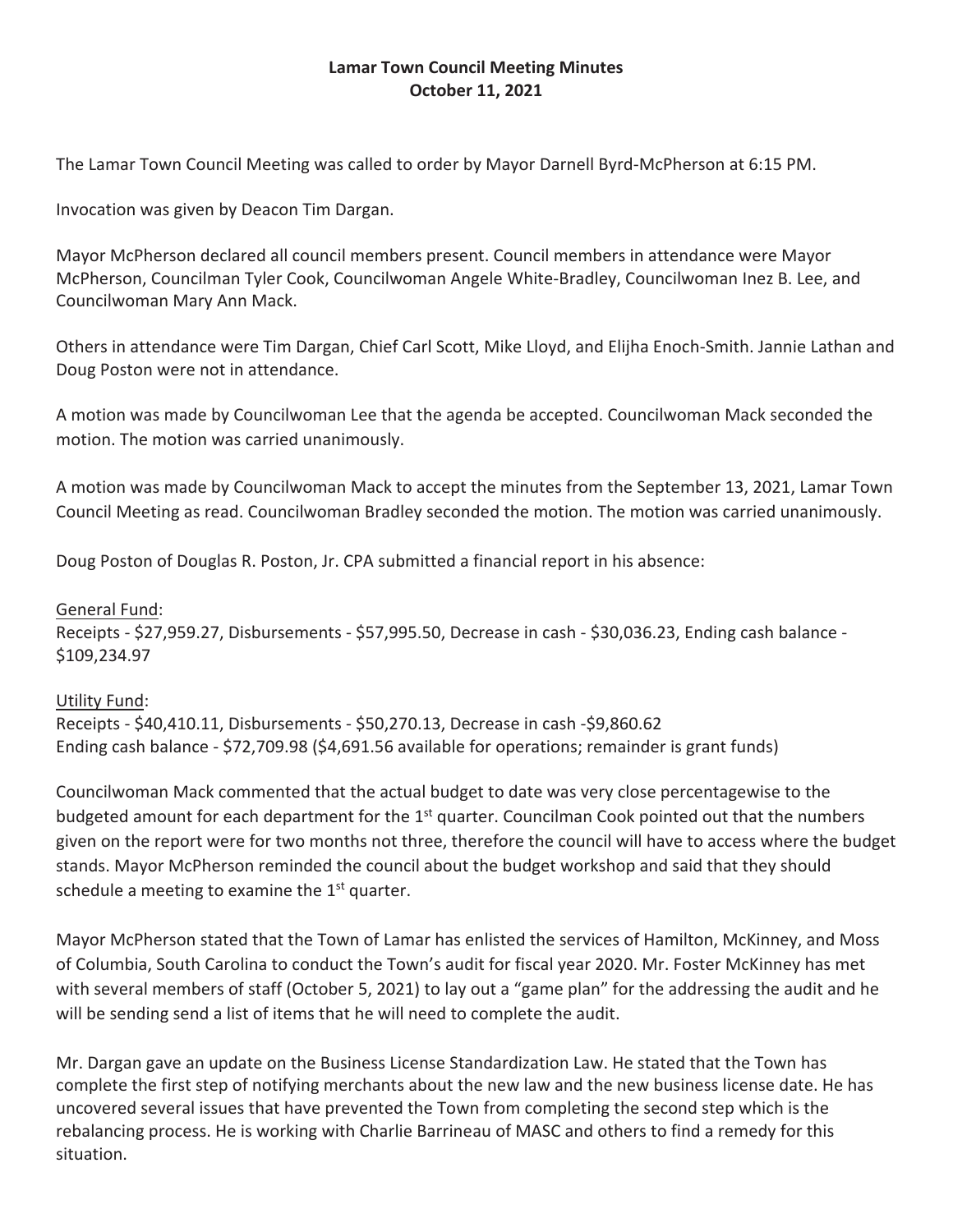Councilwoman Mack commented that the Town has not properly administered the business license over the last several years because it relied on merchant's statements instead of verifying their revenue. She added that local merchants have not been paying the correct amount and that there may have to be adjustments made to compensate for the shortage.

Mr. Dargan stated that the Town bears some of the responsibility by not having procedures and protocols in place to consistently process the business licenses. This will be handled properly going forward.

Mayor McPherson said that the addition of a Town Administrator and having written procedures will help to ensure that there is accountability and protocols going forward. She said that this will also help during the times of transition in the future.

Mr. Dargan gave an update on code enforcements. He stated that the Town of Lamar has resume code enforcement for the Town of Lamar. He reiterated that there must be an increase in cost for permits and related items to offset the cost of paying a code enforcer for the Town. Mr. Dargan stated that he and Councilwoman Lee met with Charles Stewart (County Administrator) and Terri Cribb (Development Service Supervisor) to get a list of active and/or pending permits from Lamar citizens.

Mr. Dargan told council that he was informed that there appears to be ordinances that were updated but were not properly updated in the Code of Ordinance book or filed by the Town Clerk. This situation will be followed up and addressed accordingly.

Mayor McPherson stated that those were some of the reasons that the Town gave code enforcements to the County. She said that Chief Scott didn't have the time or qualifications to conduct code enforcements. The Town would have to contract with an outside source.

Councilwoman asked if the ordinances would have to be updated or would they be enforced as they are currently written. Mr. Dargan said that they would have to be reviewed and some of them would probably have to be updated. He also reminded council that a planning commission and a board of zoning appeal must be in place. Councilwoman Bradley asked if these boards were already in place. Mayor McPherson said that they were not but would have to be put in place soon. Councilwoman Lee said that each member of the board can only serve for a certain number of years.

Mike Lloyd gave a report for the Public Works Department:

- 1) September water loss was 28.8 % or 1.3 million gallons of water; however, it's the lowest water loss percentage since April (6 months)
- 2) There are three residential service lines leak that the Public Works Department on tomorrow (Tuesday, October 12, 2021)
- 3) There will be a DHEC water inspection on Tuesday, October 19, 2021. All records have been updated and the team is ready for the inspection.
- 4) There must be an increase in cost to make water and sewer tap. At current cost, the Town is losing money.
- 5) Mr. Lloyd is working on a master part list for frequently used parts. Will get with Tim Dargan and forward the list to council for approval.
- 6) The Town has been purchasing less water from Darlington County Water & Sewer Authority.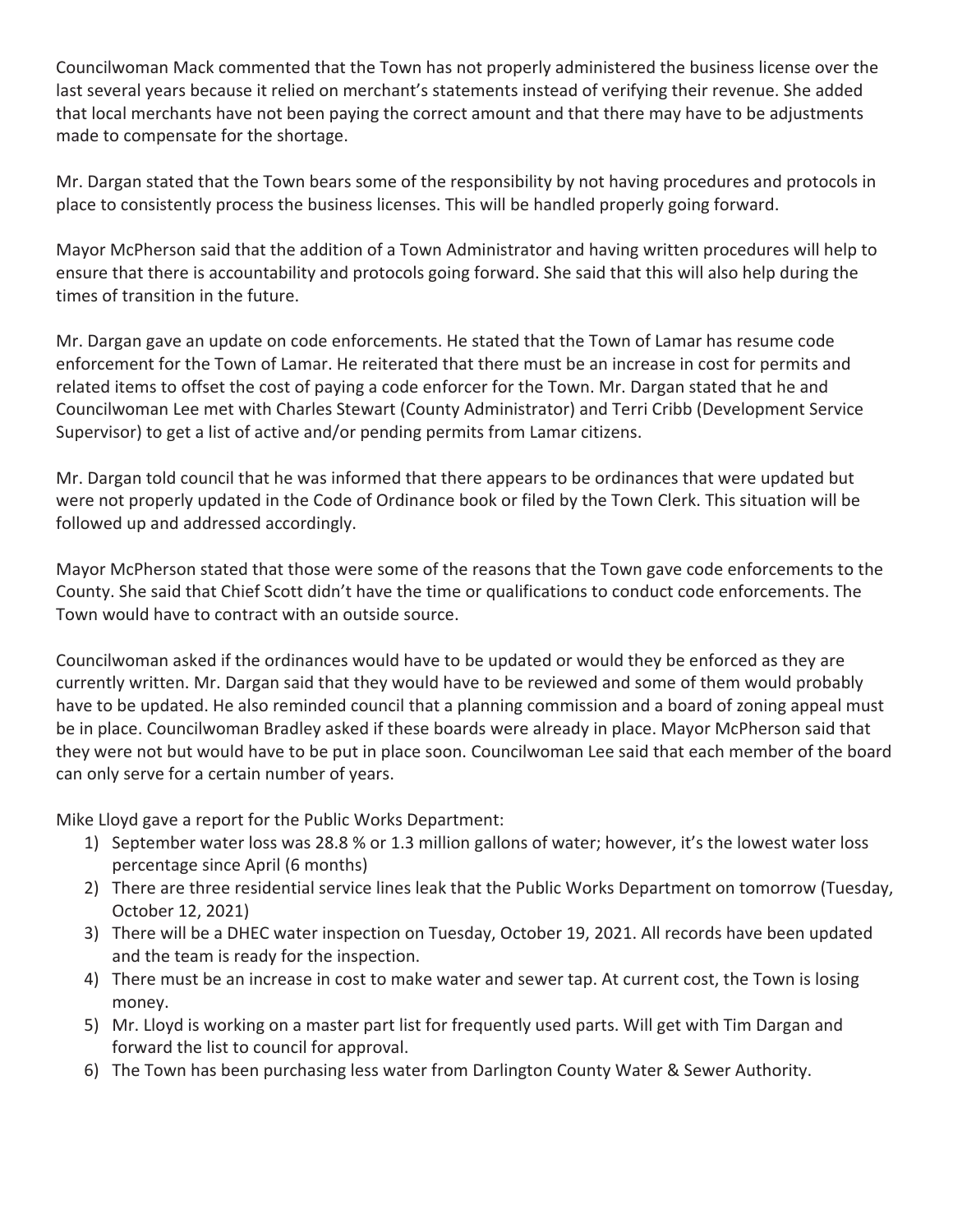Chief Carl Scott gave a report for the Lamar Police Department:

- 1) Thanked Darlington County Chairman Bobby Hudson, Darlington County Administrator Charles Stewart, Darlington County Council, and the Darlington County Sheriff's Department for their Donation of a 2017 Ford Explorer to the Lamar Police Department.
- 2) Advised Lamar citizens to contact Animal Control when they witness stray animals in or around town. He reminded dog owners to have collars, tags, and leash on their dogs when they are in town.
- 3) The Town of Lamar observed Treat or Treat on October  $30<sup>th</sup>$  from 4:00 pm 7:00 pm. Trunk or Treat will be observed on Railroad Avenue during these same hours. No costume masks will be allowed in businesses – only covid-19 masks.
- 4) National Night Out was observed on the first Tuesday of the month (October 5).

Mayor McPherson said that all upcoming events should be placed on the Town's community calendar so that the citizen can prepare for the events in advance.

Mr. Dargan gave an update on past and future events:

He thanked Bethany Baptist Church, Harvest Hope, the Town of Lamar, and all the volunteers to participated in the September 24 food giveaway.

Mr. Dargan highlighted all the Trick or Treat activities planned for the month of October, Christmas on main, and the upcoming local elections. He also mentioned two new facilities - Erwin's Auto and Towing and Lamar's Adult Education.

Council went into Executive Session to discuss personnel matters [Section 30-1-70(A) (1)].

At the conclusion of Executive Session, Councilwoman Bradley made a motion that the Lamar Town Council meeting be adjourned. Councilwoman Mack seconded the motion. The motion carried unanimously. Mayor McPherson adjourned the council meeting at 7:41 pm.

Timothy L. Dargan, Administrative Manager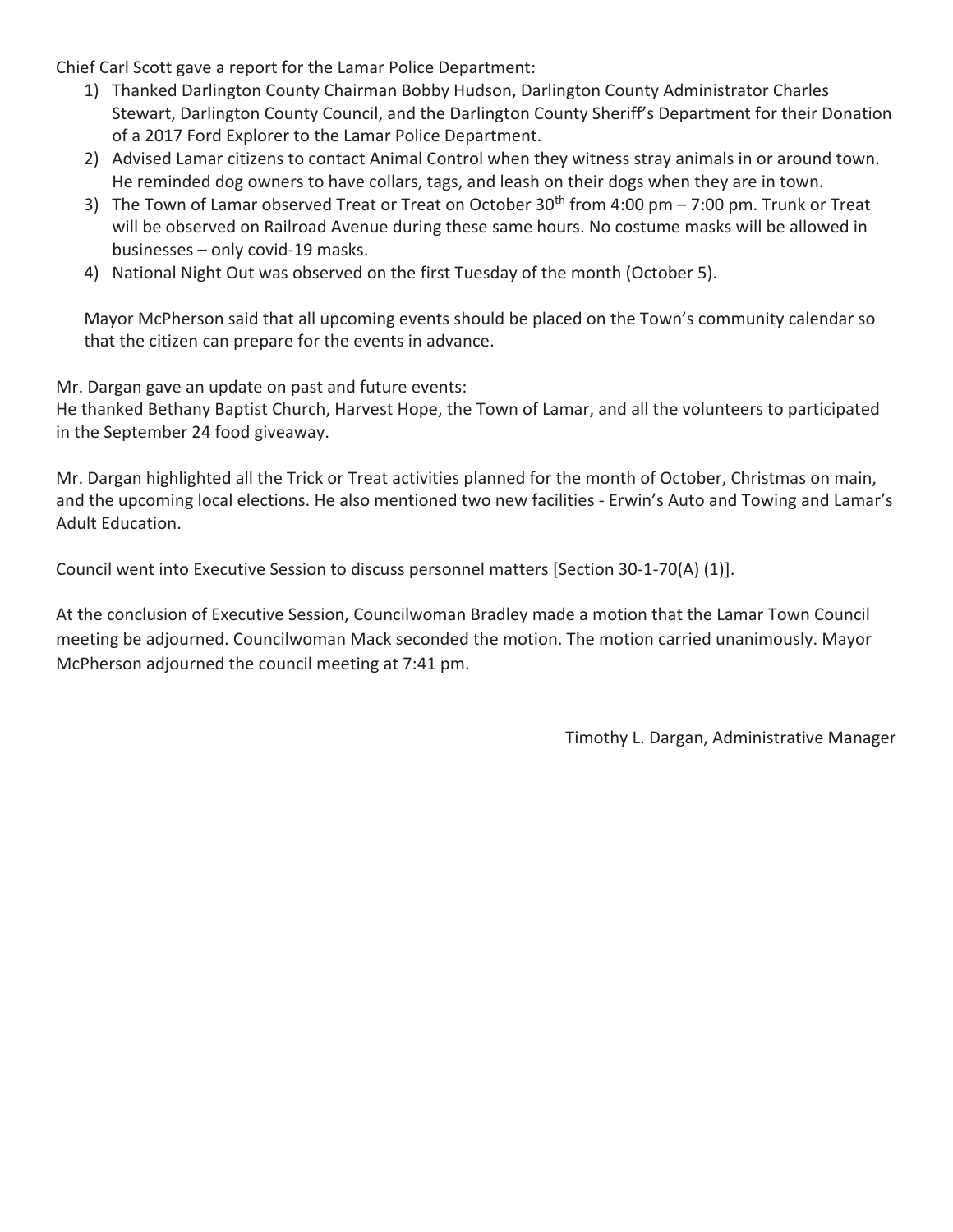# **Lamar Town Council Meeting Minutes November 8, 2021**

The Lamar Town Council Meeting was called to order by Mayor Darnell Byrd‐McPherson at 6:15 PM.

Invocation was given by Deacon Tim Dargan.

Mayor McPherson declared all council members present. Council members in attendance were Mayor McPherson, Councilman Tyler Cook, Councilwoman Angele White‐Bradley, Councilwoman Inez B. Lee, and Councilwoman Mary Ann Mack.

Others in attendance were Charlie Barrineau, Tim Dargan, Chief Carl Scott, Mike Lloyd, and Elijha Enoch‐Smith.

A motion was made by Councilwoman Lee that the agenda be accepted. Councilwoman Bradley seconded the motion. The motion was carried unanimously.

After Councilwoman thanked Mr. Dargan for providing such detailed minutes, a motion was made by Councilwoman Mack to accept the minutes from the October 11, 2021, Lamar Town Council Meeting as read. Councilwoman Lee seconded the motion. The motion was carried unanimously.

Mayor McPherson thanked everyone that ran for office and congratulated Mayor‐elect James Howell, Councilwoman Mary Ann Mack, and Councilman Tyler Cook on behalf of the Town on their wins in the November 2 Town election. She said that she would do everything possible to make the transfer of power a smooth one.

Doug Poston of Douglas R. Poston, Jr. CPA submitted a written financial report in his absence:

## General Fund:

Receipts - \$25,944.98, Disbursements - \$35,271.23 Increase in cash - \$1,211.15 Ending cash balance -\$96,926.29

## Utility Fund:

Receipts ‐ \$36,482.38, Disbursements ‐ \$50,270.13, Decrease in cash ‐\$9,860.62 Ending cash balance ‐ \$75,171.13 (\$8,930.98 available for operations; remainder is grant funds)

Mayor McPherson requested that the council schedule workshops to work on pending projects and to ensure that the transition is as seamless as possible. She mentioned that the accounting firm contracted by the Town Was already committed to previous clients; however, they would fit the Town of Lamar on their calendar wherever and whenever they could.

Charlie Barrineau of the Municipal Association of South Carolina attended the council meeting to discuss the Business License Standardization Act and the American Rescue Plans funds (ARP)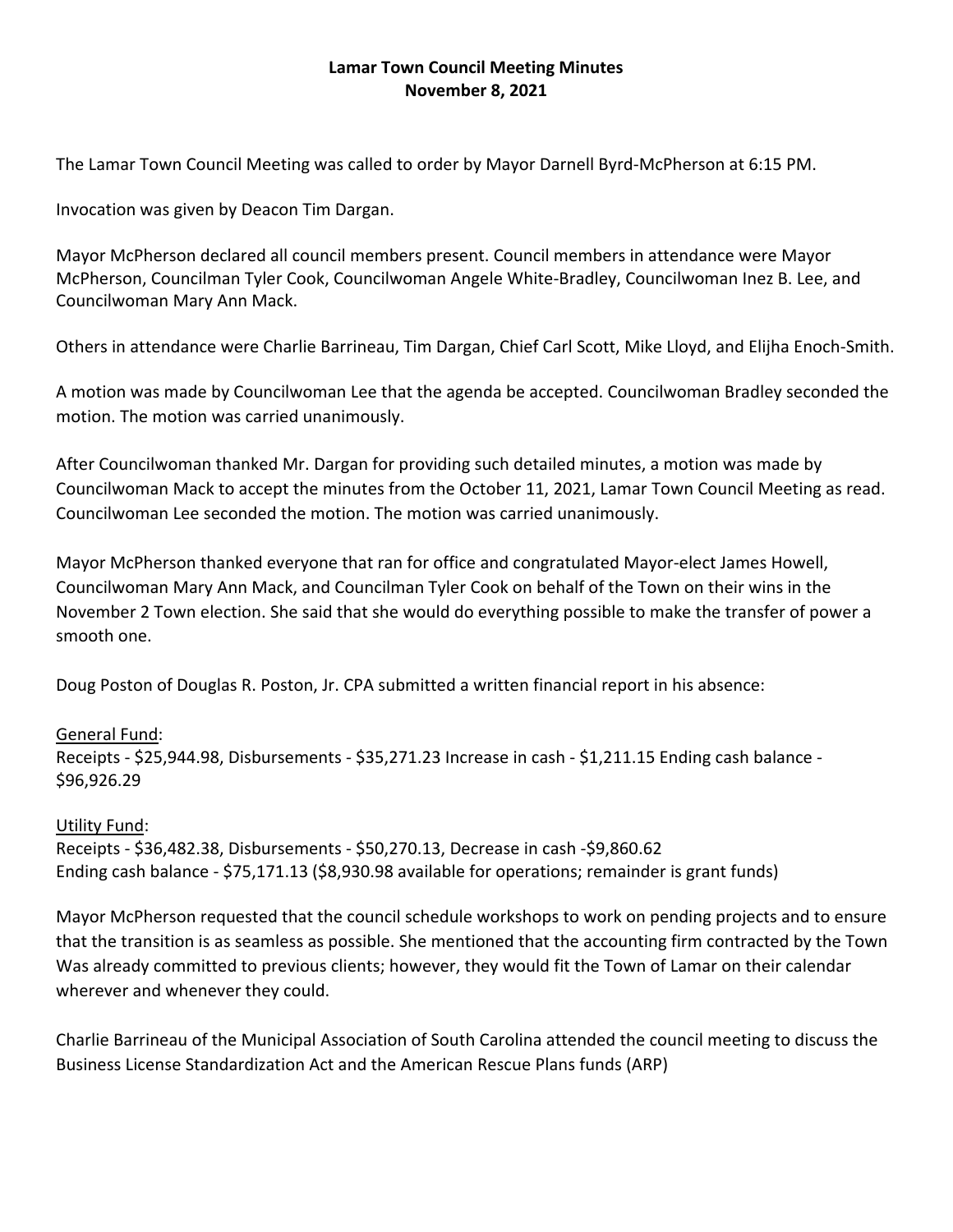Mr. Dargan informed the council that the FMLA (Family Medial Leave Act) needs to be revoked because the Town doesn't qualify under state law. He stated THAT The council needs to find out how the Employee Handbook was established; if it was established by an ordinance, that changes must be made by an ordinance.

Mike Lloyd gave the Public Works report on the October water loss, the SCADA unit, DHEC Water Inspection, and the assistance that the Town received from South Carolina Rural Water Authority.

Chief Carl Scott gave the Law Enforcement report on Trunk or Treat, Veteran's Day, Holiday Tips, and he introduced the new officer, Freddie Davis.

Tim Dargan gave an update on upcoming event.

Councilwoman Bradley made a motion to adjourn. Councilwoman Mack seconded. The motion carried unanimously.

Meeting adjourned at 7:41 pm

Submitted By: Timothy L. Dargan Administrative Manager December 13, 2021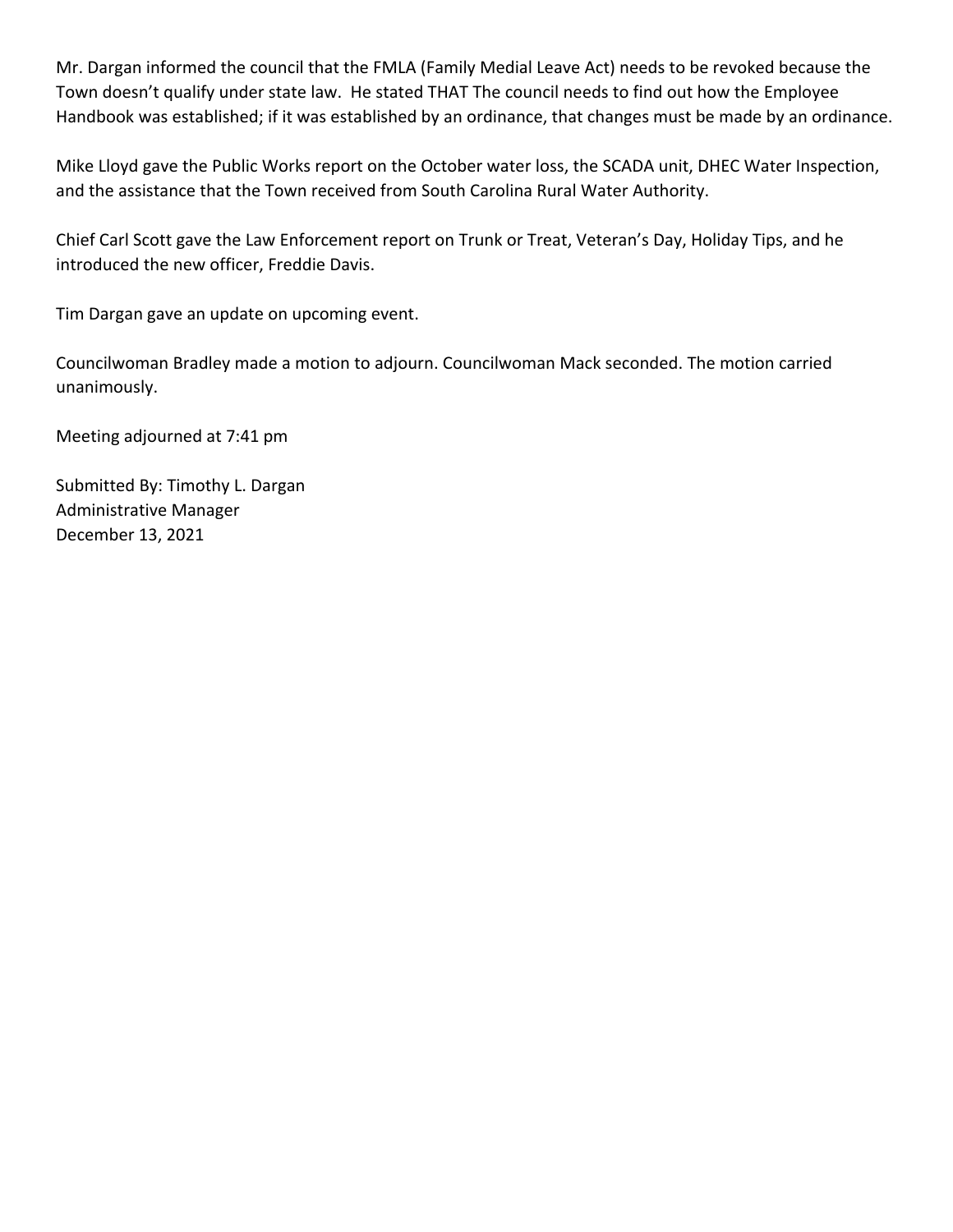# **Lamar Town Council Meeting Minutes December 13, 2021**

The Lamar Town Council Meeting was called to order by Mayor Darnell Byrd‐McPherson at 6:15 PM.

Invocation was given by Deacon Tim Dargan.

Mayor McPherson declared all council members present. Council members in attendance were Mayor McPherson, Councilman Tyler Cook, Councilwoman Angele White‐Bradley, Councilwoman Inez B. Lee, and Councilwoman Mary Ann Mack.

Others in attendance were Tim Dargan, Chief Carl Scott, Mike Lloyd, Jannie Lathan, Doug Poston, and Elijha Enoch‐Smith.

A motion was made by Councilwoman Bradley that the agenda be accepted. Councilwoman Mack seconded the motion. The motion was carried unanimously.

A motion was made by Councilwoman Bradley to accept the minutes from the November 8, 2021, Lamar Town Council Meeting as read. Councilman Cook seconded the motion. The motion was carried unanimously.

Jannie Lathan of Lathan Consulting Corporation gave an update on the following:

- RIA (Rural Infrastructure Authority) Grant was awarded in the amount of \$500,000 to rehab the Zion Pump Station. DHEC submittal date was 12/23/21 and the closeout date for the project is 12/16/22.
- SRF (State Revolving Fund) Grant was awarded for \$423,652 to conduct a sanitary sewer evaluation survey of Lamar's sewer system.
- SC DHEC Grant was awarded \$350,000 to support improvements to the Town's water and sewer systems. The work has been completed and the Grant Administrator (Lathan Consulting Corporation) is in the process of closing out this grant.

Doug Poston of Douglas R. Poston, Jr. CPA gave the Financial Report:

## General Fund:

Receipts ‐ \$29,306.01, Disbursements ‐ \$20,609.05, Increase in cash ‐ \$8,696.96, Ending cash balance ‐ \$105,623.25

#### Utility Fund:

Receipts ‐ \$38,470.83, Disbursements ‐ \$26,475.79, Increase in cash ‐\$11,995.04 Ending cash balance ‐ \$87,166.17 (\$20924.38 available for operations; remainder is grant funds)

Tim Dargan read the names of all the Town of Lamar Bank Accounts with Carolina Bank and who were currently on each account. Mayor McPherson stated that each account should have 3 signatories and that along with Mayor‐elect James Howell and Councilwoman Bradley, Councilwoman Mack (Finance Commissioner) should be added. Mr. Dargan read the names of who should be removed from each account, who should remain on each account and who should be added to each account and the authority each signatory has (Please see attachment for details). Councilwoman Mack made a motion to update the bank accounts as read, Councilwoman Bradley seconded the motion. The motion carried unanimously.

Councilwoman Mary Ann Mack gave an overview of the American Rescue Plan Funds:

- Council needs to submit plans to the State on how it plans to use the funds. The plans don't have to be exact but should at least be broken down into the broad categories.
- ARP Funds should be separated from the Town's other operating funds. It doesn't necessarily have to be in a separate bank account, but it should at least be kept in separate ledger for auditing purpose by the Government.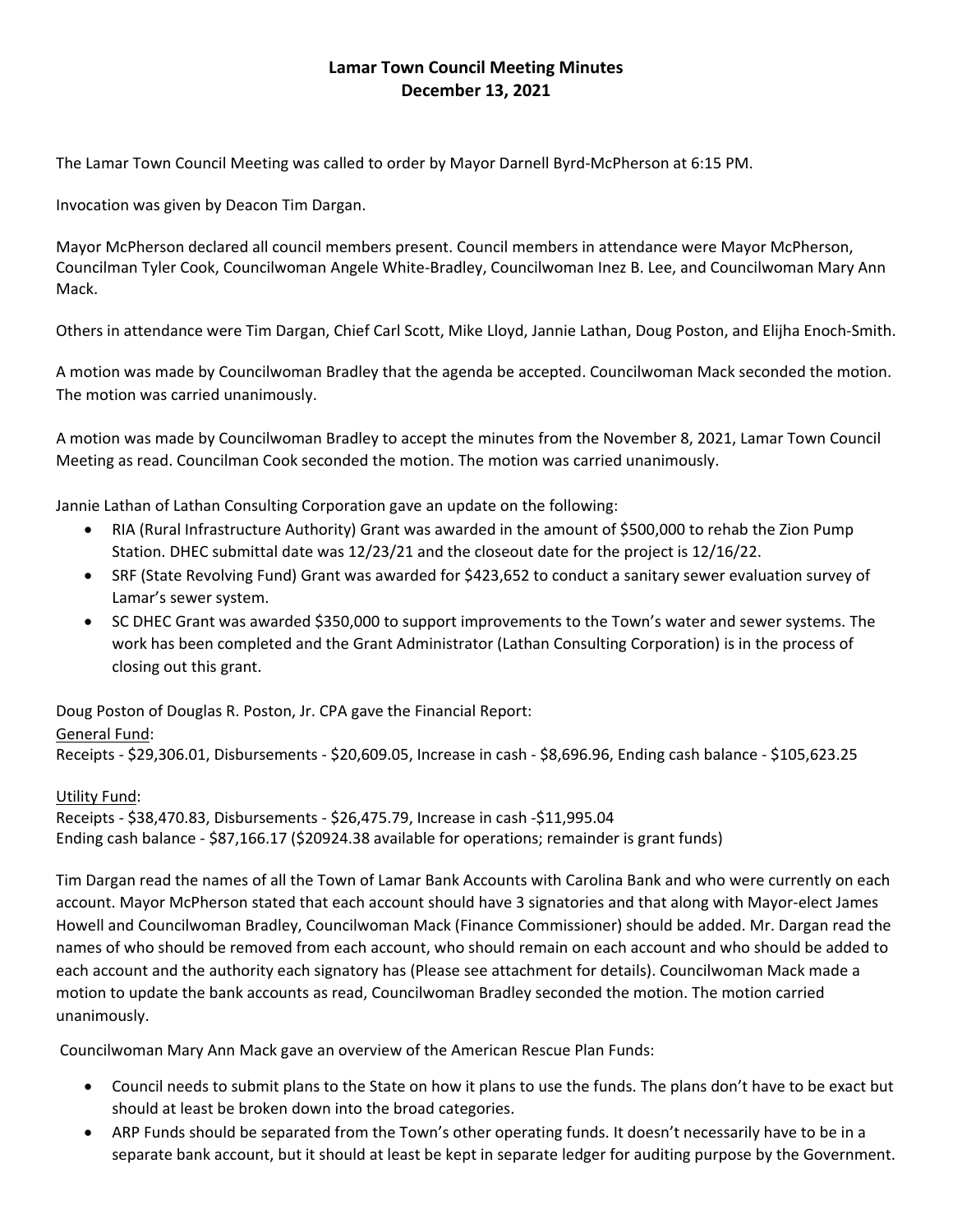Discussed what the funds can be used for (including budget loss, infrastructure, premium pay, and broadband) and what they can't be used for (to lessen tax liabilities).

Councilwoman Inez B. Lee asked if the funds would be earmarked for specific use and Councilwoman Angele White‐ Bradley asked if the funds could be used to cover a budget shortfall. Councilwoman Mack said that the council would need to justify how the money is spent and that the funds could be used to cover a budget shortfall from Fiscal Year 2019‐2020. Councilman Tyler Cook asked if council was going to submit a detail plan on how the funds would be used. Councilwoman Mack suggested that the Town followed the example of most municipalities by submitting the broad categories instead of specific items.

Mayor McPherson previously asked Councilwoman Mack and Mr. Dargan to research how neighboring towns were calculating their premium pay to essential employees. She also expressed her desire to reward the premium to town employees before Christmas. Councilwoman Mack stated that every town that she researched gave premium pay to their paid staff except one Town that basically didn't have a paid staff. She also said that Mr. Dargan listed several examples of surrounding towns premium pay bonuses. Based on this information, Councilwoman Mack made the following recommendations:

- Part-time Employees receive a one-time bonus of \$500
- Full-time Employees receive a one-time bonus of \$1000
- Top level employees receive a one‐time bonus of \$1500

Councilman Cook wanted to know if the bonus was for hazardous pay or loss wages. He stated that he could see law enforcement and public works employees receiving the bonus, but there should probably be more discussion at one of the upcoming work sessions concerning the other employees. He also felt like more time was needed to look out how the funds would be spent overall. Councilwoman Mack stated that the bonus was for all essential workers.

Councilwoman Bradley made a motion that the recommended bonuses be given to all eligible town employees on the next schedule pay period. The motion was seconded by Councilwoman Mack. Several council members voted "yay" and several did not make an audible vote. After Mr. Dargan pointed out that he could not determined if there was a majority vote, Councilwoman Mack asked for a roll call. Mayor McPherson, Councilwoman Mack, and Councilwoman Bradley all voted in the affirmative (yay). Councilman Cook and Councilwoman Bradley abstain from casting a vote. The motion passed to reward the premium pay to all eligible town employees on the next pay period by a vote of 3‐0.

A work session was scheduled for Monday, December 20, 2021, for council to discuss the ARP Funds, the Grease Ordinance, and the Planning Commission & Board of Zoning Appeals.

Mike Lloyd submitted and discussed the Public Works Report for the month of November:

- The Public Works Department had a very busy November and are to be commended for assisting the Christmas on Main Committee with decorations and other tasks, working on water leaks, and installing sewer taps in addition to their normal duties.
- Water leak repairs, meter change out, and other proactive measures have resulted in a decrease in water purchase from Darlington County Water & Sewer Authority. The Town purchased 3,980,150 gallons of water in November compared to 4,545,550 in October; a decrease of 565,400 gallons.
- November water loss was 22.72 % compared to 43+ % in the month of October. This is the lowest percentage loss and number of unaccounted for gallons (904,170), which is below 1 million gallons, for the year 2021.
- Need to monitor the handling of past due accounts and residents tampering with their water after it has been turned off by the Town for non‐payment.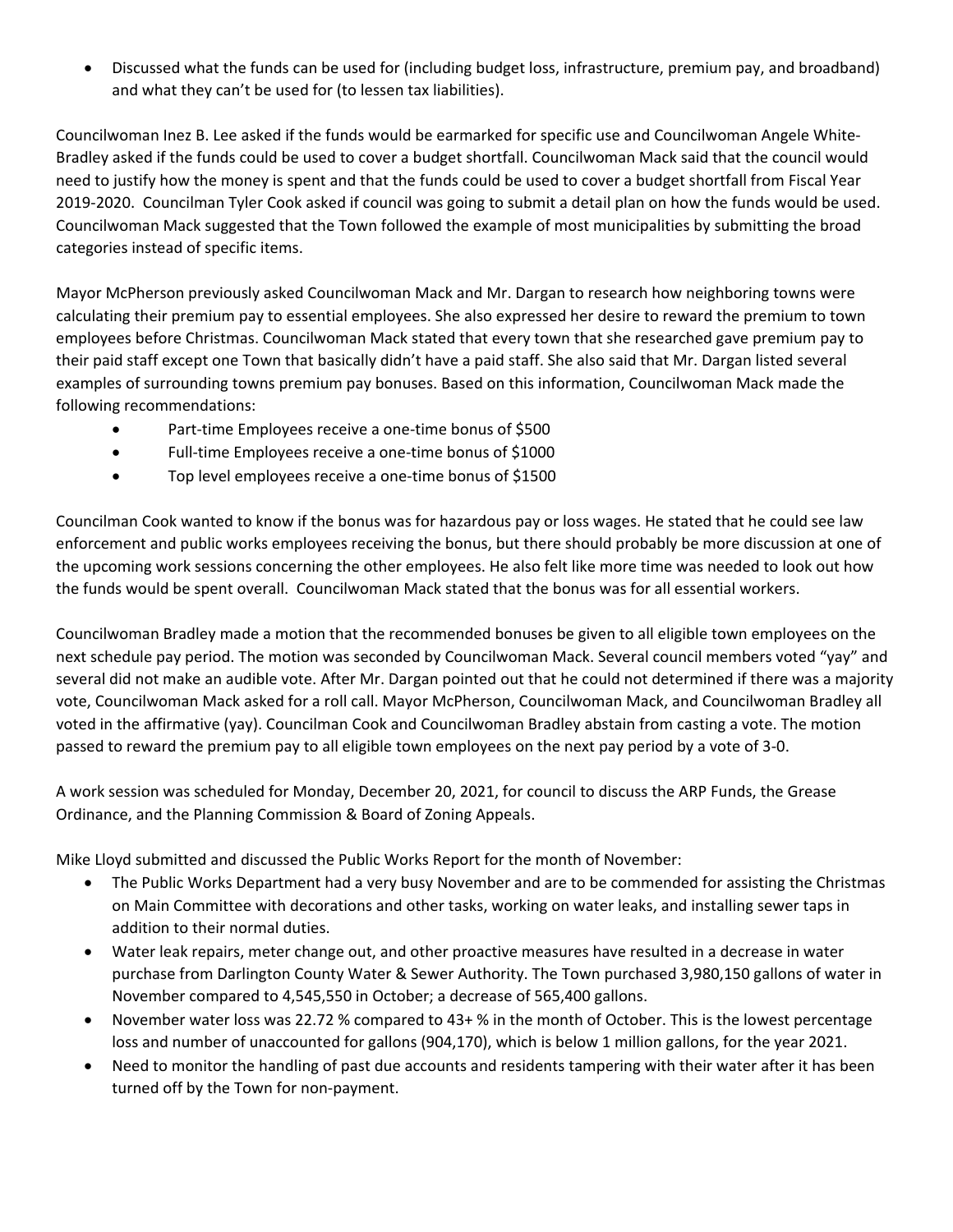Mr. Dargan reiterated that the decision had already been made in previous council meetings to start puling the water meters of the residents that cut their own water back on. He also stated that this information has been emphasized to the residents via the Town's website, Facebook page, newsletter, and water bill.

Mr. Dargan discussed the Town's impending Grease Ordinance. He stated that Willie Morgan of SERCAP provided a sample ordinance that would need to be tweaked to fit the Town's needs. The ordinance is very voluminous and therefore needs to be downsized. Mr. Dargan reminded council that this is a DHEC requirement. He stated the businesses may have to take on extra expenses to become compliance to the future ordinance.

Mr. Lloyd stated that the businesses should already have a grease trap in their establishment. Councilwoman Lee seconded this and said that the businesses could be fine for non-compliance; she isn't sure if the businesses are aware of this. Mayor McPherson said that the Town should write a letter requiring the businesses to comply, but Mr. Dargan said that the letter wouldn't have any weight without the ordinance. He is going to check on this.

Chief Carl Scott gave the Police Department Report:

- Anyone (organization) having an event in Lamar should contact Town Hall at least two weeks prior to having the event to obtain a permit. They can contact himself or Mr. Dargan for additional information.
- The Police Department has been getting a lot of phones calls about citizens burning trash and debris in the Town limit. Prior to burning trash, you must call 1-800-986-3742 to obtain a burn permit.
- The Lamar Police Department and Town of Lamar gave out 250 Thanksgiving dinners on Thanksgiving Day. Darlington County First Steps donated care bags that were also giving out during this event.
- The Christmas on Main Festival and Parade were very safe and successful. Special thanks to the Darlington County Sherriff's Department for providing additional security.
- The Town of Lamar participated in the toy giveaway that took place at the Darlington Racetrack on Sunday, December 12.

Mr. Dargan said that the Christmas on Main Committee wanted to know what the Town's plan was for disposing of the old Christmas light. Jannie Howell spoke and said that the committee wanted direction from the Town since the lights belongs to the Town. Mayor McPherson asked Mrs. Howell what the options were; were the lights to be sold, given away, or burned at a ceremony? Mrs. Howell remarked that perhaps citizens would like to have string of lights to celebrate the old tradition. Mayor McPherson said that the Town would donate the lights to the Christmas on Main Committee, and they could dispose of the lights anyway that they saw fit.

Councilwoman Bradley said that there was a toys giveaway at the Lamar Recreation Building on Saturday, December 11. She thanked the sponsors and volunteers for their participation.

Mayor McPherson discussed the requirements for those that which to serve on the Planning Commission and/or the Board of Zoning Appeals:

- **Nust live in Town limit**
- This is a voluntary assignment
- Must undergo 6 hours of initial training (free online course)

Mayor McPherson also read the responsibility that council is tasked with in appointing board members:

- Planning Commission of no less than 5 members, no more than 12 members.
- Board of Zoning Appeals of no less than 3 members, no more than 9 members serving overlapping terms.
- Members of boards should be diverse. (Gender, age, race, socio‐economic status, etc.)

Mayor McPherson was concerned about the staggering of members and stated that some members should start serving on the boards now and others should come aboard later. Councilwoman Mack said that all members are supposed to come on at the same time; however, some members would serve longer terms than others.